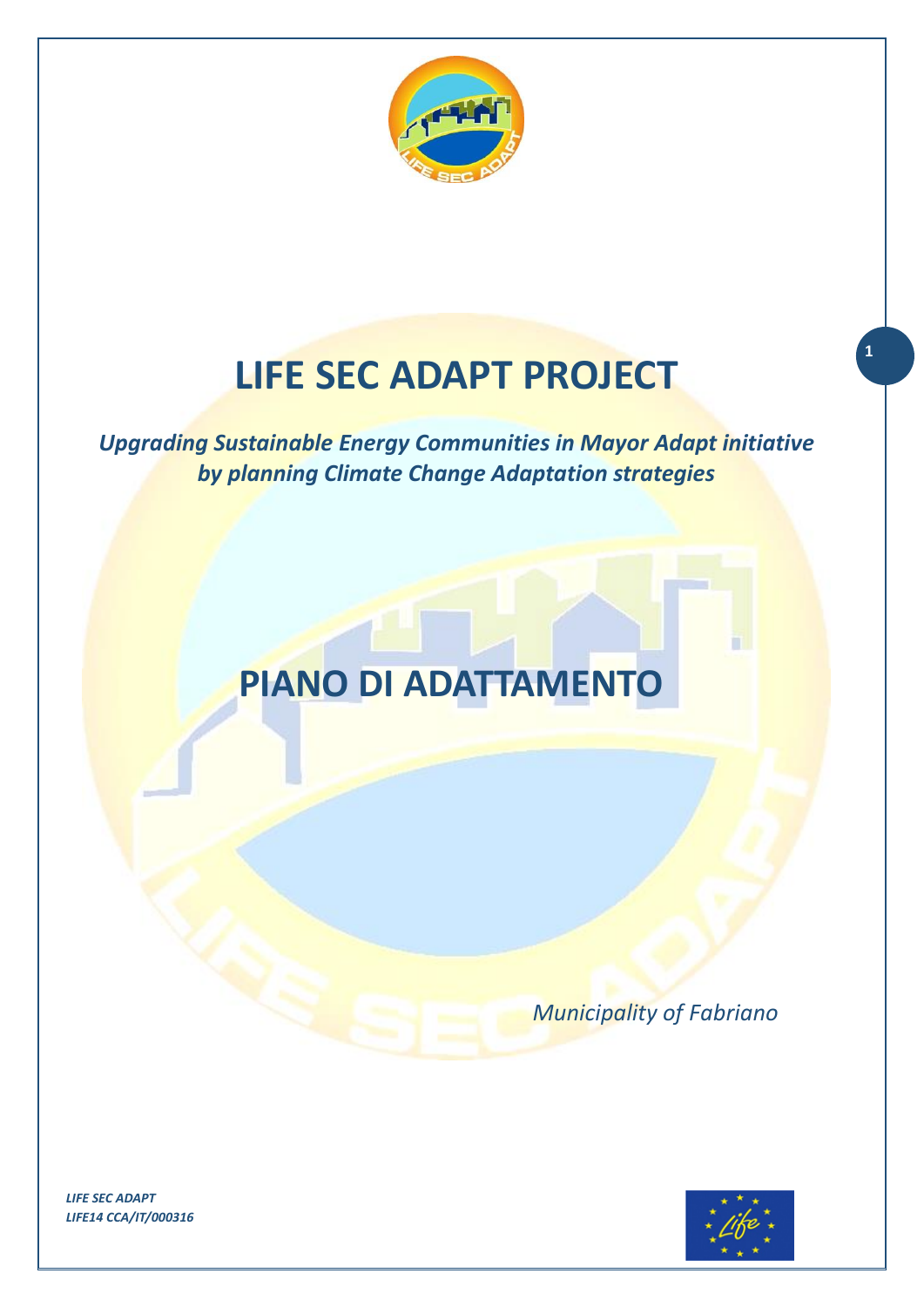

**PROGRAMME LIFE 2014 – 2020 – Climate Change Adaptation PROJECT ACRONYM** LIFE SEC ADAPT **PROJECT CODE** LIFE14/CCA/IT/000316 **TITLE** Adoption of Local Climate adaptation strategy and plans through SEAP integration **ACTION/TASK RELATED C.3 DATE OF DELIVERY** 28/02/2019 **VERSION** V1 **AUTHOR(S)** Giovanni Vicentini Technical expert for the Municipality of Fabriano

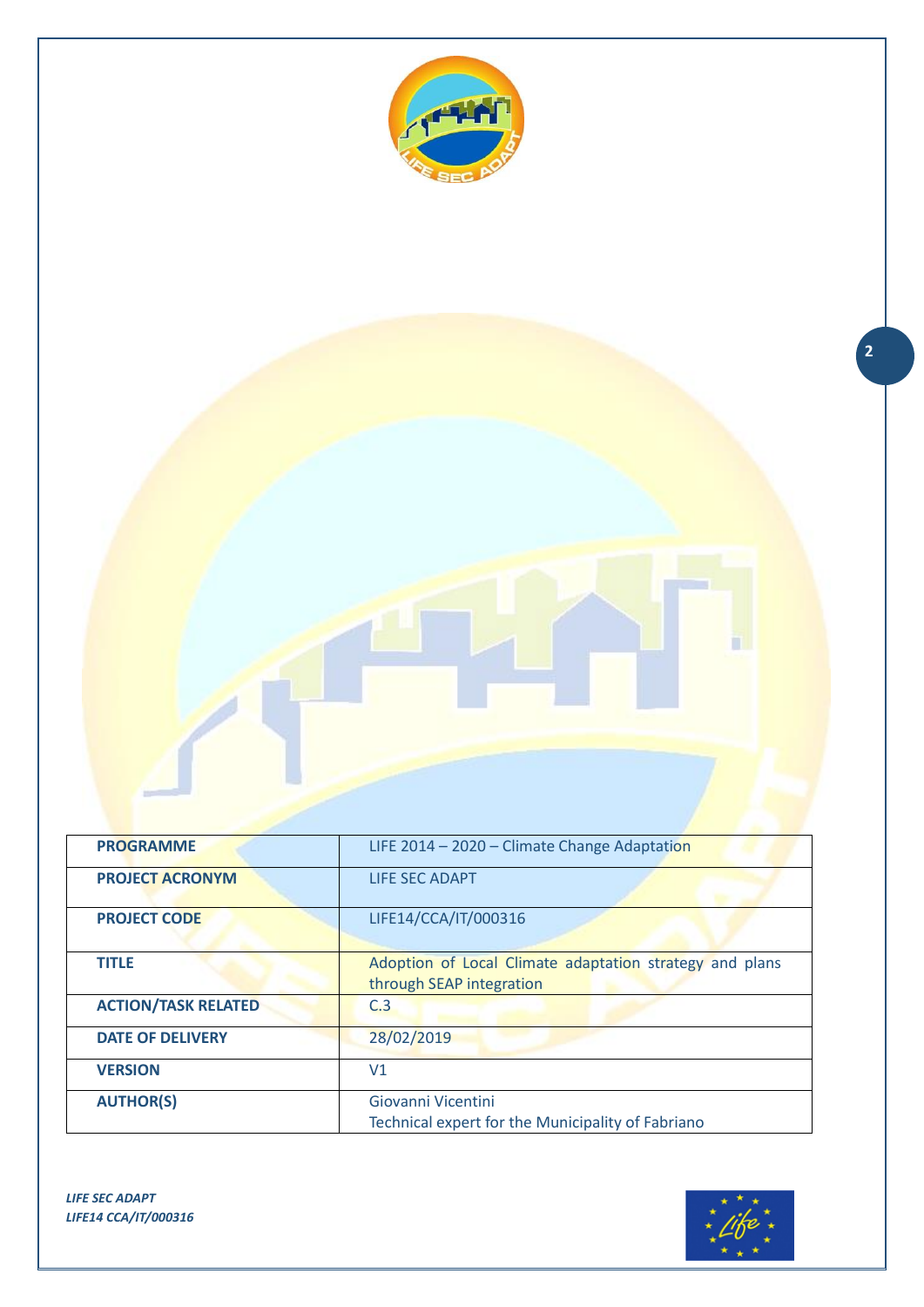

# Sommario

| 5.1. |  |
|------|--|
| 5.2. |  |
|      |  |



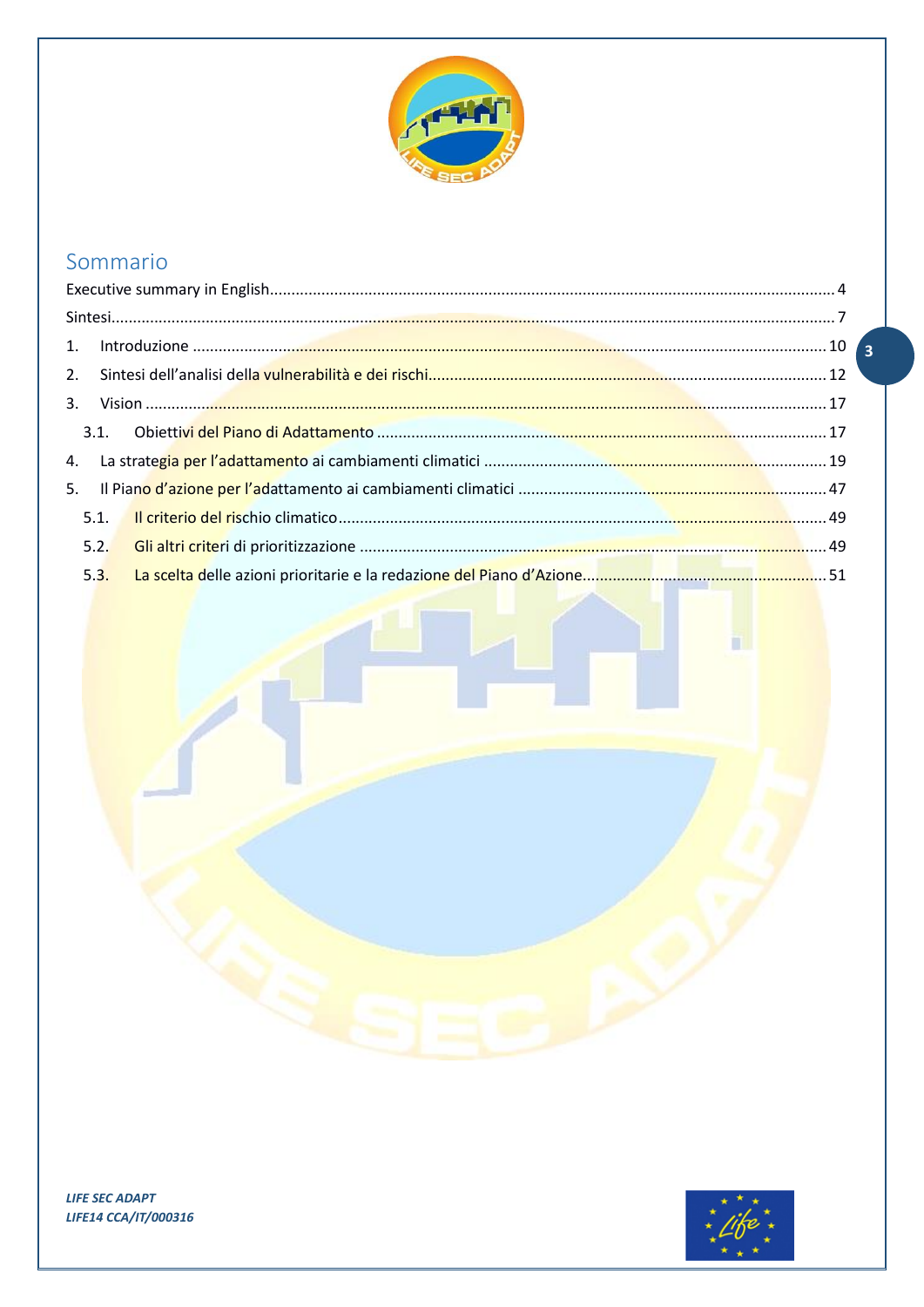

# <span id="page-3-0"></span>**Executive summary in English**

The climate change adaptation plan of the municipality of Fabriano was conceived as part of the European project Life SEC Adapt and in line with the methodologies drafted by the project.

The adaptation strategy consists of 5 steps:

1) the analysis of vulnerability and risks;

- 2) the definition of a political vision;
- 3) the identification of potential adaptation options (strategy);

4) the prioritization and selection of the best options;

5) the drafting and adoption of the adaptation plan.

The adaptation plan is closely linked to the mitigation plan, drawn up in parallel by the municipal administration within the framework of the Empowering project and within the broader framework of the EU climate and energy strategy 2030 of the European Union and the Initiative of the Covenant of Mayors.

**Vulnerability and risk analysis.** The analysis of vulnerability and risks was based on the assessment of certain climatic indicators. The indicators show a strong criticality for the municipality of Fabriano in relation to the increase of the maximum and minimum temperatures, with the exclusion of the winter season for which it is noted conversely an exacerbation of the waves of frost. Regarding the precipitations, it is evident the marked prolongation of the drought seasons and the tendential reduction of the intensity (although this last trend is statistically insignificant and in contrast with respect to what emerged from Regional climatic models). Thanks to the results of the analysis of the indicators and the meetings with the municipal administration it was therefore possible to identify the sectors most affected by the effects and impacts of climate change (wooded areas, agriculture, infrastructures and built areas, industry, people health).

The analyses carried out on the municipal territory in relation to the potential impacts linked to the climatic change, have highlighted significant criticalities:

- health problems for the occurrence of heatwaves in summer,
- the increase of the risk of activation of forest fires,
- the reduction of water supply, which can affect the agricultural and industrial production (for irrigation and for the needs of the production cycles), as well as the civil sector,
- erosion of fertile soil and soil removal, especially in areas with more accentuated acclivity,
- the increase in frequency and in the effects of the hydrogeological instability (landslides, flooding), with a prevalence, for the territory of Fabriano, of the risk related to the landslides.

**Identification of potential adaptation options.** The strategy of adapting to climate change must take into account the real competences of the municipal administration, which has a limited range of intervention options:

- communication activities, geared to all stakeholders active in the territory,
- regulatory activities,
- design of public works,
- territorial and urban planning activities
- civil protection,
- monitoring activities.

The strategy is drawn up with a medium-to-long-term scenario, with an objective, established at the level of partnership, to 2050. This leads to the need not to excessively detail the contents of possible adaptation actions and to maintain a certain flexibility in the choice of plan options. This flexibility is necessary not only to consider any differences in the political choices of the administrations that will have to implement the strategy, but above

*LIFE SEC ADAPT LIFE14 CCA/IT/000316*

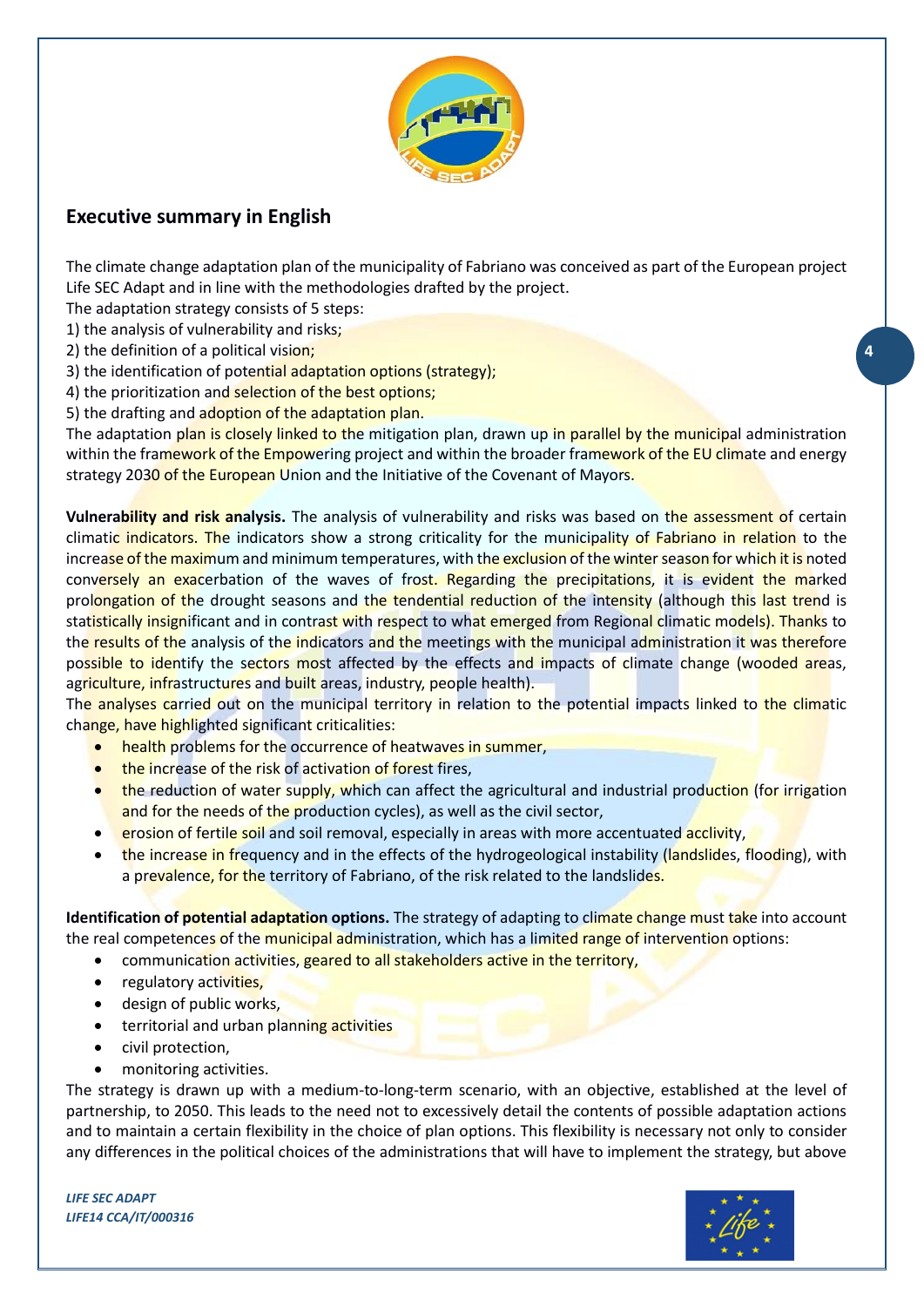

all to consider the technological, social and economic developments that will be manifested in the next thirty years and which will limit or amplify the effectiveness of certain measures.

| <b>Adaptation options</b>                                                                                                                                                                     | Type of measures          |
|-----------------------------------------------------------------------------------------------------------------------------------------------------------------------------------------------|---------------------------|
| Communication activities and involvement of citizens $[\rightarrow$ COM.1]                                                                                                                    | Communication             |
| Communication activities to the companies affected by climate change<br>$[\rightarrow$ COM.2]                                                                                                 | Communication             |
| Communication activities to all operators in the tourism sector $[\rightarrow$ COM.3]                                                                                                         | Communication             |
| Participation in the thematic tables of the river contract $[\rightarrow$ RAP.1]                                                                                                              | Planning                  |
| Subscription of program agreements and conventions with other territorial<br>authorities for the realization of public works and the adoption of adaptation<br>measures $[\rightarrow$ RAP.2] | Design of public<br>works |
| Updates and changes to the municipal building code $[\rightarrow$ REG.1]                                                                                                                      | Regulation                |
| Updates and changes to the municipal urban and rural police regulation<br>$\rightarrow$ REG.2]                                                                                                | Regulation                |
| Update/modifications to the municipal emergency plan for civil protection and to<br>the forest fire emergency plan [→REG.3]                                                                   | Planning                  |
| Updates to the technical rules of the urban plan and proposal of modifications to<br>the urban plan $[\rightarrow$ REG.4]                                                                     | Regulation                |
| Updates to the technical rules for the design of resilient neighborhoods<br>$[\rightarrow$ REG.5]                                                                                             | Regulation                |
| Constant update of forest fire cadaster and application of constraints to cadastral<br>particles [AREG.6]                                                                                     | Regulation                |
| Public works program related to the risks faced by the plan $[\rightarrow$ LL.PP.1]                                                                                                           | Design of public<br>works |
| Monitoring impacts of climate change at local level and effectiveness of the<br>action plan [→MON.1]                                                                                          | Monitoring                |

**Selection of priority actions and definition of the action plan.** The list of measures identified constitutes a good compendium of what the administration intends and can implement in order to cope with the impacts of climate change and to increase the climate resilience. Not all these measures can be implemented in the short term (i.e. in the next 5-10 years), since the resources available to the municipal administration (economic, human and professional) are limited. The whole of the measures is considered feasible in a thirty-year time horizon, in line with the objective of the plan, established at 2050.

In order to define a short-term action plan, consisting of actions achievable in a limited period, with an objective to 2030, it was necessary to define some evaluative criteria to hierarchize the measures and to establish consequently a priority scale. The priority actions are those that have centrality in the electoral program of the administration, which are able to mitigate the impacts of climate change on the territory, with an effectiveness both in terms of mitigation and adaptation (win-win actions), regardless of the occurrence of one or all the expected impacts (no-regret actions) and which do not entail significant investments for the municipality, net of any unbreakable investments, given by the urgency of some corrective interventions.

Therefore, 8 priority actions were identified.

- **Action [COM1.1](#page-50-1)** Information and communication activities and training events for citizens
- **Action [COM1.2](#page-51-0)** Establishment of a permanent council with operational functions of programming and coordination

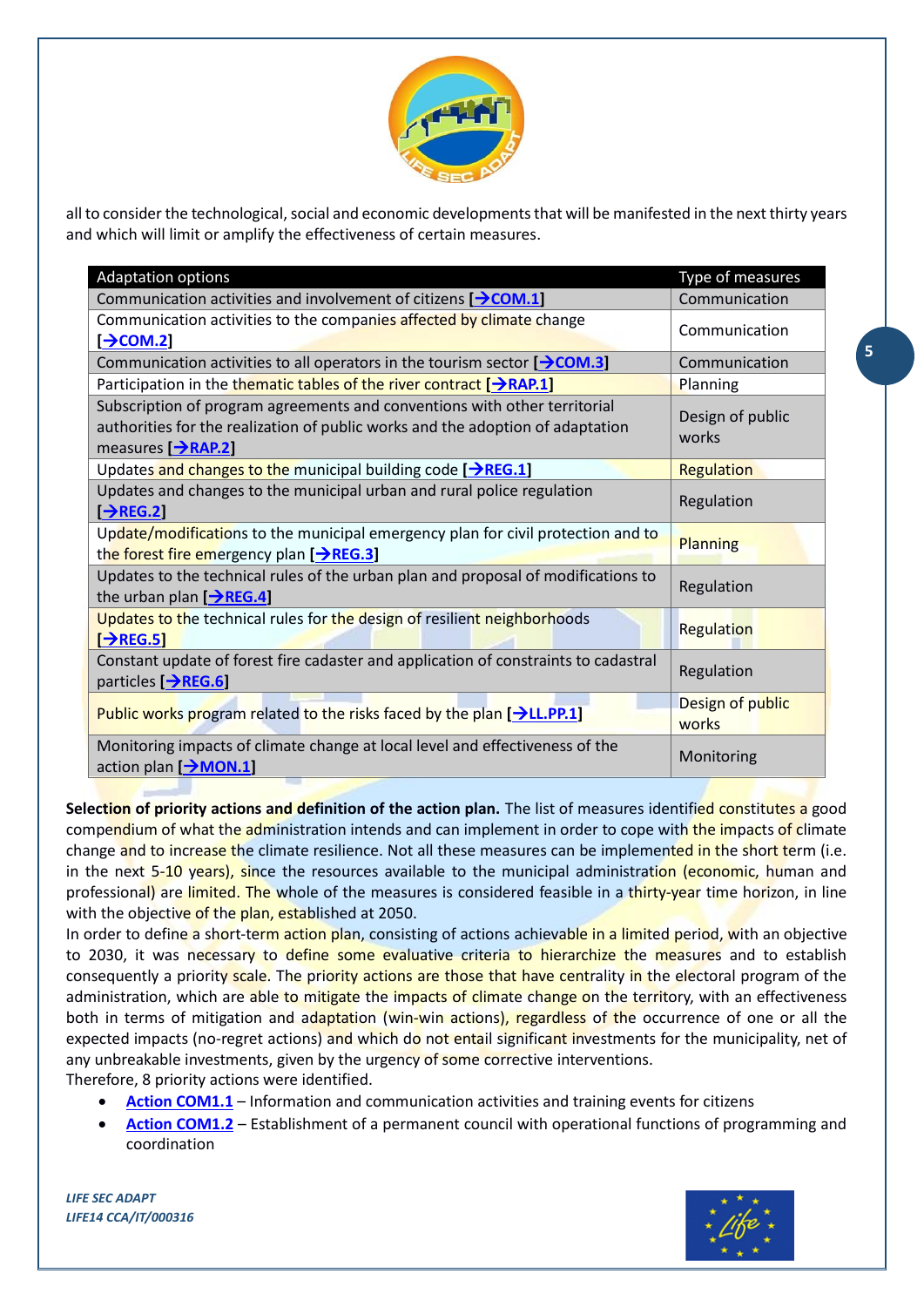

- **Action [COM2.1](#page-52-0)** Information and communication activities and training events for local companies
- **Action [COM2.5](#page-52-1)** Establishment of a territorial office for European projects
- **Action [REG1.1](#page-53-0)** Introduction of changes to the municipal building code
- **Action [REG1.2](#page-55-0)** Introduction of the concept of "building impact reduction"
- **Action [REG2.1](#page-56-0)** Updates to the urban and rural police regulation
- **Action [REG3.1](#page-57-0)** Periodic update of the municipal emergency plan for civil protection



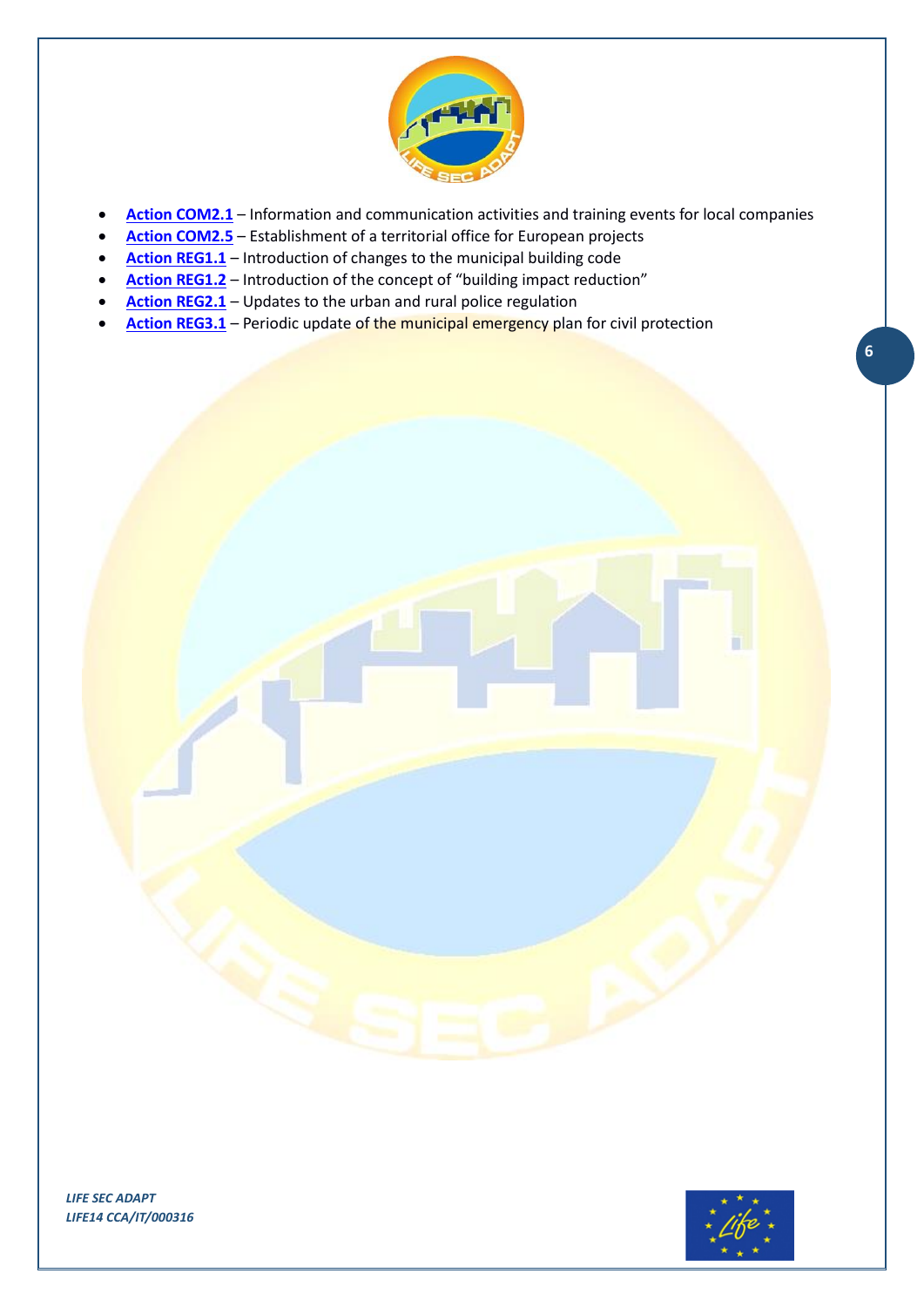

# <span id="page-6-0"></span>**Sintesi**

Il Piano di adattamento ai cambiamenti climatici del Comune di Fabriano è stato concepito nell'ambito del progetto europeo Life SEC Adapt ed in linea con le metodologie redatte dal progetto.

La strategia di adattamento è composta da 5 fasi:

1) l'analisi della vulnerabilità e dei rischi;

- 2) la definizione di una visione politica;
- 3) l'identificazione delle potenziali opzioni di adattamento (strategia);
- 4) la definizione delle priorità e la selezione delle migliori opzioni;

5) la redazione e adozione del piano di adattamento.

Il piano di adattamento è strettamente connesso al piano di mitigazione, redatto in parallelo dall'amministrazione comunale nell'ambito del progetto Empowering e nel quadro più ampio della strategia per il clima e l'energia 2030 dell'Unione Europea e dell'iniziativa del Patto dei Sindaci.

**Analisi della vulnerabilità e dei rischi.** L'analisi della vulnerabilità e dei rischi è stata basata sulla valutazione di alcuni indicatori climatici. Gli indicatori evidenziano una forte criticità per il Comune di Fabriano in relazione all'incremento delle temperature massime e minime, con l'esclusione della stagione invernale per la quale si rileva viceversa un esacerbarsi delle ondate di gelo. Sul lato precipitazioni è evidente il prolungamento marcato delle stagioni siccitose e la tendenziale riduzione delle precipitazioni intense (sebbene quest'ultimo trend sia statisticamente poco significativo ed in controtendenza rispetto a quanto emerso dai modelli climatici regionali). Grazie ai risultati dell'analisi degli indicatori ed agli incontri avuti con l'Amministrazione Comunale è stato quindi possibile identificare i settori maggiormente interessati dagli effetti e dagli impatti del cambiamento climatico (aree boscate, agricoltura, infrastrutture e tessuto edificato, industria, salute).

Le analisi condotte sul territorio comunale in relazione ai potenziali impatti legati al cambiamento climatico, hanno evidenziato significative criticità:

- problemi di salute per il verificarsi di ondate di calore nel periodo estivo,
- l'incremento del rischio che si attivino incendi boschivi,
- la riduzione della disponibilità idrica, che può interessare sia il sistema della produzione agricola (per irrigazione) e industriale (per necessità dei cicli produttivi), sia il settore civile,
- l'erosione e l'asportazione di suoli fertili, soprattutto nelle aree a più accentuata acclività,
- l'incremento nella frequenza e negli effetti dei fenomeni di dissesto idrogeologico (frane, esondazioni), con una prevalenza, per il territorio fabrianese, del rischio legato ai fenomeni franosi.

**Identificazione delle potenziali opzioni di adattamento.** La strategia di adattamento ai cambiamenti climatici deve tener conto delle reali competenze dell'amministrazione comunale, la quale ha uno spettro limitato di opzioni d'intervento:

- attività di comunicazione, orientate a tutti i portatori d'interesse attivi sul territorio,
- attività di regolamentazione, nell'alveo di quanto previsto dalla Costituzione e dal TUEL,
- attività di progettazione e di realizzazione dei lavori pubblici,
- attività di pianificazione del territorio,
- attività di pianificazione di protezione civile, così come previsto dal nuovo Codice per la protezione civile,
- attività di monitoraggio delle proprie attività.

La strategia viene redatta sulla base di uno scenario di medio-lungo periodo, con obiettivo stabilito a livello di partenariato all'anno 2050. Ciò determina la necessità di non dettagliare eccessivamente i contenuti delle possibili azioni di adattamento e di mantenere una certa flessibilità nella scelta delle opzioni di piano. Questa flessibilità è

*LIFE SEC ADAPT LIFE14 CCA/IT/000316*

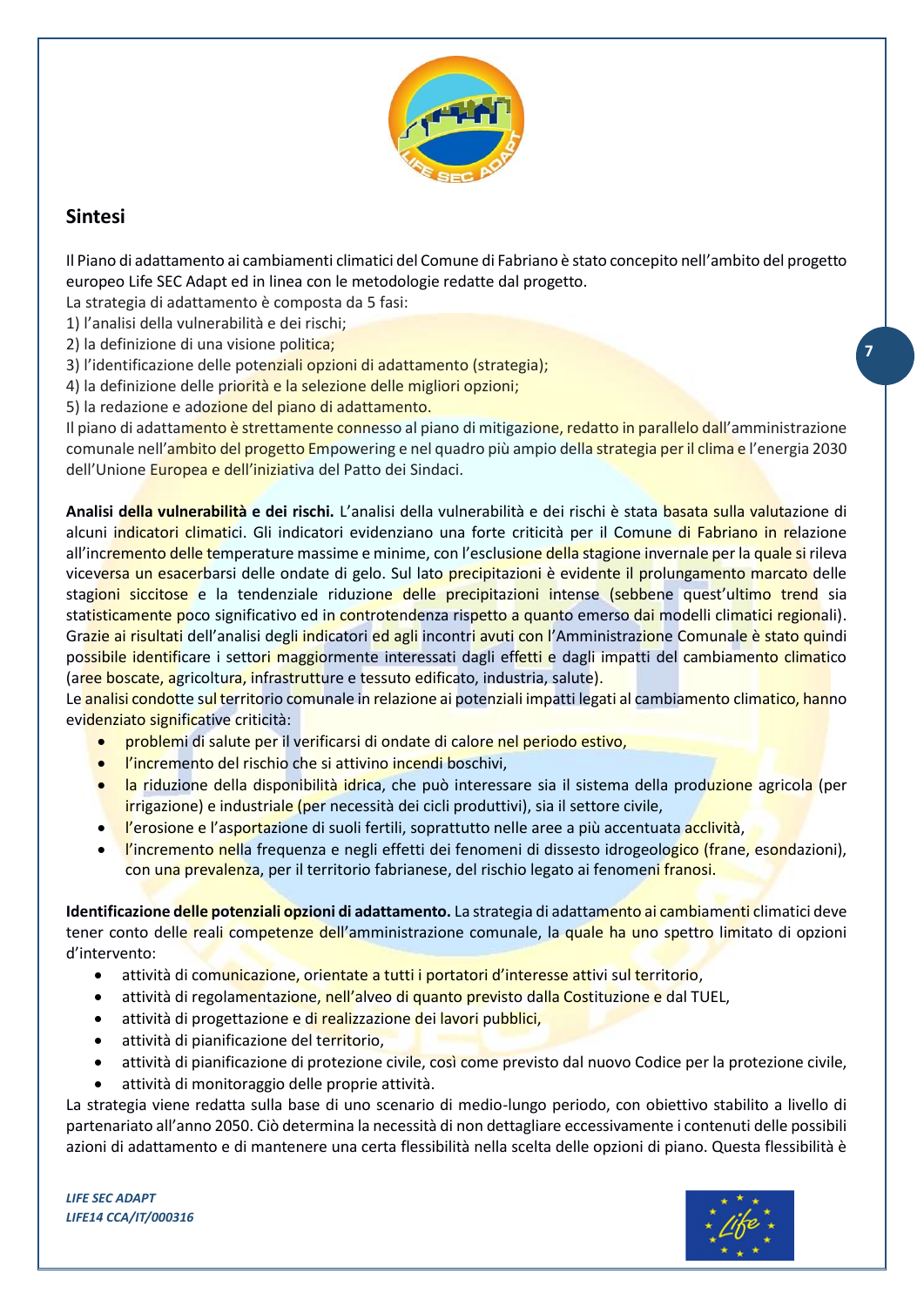

necessaria non solo per tener conto di eventuali differenze nelle scelte politiche delle amministrazioni che dovranno attuare la strategia, ma soprattutto per considerare le evoluzioni tecnologiche, sociali ed economiche che si manifesteranno nel prossimo trentennio e che potranno limitare o amplificare l'efficacia di alcune misure.

| Misure di adattamento                                                                                                                                                                    | Tipologia misure          |
|------------------------------------------------------------------------------------------------------------------------------------------------------------------------------------------|---------------------------|
| Attività di comunicazione e di coinvolgimento della cittadinanza [→ COM.1]                                                                                                               | Comunicazione             |
| Attività di comunicazione verso le imprese del territorio influenzate dal<br>cambiamento climatico [→ COM.2]                                                                             | Comunicazione             |
| Attività di comunicazione verso tutti gli operatori del settore turistico [→ COM.3]                                                                                                      | Comunicazione             |
| Partecipazione ai tavoli tematici del contratto di fiume [→RAP.1]                                                                                                                        | Pianificazione            |
| Sottoscrizione di accordi di programma e convenzioni con altri enti territoriali per<br>la realizzazione di opere pubbliche e l'adozione di misure di adattamento<br>$\rightarrow$ RAP.2 | Progettazione di<br>opere |
| Aggiornamento e modifiche al regolamento edilizio comunale [→REG.1]                                                                                                                      | Regolamentazione          |
| Aggiornamento/modifiche al regolamento comunale di polizia urbana e rurale<br>$\left[\rightarrow$ REG.2]                                                                                 | Regolamentazione          |
| Aggiornamento/modifiche al piano comunale di emergenza per la protezione<br>civile ed al piano incendi boschivi e d'interfaccia [→ REG.3]                                                | Pianificazione            |
| Aggiornamento delle NTA e varianti al Piano Regolatore Comunale [→ REG.4]                                                                                                                | Regolamentazione          |
| Modifiche/integrazioni alle NTA dei piani attuativi previsti dal Piano Regolatore<br>Comunale per la realizzazione di quartieri resilienti [→REG.5]                                      | Regolamentazione          |
| Aggiornamento costante del catasto degli incendi boschivi e applicazione dei<br>vincoli alle particelle catastali $[\rightarrow$ REG.6]                                                  | Regolamentazione          |
| Programma dei lavori pubblici per opere inerenti i rischi affrontati dal Piano                                                                                                           | Progettazione di          |
| $\rightarrow$ LL.PP.1]                                                                                                                                                                   | opere                     |
| Monitoraggio degli impatti del cambiamento climatico a livello locale e<br>dell'efficacia delle azioni del Piano [> MON.1]                                                               | Monitoraggio              |

**Selezione delle azioni prioritarie e definizione del piano d'azione.** L'elenco delle misure individuate costituisce un buon compendio di ciò che l'amministrazione intende e può attuare per far fronte agli impatti del cambiamento climatico sul proprio territorio ed aumentare la propria resilienza climatica. Non tutte queste misure sono implementabili nel breve periodo (ovvero nei prossimi 5-10 anni), poiché le risorse a disposizione dell'amministrazione comunale (sia economiche, che umane e professionali) sono limitate; l'insieme delle misure si considera attuabile in un orizzonte temporale trentennale, in linea con l'obiettivo del piano, stabilito al 2050. Per definire un Piano d'azione di breve periodo, che sia costituito da azioni effettivamente realizzabili in un arco temporale limitato, con obiettivo al 2030, si è resa necessaria la definizione di alcuni criteri valutativi per gerarchizzare le misure e definire conseguentemente una scala di priorità. Le azioni prioritarie sono quelle che hanno centralità nel programma elettorale dell'amministrazione in carica, che sono in grado di mitigare gli impatti del cambiamento climatico sul territorio, con un'efficacia sia in termini di mitigazione che di adattamento (azioni win-win), indipendentemente dal verificarsi di uno o tutti gli impatti attesi (azioni no-regret) e che non comportano investimenti significativi per il Comune, al netto di eventuali investimenti inderogabili, dati dall'urgenza di alcuni interventi correttivi.

Sono state quindi identificate 8 azioni prioritarie.

• **[Azione COM1.1](#page-50-1)** – Eventi di informazione, comunicazione, formazione per la cittadinanza

*LIFE SEC ADAPT LIFE14 CCA/IT/000316*

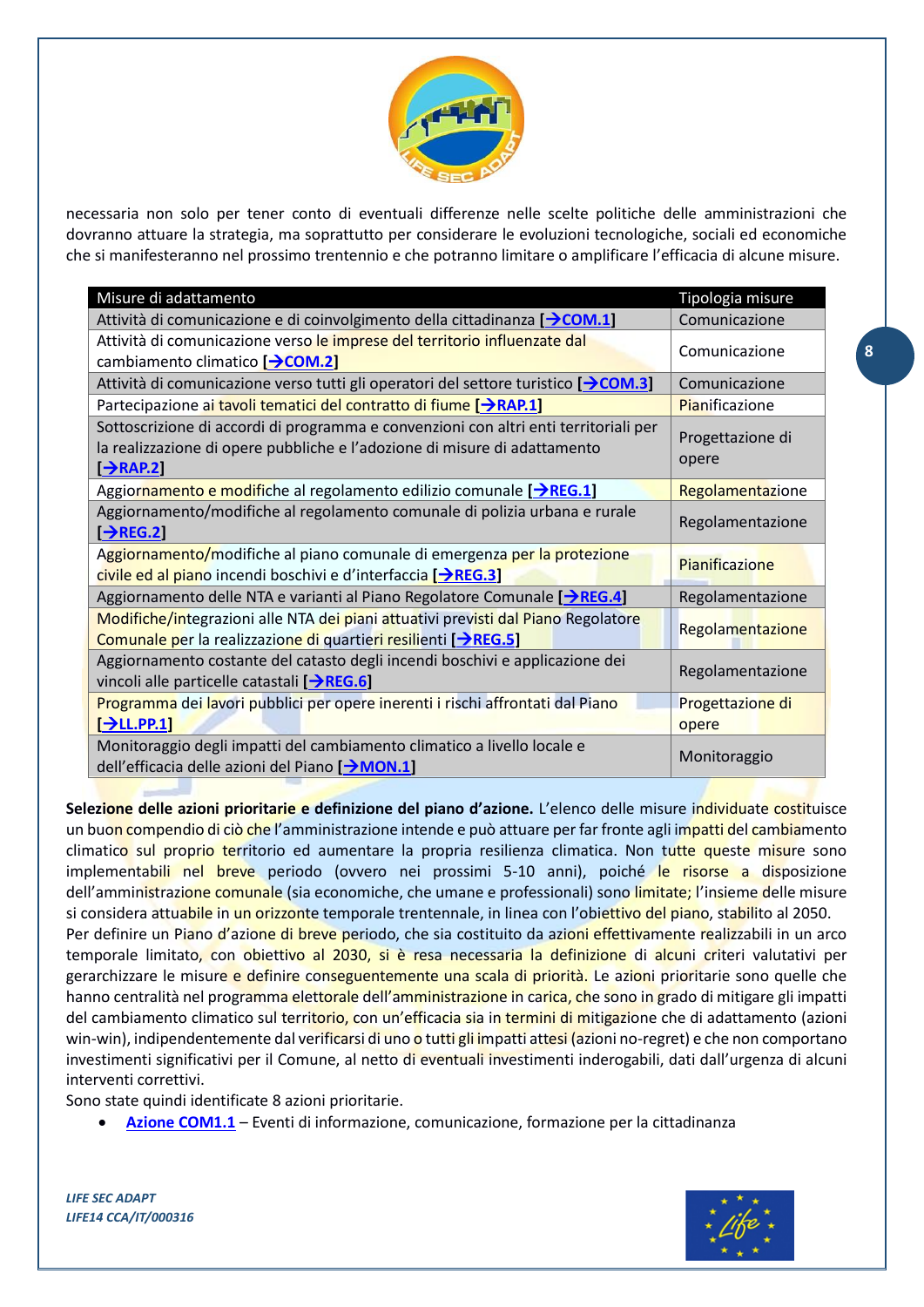

- **[Azione COM1.2](#page-51-0)** Costituzione di una consulta permanente con funzioni operative di programmazione e coordinamento
- **[Azione COM2.1](#page-52-0)** Eventi di informazione, comunicazione, formazione per le aziende locali
- **[Azione COM2.5](#page-52-1)** Istituzione di un ufficio territoriale per la progettazione europea
- **[Azione REG1.1](#page-53-0)** Introduzione di modifiche al regolamento edilizio comunale
- **[Azione REG1.2](#page-55-0)** Introduzione del concetto di Riduzione dell'Impatto Edilizio
- **[Azione REG2.1](#page-56-0)** Aggiornamento delle norme del regolamento di polizia urbana e rurale
- **[Azione REG3.1](#page-57-0)** Aggiornamento periodico del piano comunale di emergenza per la protezione civile



**9**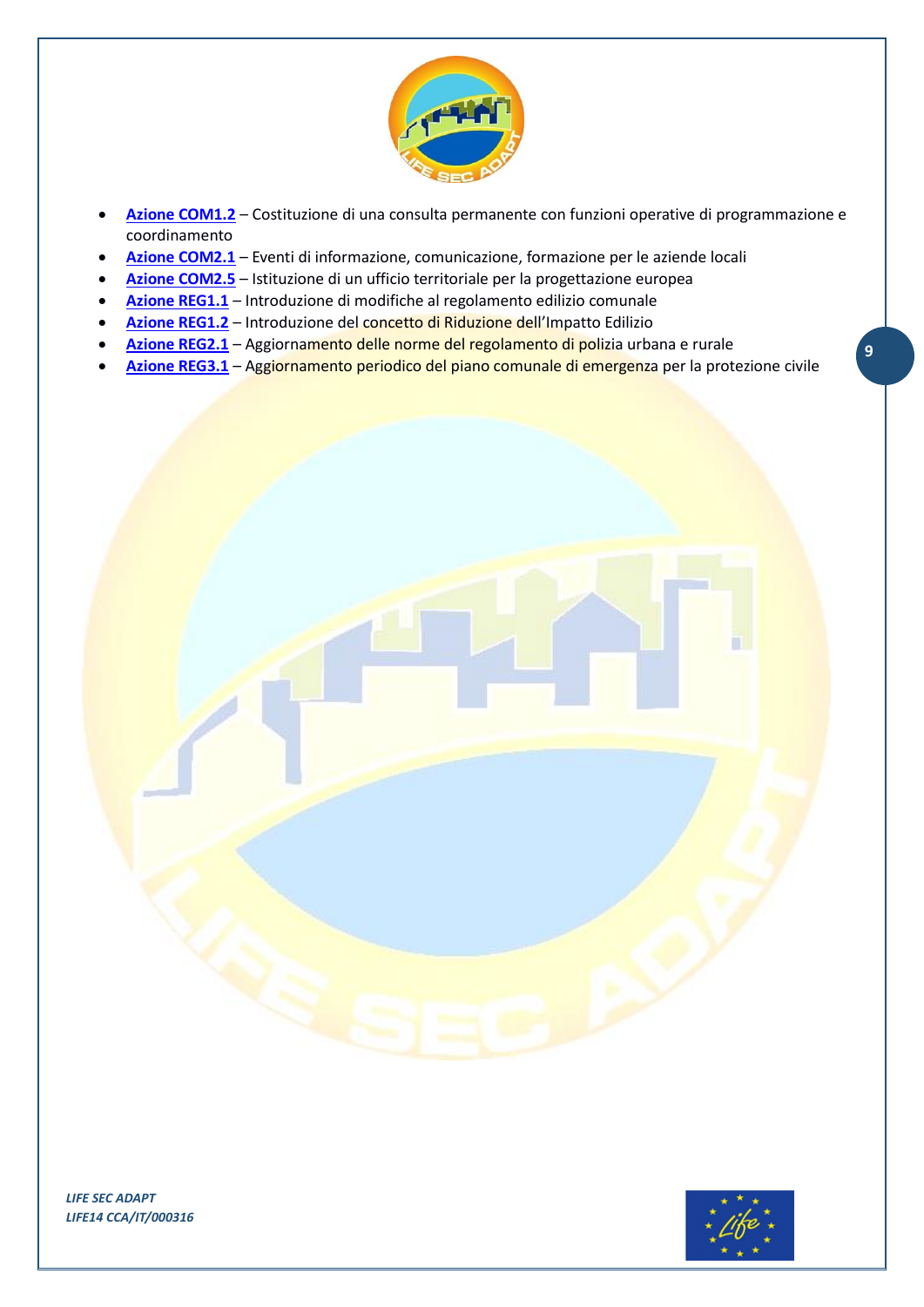

## <span id="page-9-0"></span>**1. Introduzione**

Vi è un indiscutibile consenso scientifico e politico sul fatto che il cambiamento climatico è una minaccia e rimarrà una sfida per l'umanità per tutto il XXI° secolo. Molti rischi emergenti legati al cambiamento climatico sono concentrati nelle aree urbane e si stanno intensificando. I problemi principali includono l'aumento delle temperature, lo stress termico, la sicurezza dell'approvvigionamento idrico e l'inquinamento dell'acqua, l'innalzamento del livello del mare e le mareggiate, gli eventi meteorologici estremi, le inondazioni interne, la sicurezza alimentare, l'acidificazione degli oceani, ecc. I cambiamenti climatici potrebbero compromettere l'accesso ai servizi urbani e la qualità della vita nelle città.

La politica climatica, che ha la funzione di preservare i valori della società, dell'ambiente e dell'economia, deve configurarsi come complemento necessario alla mitigazione; l'adattamento deve essere in grado di modificare le decisioni delle persone e dei decisori politici, con l'obiettivo di moderare il danno e sfruttare le nuove opportunità. Uno dei rapporti dell'IPCC definisce l'adattamento come "... aggiustamenti nei sistemi ecologici, sociali o economici in risposta a stimoli climatici reali o previsti e ai loro effetti o impatti. Si riferisce a cambiamenti nei processi, nelle pratiche e nelle strutture per moderare il danno potenziale" (Smit e Pilifosova, 2001).

L'adattamento include misure che vengono implementate prima che gli impatti siano osservati (anticipatorie) e dopo che gli impatti sono stati avvertiti (reattive). Sia l'adattamento preventivo che quello reattivo può essere pianificato, cioè è il risultato di decisioni politiche deliberate. L'adattamento reattivo può avvenire anche spontaneamente, quando le persone adottano misure per ridurre gli impatti negativi dei cambiamenti climatici senza far parte di una politica deliberata. Nella maggior parte dei casi, l'adattamento pianificato anticipatorio comporterà costi inferiori a lungo termine e sarà più efficace dell'adattamento reattivo. Il successo dell'adattamento non significa che non si verificheranno impatti negativi, ma solo che saranno meno gravi di quanto sarebbero in assenza di processi di adattamento.

Le città stanno giocando un ruolo vitale nella risposta locale ai cambiamenti climatici limitando le loro emissioni di gas serra e adattandosi agli effetti di un clima che cambia. I governi locali sono al centro di questi sforzi. Conducono l'azione per il clima elaborando strategie e programmi, integrando tali azioni nello sviluppo urbano in corso e forgiando i partenariati necessari per una risposta climatica efficace. Il successo delle politiche di adattamento dipende da valutazioni ed analisi locali e dall'integrazione delle misure previste negli investimenti, nelle politiche e nei quadri normativi comunali e regionali. Le città ben governate, dotate di infrastrutture e servizi universali, forniscono una solida base per la costruzione della resilienza climatica se i processi di pianificazione, progettazione e allocazione delle risorse umane, patrimoniali e materiali rispondono ai rischi climatici emergenti. L'adattamento urbano offre l'opportunità di un incremento della resilienza e di uno sviluppo sostenibile attraverso la gestione del rischio urbano con un approccio multilivello, l'allineamento delle politiche e degli incentivi, il potenziamento delle capacità di adattamento delle istituzioni e della comunità, mediante sinergie con il settore privato e l'allocazione di adeguati finanziamenti.

La necessità di adeguare le aree urbane alle mutevoli condizioni climatiche è ampiamente riconosciuta. Il quinto rapporto di valutazione dell'IPCC, come in precedenti occasioni, analizza lo stato degli sforzi di adattamento e, tra l'altro, contiene il capitolo sulle aree urbane. Sottolinea tre fatti:

- le grandi differenze tra le città di tutto il mondo in termini di capacità di adattamento;
- i limiti che anche i livelli territoriali sovra-ordinati incontrano nel processo di adattamento;
- la necessità di un adattamento che affronti ed integri anche questioni di sviluppo e mitigazione (Revi, A. et al., 2014).

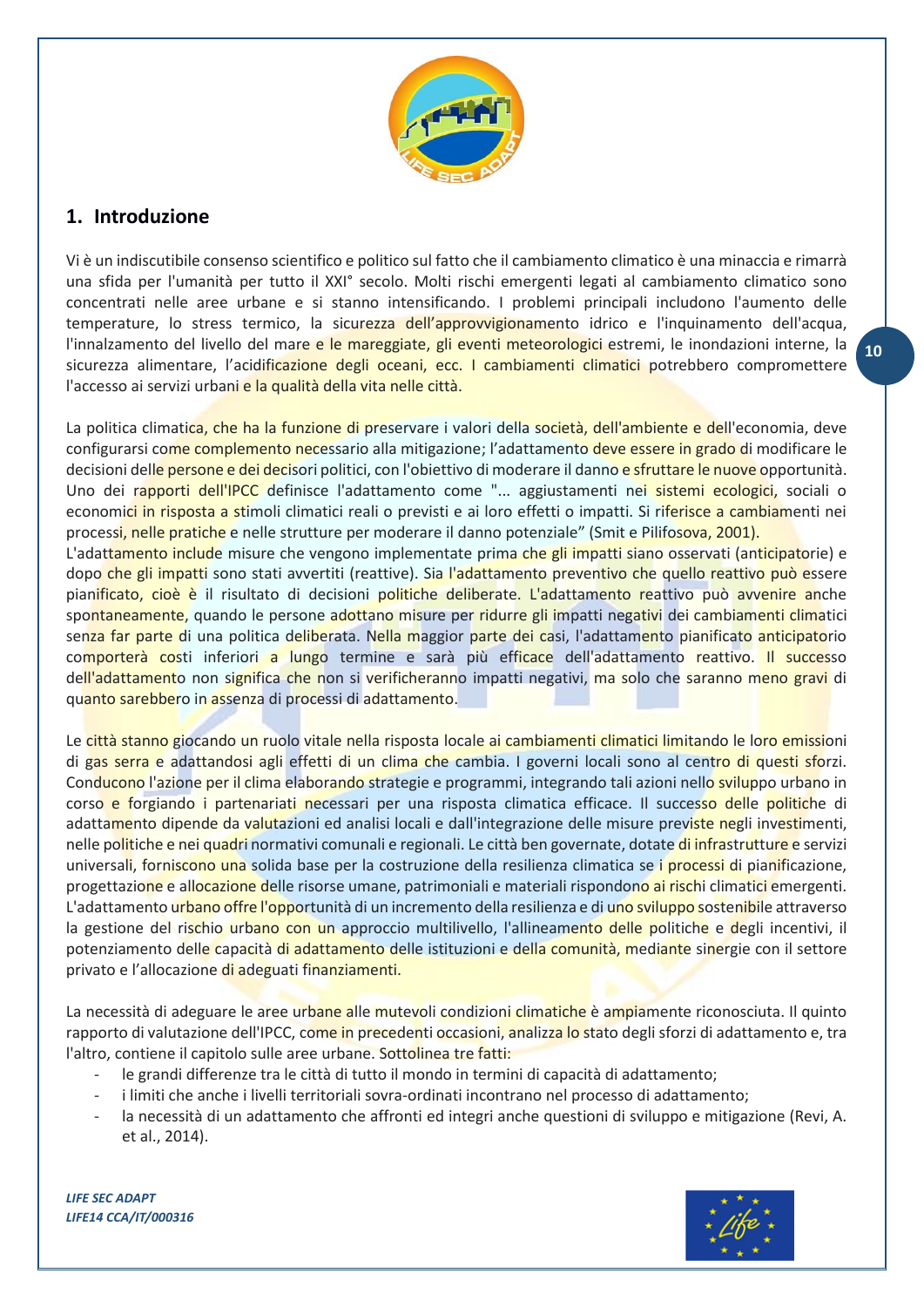

È ovvio che le iniziative di adattamento sono in ritardo rispetto ai bisogni effettivi e che gli sforzi per un migliore adattamento urbano devono essere intensificati.

L'Azione C.3 del Progetto LIFE SEC ADAPT ha come obiettivo finale l'adozione della strategia e del piano di adattamento climatico nelle città partecipanti. La strategia di adattamento è composta da 5 fasi:

1) l'analisi della vulnerabilità e dei rischi;

- 2) la definizione di una visione politica;
- 3) l'identificazione delle potenziali opzioni di adattamento (strategia);
- 4) la definizione delle priorità e la selezione delle migliori opzioni;
- 5) la redazione e adozione del piano di adattamento.

In data 30 novembre 2018 l'amministrazione ha coinvolto alcuni stakeholders con il fine di recepire le principali istanze del territorio, sia sui temi della mitigazione (incremento dell'efficienza energetica e della produzione di energia da fonti rinnovabili) che dell'adattamento (incremento della resilienza del territorio in relazione agli impatti del cambiamento climatico). Il processo partecipativo è uno step necessario nel processo di redazione del PAESC (Piano d'Azione per l'Energia Sostenibile ed il Clima), nell'ambito del quale il piano di adattamento si inserisce. A questo primo incontro, funzionale alla definizione del quadro delle azioni prioritarie, faranno seguito altri momenti di partecipazione, allargati anche alla cittadinanza. Il Piano d'Azione sarà pertanto soggetto a periodiche revisioni ed aggiornamenti.

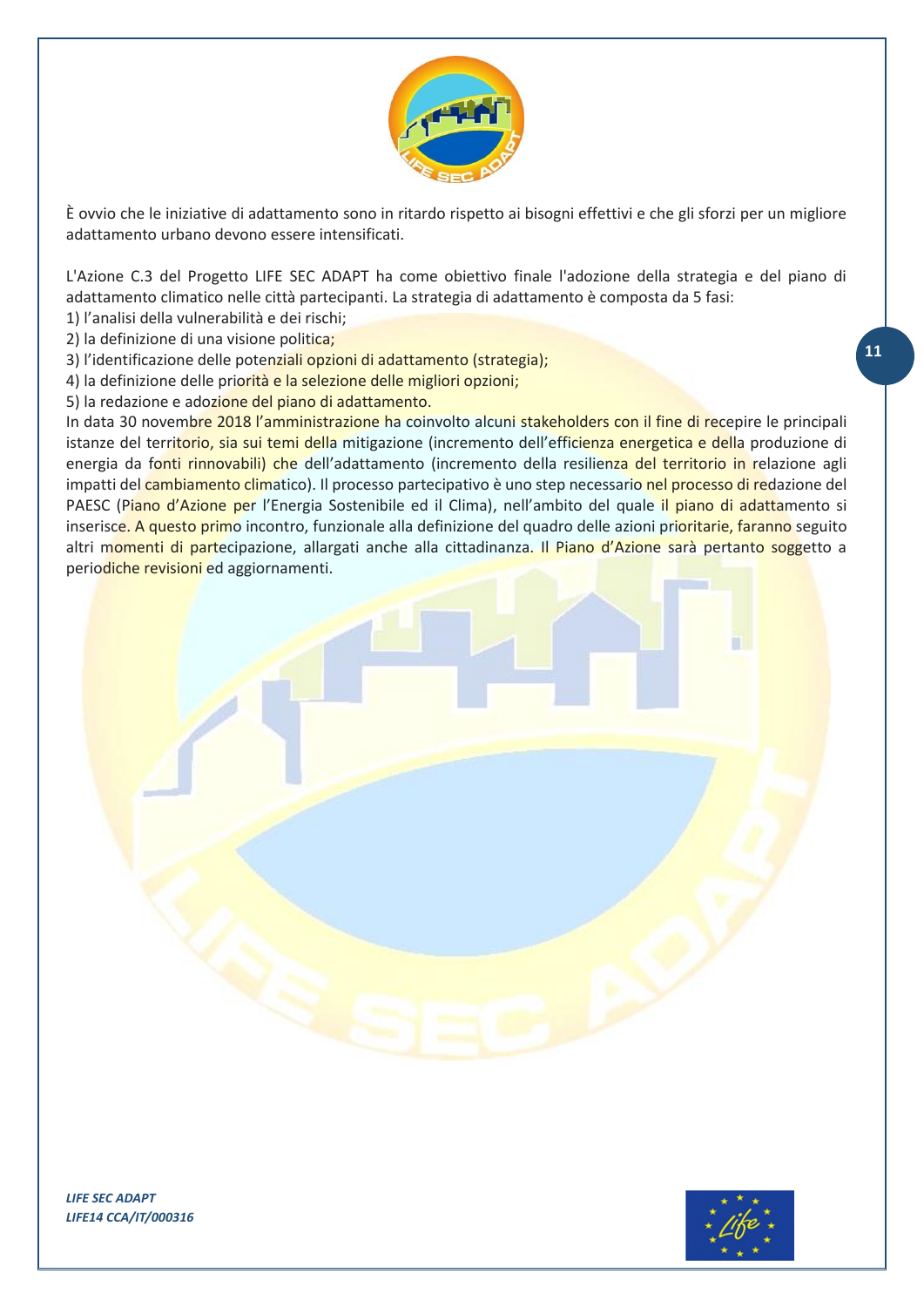

# <span id="page-11-0"></span>**2. Sintesi dell'analisi della vulnerabilità e dei rischi**

L'analisi dei dati climatici (temperature e precipitazioni) per il Comune di Fabriano ha portato all'identificazione dei principali impatti del cambiamento climatico sul territorio comunale. Di seguito si riporta una breve sintesi dei principali risultati dell'azione A1 "Climate Baseline Assessment Report".

| p_value |
|---------|
| 0,814   |
| 0,200   |
| 0,327   |
| 0,185   |
| 0,289   |
| 0,122   |
| 0,024   |
| 0,155   |
| 0,214   |
| 0,116   |
| 0,984   |
| 0,002   |
| 0,002   |
| 0,003   |
|         |

La tabella elenca i risultati dei 14 indicatori climatici analizzati nella fase A1. Gli indicatori evidenziano una forte criticità per il Comune di Fabriano in relazione all'incremento delle temperature massime e minime (vedasi il valore di Tau per l'SU25, il TR20, il TN90P, il TX90P, l'SU30), con l'esclusione della stagione invernale per la quale si rileva viceversa un esacerbarsi delle ondate di gelo (vedasi l'indicatore FD0). Sul lato precipitazioni è evidente il prolungamento marcato delle stagioni siccitose (vedasi l'indicatore CDD) e la tendenziale riduzione delle precipitazioni intense (vedasi l'indicatore R20, RX1day). Nell'analisi dei dati climatici è bene valutare anche l'indice di affidabilità statistica (il p\_value) che evidenzia come i dati di temperatura siano tendenzialmente significativi, mentre i dati di precipitazione abbiano un'attendibilità decisamente inferiore.

Grazie ai risultati dell'analisi A1 ed agli incontri avuti con l'Amministrazione Comunale è stato quindi possibile identificare i settori maggiormente interessati dagli effetti e dagli impatti del cambiamento climatico. I settori sono stati selezionati in base:

(a) alla loro rilevanza sociale, economica e ambientale all'interno del territorio comunale;

(b) alla loro dipendenza dal fattore climatico;

(c) alla capacità dell'Amministrazione Comunale di poter incidere sul loro adattamento al cambiamento climatico, anche solo attraverso politiche di comunicazione ed informazione rivolte ai principali stakeholder del territorio. Nella tabella seguente vengono riportati i settori analizzati e gli impatti attesi, in virtù del cambiamento delle condizioni climatiche:

*LIFE SEC ADAPT LIFE14 CCA/IT/000316*

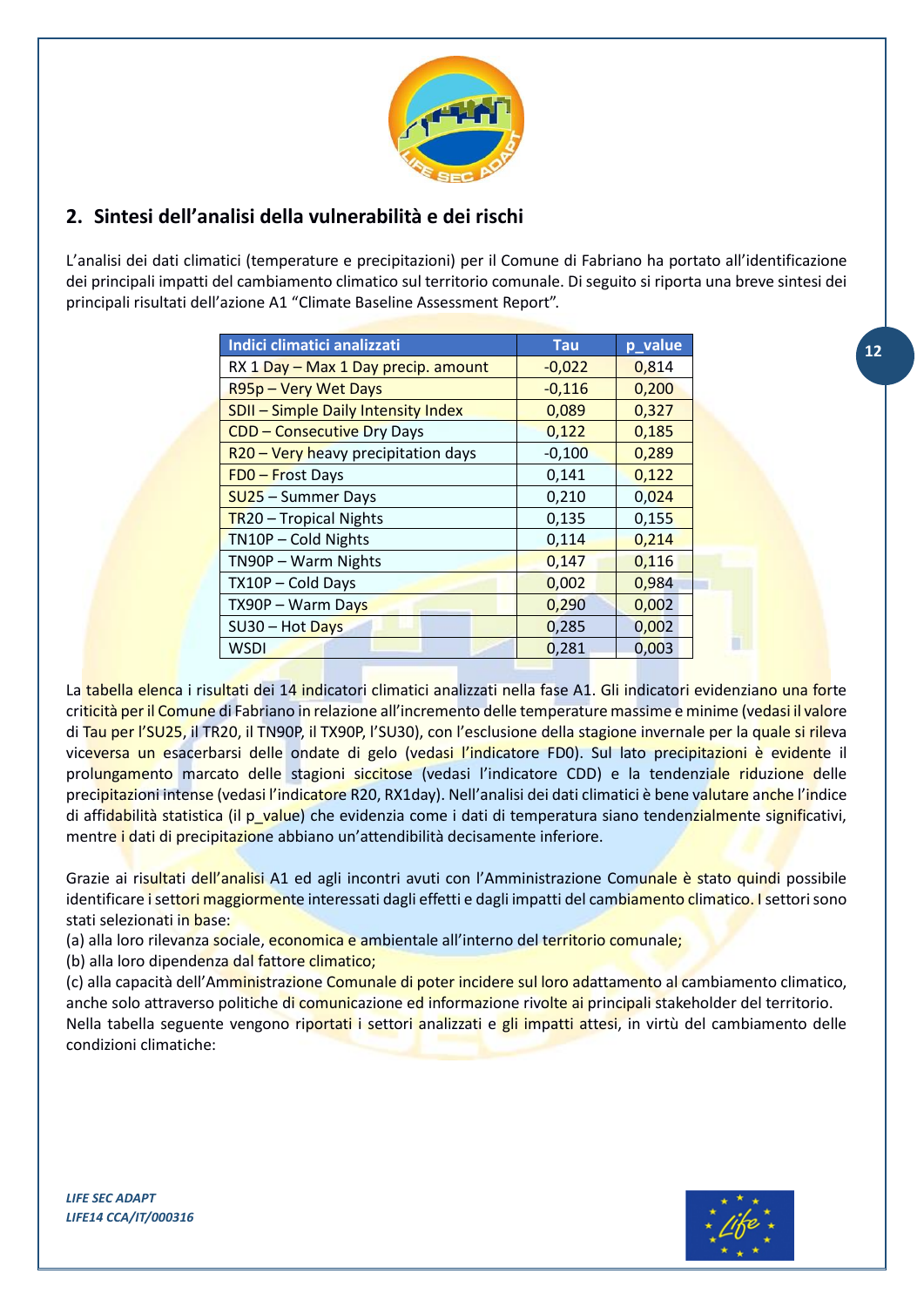

| <b>Settori</b>    | Impatti                                               | <b>Variabile climatica</b>                | <b>Indicatore fase A1</b>             |
|-------------------|-------------------------------------------------------|-------------------------------------------|---------------------------------------|
|                   |                                                       | Incremento dei periodi siccitosi          | <b>CDD</b>                            |
| Aree boscate      | Incendi boschivi                                      | Incremento delle temperature<br>massime   | SU30/TX90P/SU25                       |
|                   |                                                       | Incremento dei periodi siccitosi          | <b>CDD</b>                            |
|                   | Erosione dei suoli                                    | Incremento dell'intensità delle<br>piogge | SDII <sup>1</sup>                     |
| Agricoltura       |                                                       | Incremento dei periodi siccitosi          | <b>CDD</b>                            |
|                   | Siccità                                               | Incremento delle temperature<br>massime   | SU30/TX90P/SU25/T<br>R20/TN90P        |
|                   |                                                       | Incremento dei periodi siccitosi          | <b>CDD</b>                            |
| Infrastrutture e  | Frane                                                 | Incremento dell'intensità delle<br>piogge | SDII <sup>1</sup>                     |
| tessuto edificato |                                                       | Incremento dei periodi siccitosi          | <b>CDD</b>                            |
|                   | Alluvioni                                             | Incremento dell'intensità delle<br>piogge | SDII <sup>1</sup>                     |
| Industria         | Riduzione<br>disponibilità idrica                     | Incremento dei periodi siccitosi          | <b>CDD</b>                            |
| Salute            | Incremento<br>allergie/malattie<br>cardiocircolatorie | Incremento delle temperature<br>massime   | SU30/TX90P/SU25/T<br><b>R20/TN90P</b> |

Per ogni settore è stata dapprima analizzata la vulnerabilità, così come previsto dalla metodologia sviluppata da IDA, ovvero in funzione di tre componenti: (a) esposizione; (b) sensitività; (c) capacità adattiva. Parallelamente è stata valutata la probabilità di accadimento dei fenomeni climatici causanti gli impatti indicati in tabella e la magnitudo degli impatti (pericolosità). L'incrocio di queste due variabili (vulnerabilità e pericolosità) determina il valore finale di rischio. Di seguito si propone una sintesi dei risultati dell'analisi della vulnerabilità e dei rischi per i sei impatti analizzati. Il valore finale del rischio permette al Comune di creare una gerarchia di priorità d'intervento; ciò dovrà trovare riscontro nel Piano di Adattamento, sebbene si debba anche considerare contestualmente la capacità effettiva di incidere sul settore da parte dell'Amministrazione Comunale.

| <b>Impatti</b>                      | <b>Valore</b> | <b>Valore Rischio</b> |
|-------------------------------------|---------------|-----------------------|
|                                     | Vulnerabilità |                       |
| Incendi Boschivi                    | Medio         | Alto                  |
| Siccità in agricoltura              | Medio         | Alto                  |
| Erosione dei suoli                  | Medio-alto    | Alto                  |
| agricoli                            |               |                       |
| Dissesti idrogeologici <sup>2</sup> |               | Medio                 |
| Riduzione disponibilità             | Medio-basso   | Medio                 |
| idrica nell'industria               |               |                       |

<sup>1</sup> Questo indicatore evidenzia un incremento dell'intensità delle precipitazioni medie. Gli indicatori che analizzano le precipitazioni estreme evidenziano una riduzione del fenomeno; tuttavia, le analisi svolte a scala regionale da ISPRA e la bassa attendibilità statistica delle serie storiche ci inducono ad assumere un atteggiamento prudenziale. <sup>2</sup> Con dissesti idrogeologici si intendono le frane e le alluvioni

 $\overline{a}$ 

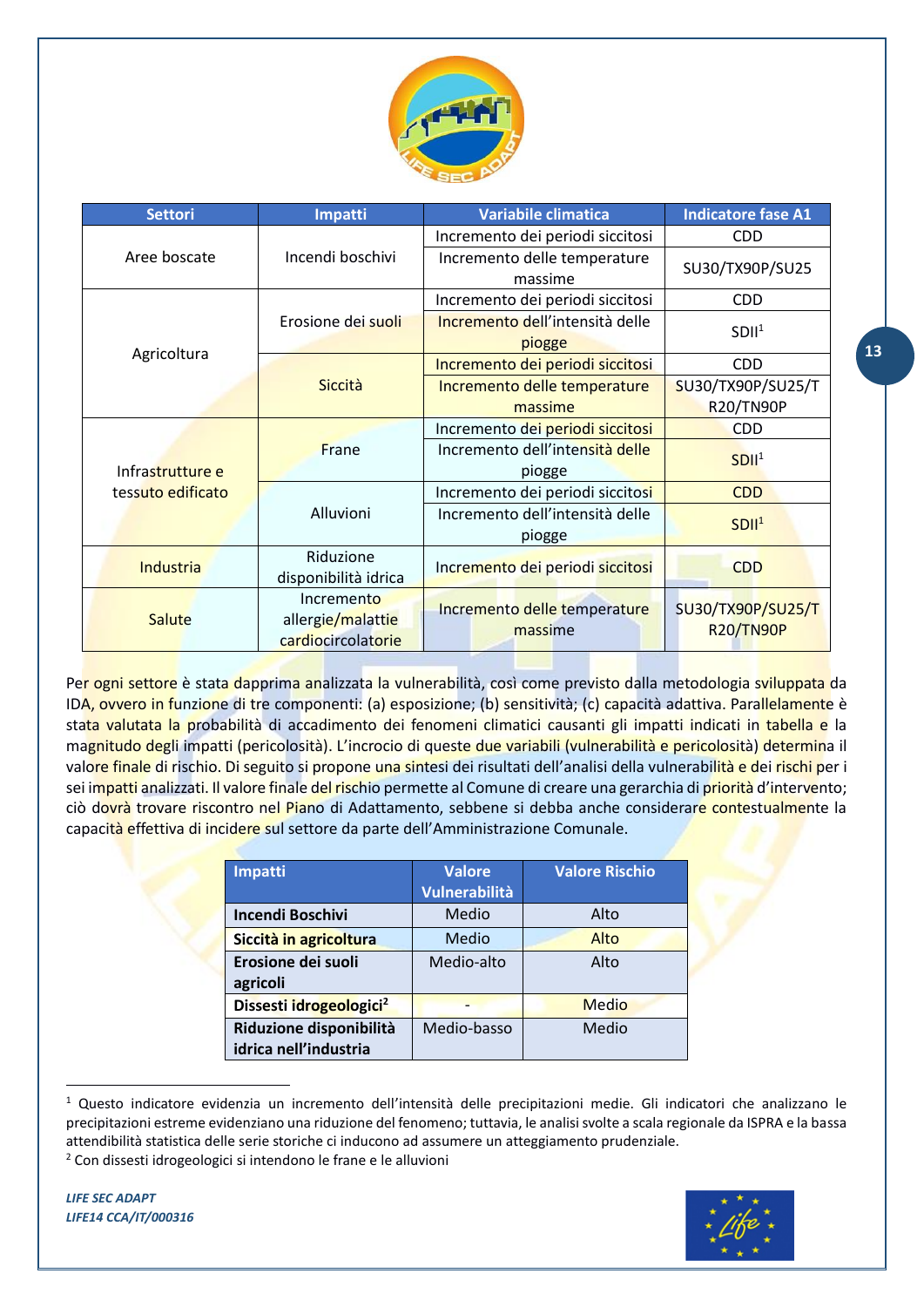

| <b>Impatti</b>         | <b>Valore</b> | <b>Valore Rischio</b> |
|------------------------|---------------|-----------------------|
|                        | Vulnerabilità |                       |
| Problemi di salute per | Medio-basso   | Medio-Alto            |
| ondate di calore       |               |                       |

## **Incendi boschivi**

Il Comune ha una sensitività abbastanza elevata, legata principalmente alla conformazione del territorio (marcate acclività) ed all'estesa presenza di aree boscate, di cui una parte rilevante con elevato valore ecologico ed ambientale (presenza di aree SIC e ZPS). L'esposizione è media e non determinata principalmente da fattori climatici, bensì dalla componente antropica; l'elevata dispersione insediativa del Comune di Fabriano ha determinato lo sviluppo di un network infrastrutturale molto ramificato, anche nelle aree più boscate, laddove sono localizzate le borgate, aumentando di conseguenza le possibili aree di innesco (doloso o colposo). Il Comune, nel 2008, in seguito ad eventi rilevanti di incendi boschivi, si è tuttavia dotato di un Piano di emergenza. Il Piano evidenzia come il territorio sia comunque ben provvisto di fonti di approvvigionamento idrico, distribuite in modo piuttosto uniforme. Ciò determina una buona capacità adattiva. Questo aspetto dovrà comunque essere adeguatamente monitorato nel tempo, poiché molti punti di approvvigionamento idrico potrebbero risentire della riduzione della disponibilità idrica, per effetto della siccità, e potrebbero quindi non essere disponibili per lo spegnimento degli incendi. La mappa finale della vulnerabilità del territorio mette in evidenza una situazione di criticità media e alta diffusa. In virtù della limitata capacità predittiva degli incendi boschivi (proprio per effetto della natura fortemente antropica degli inneschi) e per effetto di una banca dati geografica ancora molto limitata in termini temporali, non è possibile quantificare correttamente un valore globale di rischio. Si è deciso pertanto di utilizzare d'un lato i risultati della mappatura dettagliata delle aree a maggiore vulnerabilità e dall'altro (per la pericolosità) si è fatto riferimento ai risultati dell'analisi condotta da Regione Marche in occasione della redazione del "Piano Regionale per la programmazione delle attività di previsione e prevenzione e lotta attiva contro gli incendi boschivi", che indica, per il Comune di Fabriano, la presenza di aree a rischio alto o estremo per circa il 50% del territorio.

#### **Siccità in agricoltura**

Il Comune di Fabriano fa registrare una vulnerabilità media in relazione al tema della siccità in agricoltura. Il principale elemento di vulnerabilità è legato alla mancanza di capacità adattiva, principalmente per effetto di un utilizzo ancora poco pervasivo di micro-irrigazione e per la presenza di centri aziendali ancora improntati ad un modello imprenditoriale di vecchia concezione (basso ricorso a forme di consulenza irrigua e limitato accesso a strumenti informatici/digitali per la gestione dell'agricoltura). Da un punto di vista climatico, e quindi in termini di esposizione al rischio siccità, il Comune fa registrare un valore di vulnerabilità media; l'analisi è stata effettuata utilizzando i parametri di SPI e SPEI a 3 mesi. Infine, la sensitività del sistema agricolo fabrianese appare non così accentuata, per effetto di una riduzione del peso del settore nelle dinamiche produttive e del lavoro caratterizzanti il tessuto economico locale e per un elevato ricorso a fonti di approvvigionamento idrico da acque sotterranee (meno suscettibili a variazioni di disponibilità rispetto alle acque superficiali). Tuttavia, le colture praticate nel territorio sono particolarmente vulnerabili sul fronte del consumo idrico teorico; potrebbe quindi rendersi necessario l'avvio di un processo di graduale ottimizzazione delle pratiche d'irrigazione ed eventualmente delle essenze coltivate (anche in termini di rotazioni pluriennali). L'analisi del rischio viene basata d'un lato sul valore economico del settore agricolo (si è preso in considerazione lo Standard Output, inserito nelle modifiche alla PAC del 2010, che esprime il valore di ogni coltura in Euro per ettaro) e dall'altro sulla frequenza dei fenomeni siccitosi rilevata negli ultimi cinquanta anni (attraverso l'analisi dei dati climatici a disposizione). Il valore economico globale ottenuto è basso, ciò per la presenza di colture a valore aggiunto non così elevato; la frequenza degli eventi siccitosi

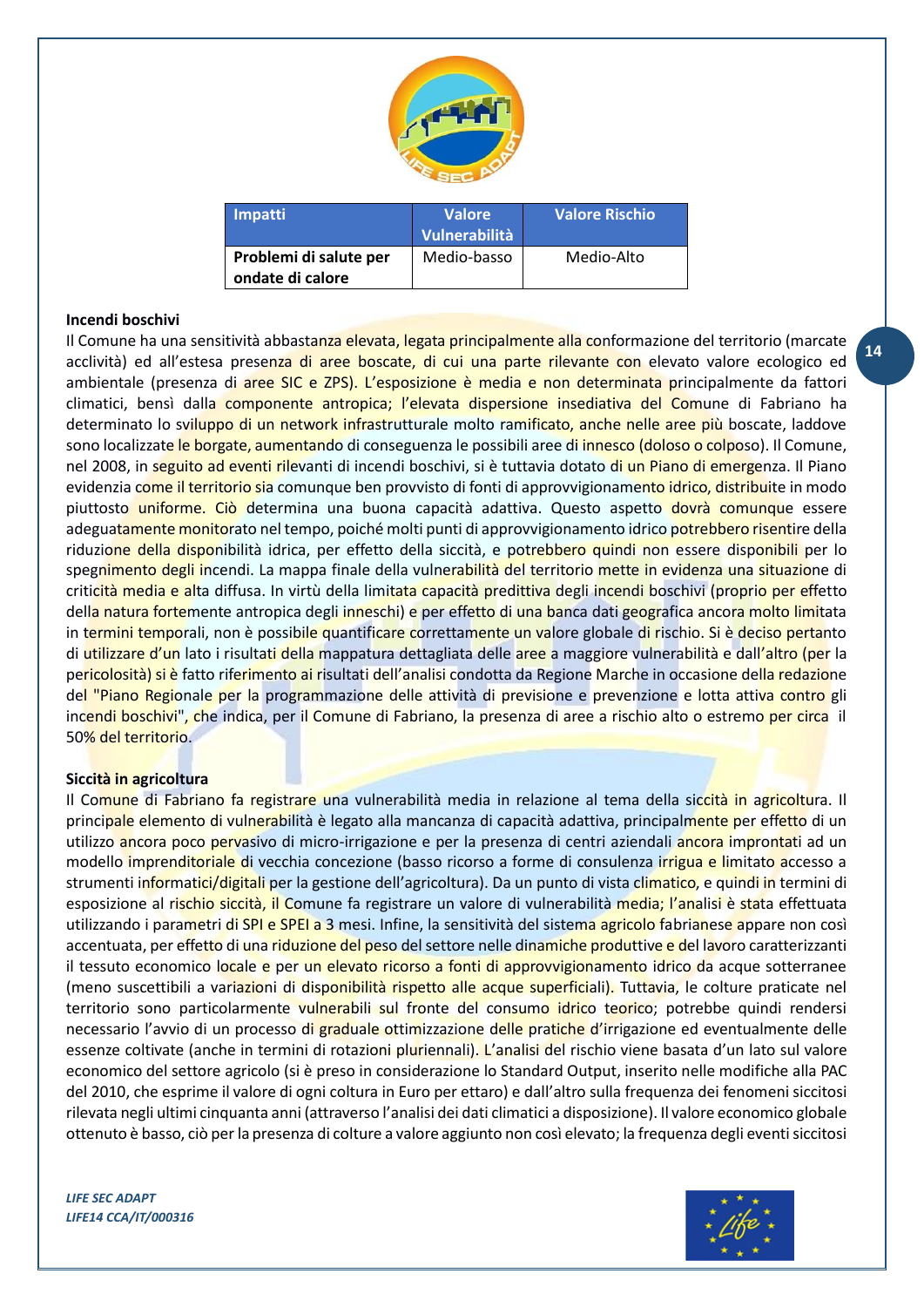

è media (31 giorni siccitosi l'anno), ma con una tendenza marcata all'incremento, tale da rendere il settore ancora più vulnerabile nei prossimi decenni. A seguito di quanto sopra esposto si assume un rischio finale alto.

### **Erosione dei suoli agricoli**

Il tasso di erosività è un indicatore di sintesi che può essere utilizzato per valutare la vulnerabilità del territorio fabrianese (ed in particolare delle aree agricole) al rischio di erosione dei suoli. Per una definizione delle soglie di vulnerabilità da adottare, occorre fare riferimento al tasso di accettabilità del rischio d'erosione idrica del suolo, che normalmente deve tenere in considerazione gli aspetti ambientali, antropici, economici e sociali propri dell'area analizzata. Le soglie utilizzate nell'analisi derivano da uno studio condotto dalla Regione Marche prendendo in considerazione i paesaggi e le aree gestionali omogenee nelle diverse regioni pedologiche (la vulnerabilità è massima quando l'asportazione di suolo è maggiore di 20 tonnellate l'anno per ettaro). Calcolando la media ponderata dei valori di vulnerabilità, esclusivamente sulle parti del territorio comunale contraddistinte da un uso del suolo agricolo secondo la classificazione del Corine Land Cover del 2012, si ottiene un valore globale di vulnerabilità alto. Per l'analisi dei rischi si prendono in considerazione i dati relativi al valore economico delle colture praticate sul territorio comunale ed alla frequenza dei fenomeni climatici connessi all'erosione dei suoli, legati in particolare all'incremento della capacità erosiva delle precipitazioni. Prendendo in considerazione i valori di Standard Output, che indicano per il Comune di Fabriano un valore medio di 834€/ettaro ed un valore totale comunale di 6.008.100€, si assume che il valore economico sia basso. La probabilità di avvenimento (P) del fenomeno climatico oggetto di studio è ugualmente bassa (167 eventi tra il 1961 ed il 2008, con una media annua di 4 eventi). Valutando contestualmente vulnerabilità del sistema e pericolosità dell'impatto, si assume un valore finale di rischio alto.

### **Rischio idrogeologico**

L'analisi del rischio idrogeologico passa inevitabilmente attraverso la lettura dei documenti di Piano già esistenti e nello specifico del Piano per l'Assetto Idrogeologico. Il piano identifica già in modo chiaro, attraverso una mappatura puntuale, le aree soggette a rischio sul territorio comunale. Vengono valutate sia le aree sottoposte a rischio frana, sia le aree a rischio esondazione. Non è necessario pertanto procedere con lo sviluppo di una metodologia ad hoc, che risulterebbe sicuramente ridondante rispetto alle analisi del PAI. L'analisi del rischio viene quindi finalizzata esclusivamente a fornire un indicatore sintetico globale dell'intensità del rischio idrogeologico per il comune di Fabriano, al solo scopo di poter comparare i risultati con gli altri settori analizzati. Per calcolare l'indicatore sintetico di rischio è stato valutato il valore medio ponderato del rischio nelle aree "esposte", ovvero quelle cartografate dal PAI. La ponderazione avviene sulla base dell'estensione areale. Oltre alla valutazione del valore medio ponderato, è bene tenere presente anche l'estensione stessa delle aree a rischio all'interno del territorio comunale. Per dare una valutazione corretta, si è deciso di attribuire il valore più basso qualora le aree a rischio coprano complessivamente meno del 10% del territorio comunale. Viceversa, si attribuisce il valore massimo qualora la superficie interessata sia maggiore del 40% rispetto al totale comunale. L'incrocio dei due fattori del rischio (livello medio di esposizione al rischio ed estensione delle aree a rischio) evidenzia per il territorio di Fabriano un fattore sintetico globale di rischio medio.

## **Riduzione della disponibilità idrica nel settore industriale**

Il Comune di Fabriano fa registrare una vulnerabilità medio-bassa in relazione al tema della riduzione della disponibilità idrica nel settore industriale. Da un punto di vista climatico, e quindi in termini di esposizione al rischio, il Comune fa registrare un valore di vulnerabilità media; l'analisi è stata effettuata utilizzando i parametri di SPI a 12 e 24 mesi. In termini di sensitività il settore industriale fabrianese è particolarmente vulnerabile poiché fortemente specializzato in cicli produttivi ad alta intensità idrica (in particolare la filiera della carta). Tuttavia, la presenza di centri di produzione di dimensioni medio-grandi determina potenzialmente un'elevata capacità di

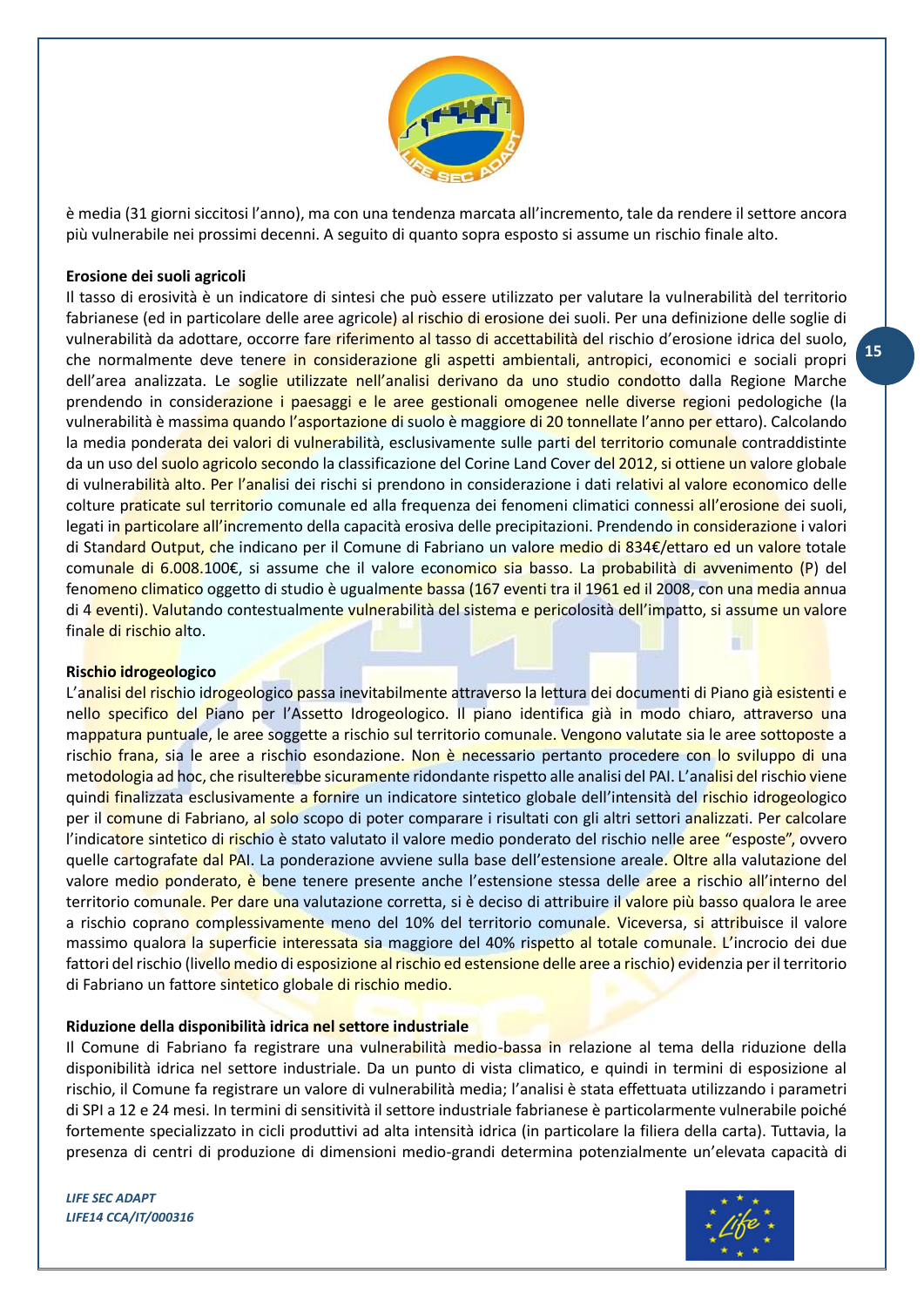

adattamento, in quanto le strutture di ricerca e sviluppo interne e le capacità di accesso al mercato del credito o comunque alle fonti di finanziamento esistenti è decisamente superiore rispetto alle realtà produttive dimensionalmente più piccole (PMI). Data la tendenziale stazionarietà dei consumi idrici previsionali nel territorio dell'ATO2 e l'assenza di un trend netto di riduzione della cumulata annua delle precipitazioni (che è comunque percettibile), è possibile stabilire in termini qualitativi che la probabilità che un evento di siccità prolungata incida sull'approvvigionamento idrico degli stabilimenti produttivi sia bassa. Incrociando i risultati dell'analisi della vulnerabilità, che mettono in evidenza come il territorio sia mediamente vulnerabile, con i risultati qualitativi dell'analisi probabilistica, si può assumere che il rischio legato alla riduzione della disponibilità idrica nel bacino idrografico, tale da indurre una riduzione dell'approvvigionamento idrico degli stabilimenti del territorio fabrianese a più alta intensità idrica, sia medio.

## **Problemi di salute per ondate di calore**

Il Comune di Fabriano fa registrare una vulnerabilità medio-bassa in relazione al tema delle ondate di calore nel periodo estivo. L'esposizione al fenomeno climatico non sembra ancora essere così marcata, nonostante le ondate di calore si verifichino annualmente con una media di 5 giorni a rischio ed il fenomeno si stia intensificando. Per quanto concerne la sensitività della popolazione, essa appare addirittura inferiore all'esposizione. Il Comune di Fabriano, infatti, presenta una densità abitativa medio-bassa (anche per quanto concerne la popolazione in fascia "debole"); anche la compattezza insediativa presenta valori analoghi. Il fattore più critico è quello che descrive la presenza/l'assenza di aree verdi, che tipicamente garantiscono una mitigazione delle ondate di calore estive. Per quanto concerne infine la capacità adattiva del territorio, essa appare tendenzialmente buona (quindi il valore di vulnerabilità è medio-basso). In particolare, le aree urbane più vincolate sono tendenzialmente concentrate nel centro storico (piuttosto contenuto in termini di estensione spaziale rispetto alle altre aree urbane). Inoltre, le strutture edilizie sembrano avere mediamente un buono stato di conservazione, aumentando di fatto la resilienza del tessuto urbano alle ondate di calore. L'analisi dei rischi connessi alle ondate di calore nel periodo estivo è legata strettamente agli effetti di questi fenomeni climatici intensi sulla salute delle persone. L'analisi considera pertanto due aspetti cruciali: d'un lato la percentuale di popolazione in fascia debole, ovvero con un'età inferiore a 5 anni o superiore a 65 anni; dall'altro la concentrazione di popolazione in aree urbane con bassa capacità resiliente alle ondate di calore. In relazione al primo aspetto, l'analisi dei dati demografici del Comune di Fabriano evidenzia una situazione problematica, poiché, al 2050, si prevede che la percentuale di popolazione in fascia debole sia pari addirittura al 40% circa. In gran parte del capoluogo la popolazione in fasce debole oscillerà tra il 40% ed il 60% del totale. Alcune borgate più periferiche faranno registrare valori anche superiori, talvolta maggiori dell'80%. La problematicità del fenomeno sarà quindi correlata anche alla dispersione insediativa tipica di questo territorio, che potrà rendere più difficoltoso il monitoraggio delle situazioni a rischio. In relazione al numero di abitanti che vivono nelle sezioni censuarie con indice di vulnerabilità maggiore si è ottenuto un valore medio ponderato medio-basso. Incrociando il dato medio ponderato della vulnerabilità con quello legato alla percentuale di popolazione in fascia debole, si ottiene un valore finale di rischio medio-alto.

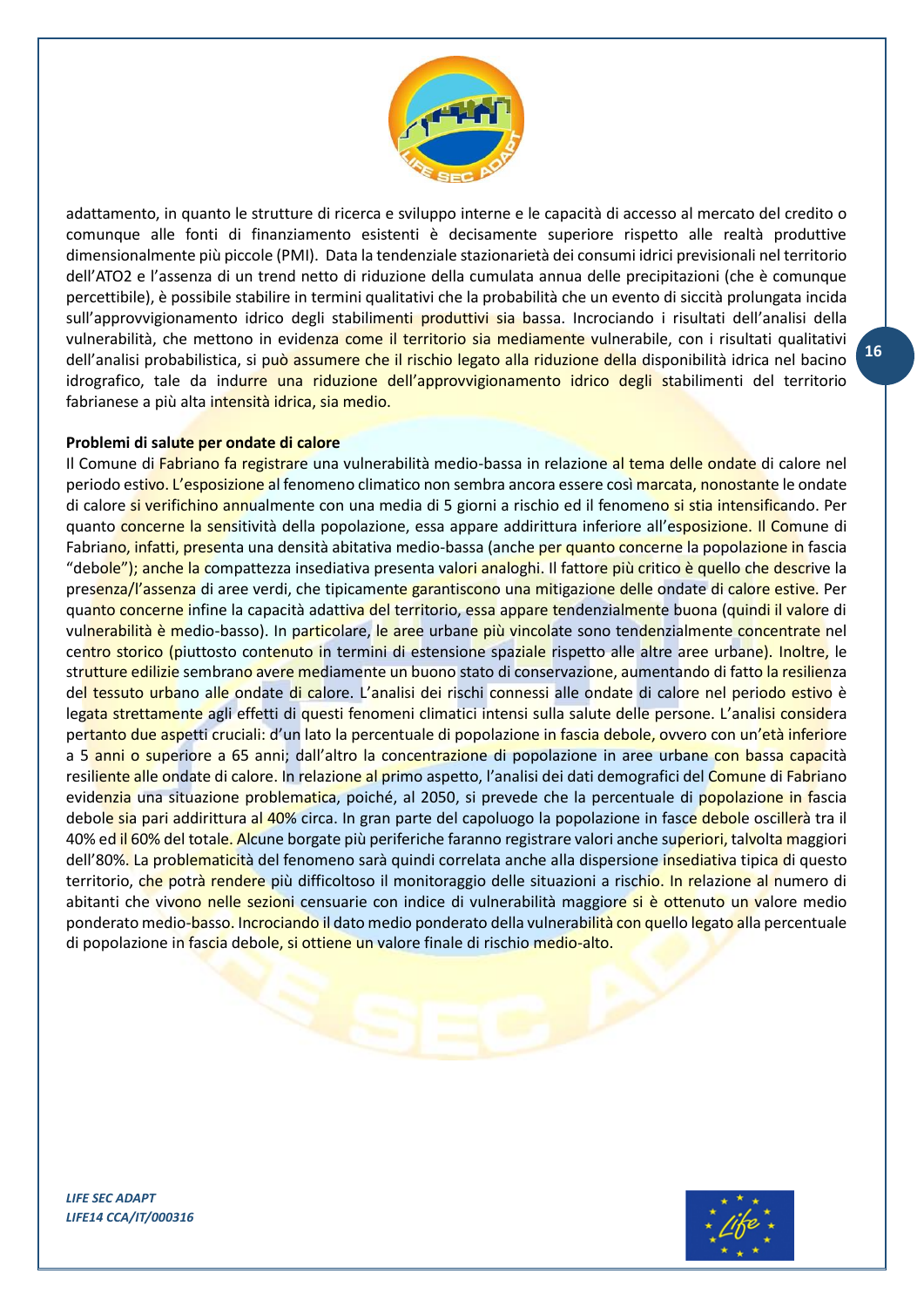

# <span id="page-16-0"></span>**3. Vision**

Fabriano ha bisogno di progetti e idee in grado di farla volare in alto, ha bisogno di una visione che consenta di anticipare in qualche modo quello che accadrà nei prossimi anni e di approfittare delle opportunità che già oggi le nuove tecnologie e le nuove tendenze mettono a disposizione. Il nostro territorio ha le potenzialità per farlo e non mancano di certo le persone in grado di concretizzare progetti e idee innovative. Si tratta solo di mettere tutti nelle condizioni di potersi esprimere al meglio e in questo l'amministrazione comunale può avere e anzi deve avere un ruolo fondamentale. Per poter invertire la rotta l'unica soluzione è iniziare a lavorare sulla programmazione, sulla valutazione dei progetti e su una visione di insieme di tutto il tessuto urbano.

Abbiamo urgentemente bisogno di una nuova consapevolezza che ci aiuti ad intraprendere un nuovo modo di vivere completamente differente. Dobbiamo correre verso il futuro interpretandolo nella maniera più giusta e corretta. Allora ci potrà essere più spazio per la sobrietà, l'intelligenza, l'equità, il merito ed il coraggio. Uno stile di vita orientato al futuro non può che fare un uso intelligente delle risorse; scegliere di vivere in maniera sostenibile significa pensare ad un sistema economico armonioso, equilibrato, dove la parola benessere acquisti il significato di "star bene". Il territorio e l'energia sono risorse e come tutte le risorse non sono illimitate. Il suolo va preservato e valorizzato, non violentato per creare effimere ricchezze temporanee e debiti futuri, né tantomeno per "far cassa" nel bilancio comunale. Il suolo non è fatto per ricevere asfalto e cemento, ma per ricevere acqua e sole e restituirci generosamente cibo, ossigeno e bellezza. Il risparmio, l'efficienza e l'autosufficienza energetica sono le prime e più efficaci fonti energetiche del futuro, perché un consumo dissennato oggi porterà all'assenza di energia domani. Le scelte edilizie, conseguentemente, devono privilegiare il recupero, la ristrutturazione, la riqualificazione, limitando allo stretto necessario nuove costruzioni. Le città grandi e piccole che, in Europa, hanno messo in atto tali orientamenti sono ora le più floride e vivibili dell'intero continente e dimostrano come tali concetti, tramutati in concreti atteggiamenti, siano non solo auspicabili, ma necessari a vivere il passaggio epocale in atto. Dobbiamo avere l'umiltà di guardare le eccellenze presenti in questi settori e mettere in pratica le regole già previste, magari anticipandole, così da creare un territorio pronto a questa nuova economia, ai nuovi stili di vita ed ai vantaggi che essi comportano, creare una Smart City in un territorio Intelligente.

L'unica strada percorribile è quella della partecipazione e della condivisione. I cittadini devono avere la possibilità di indirizzare le scelte e di osservare e controllare che quello che viene deciso sia effettivamente realizzato. Il comune ha la possibilità, attraverso le politiche che vengono attuate, di influenzare in maniera importante la vita dei cittadini. Si tratta di fare delle scelte, di individuare le priorità. L'amministrazione comunale può decidere come investire le proprie risorse: parcheggi o piste ciclabili, nuovi edifici o recupero di quelli esistenti, etc. Questo piano non può e non deve limitarsi ad un orizzonte temporale di breve periodo. Il piano deve guardare lontano, identificare degli scenari e delle traiettorie, costruire un'intelaiatura per lo sviluppo sostenibile del territorio. Per fare ciò serve il coinvolgimento di tutti e la condivisione di un percorso che sarà certamente irto di ostacoli. Insieme si può fare.

## <span id="page-16-1"></span>**3.1. Obiettivi del Piano di Adattamento**

Alla luce delle principali emergenze/impatti sul territorio legati al cambiamento climatico e sintetizzati nel paragrafo 2, la strategia ed il piano di adattamento si pongono i seguenti obiettivi di medio-lungo periodo:

- **I.** Incremento della capacità adattiva della popolazione fabrianese in relazione a:
	- a. ondate di calore nella stagione estiva, riducendo gli impatti sulle fasce deboli della popolazione (bambini, anziani);

*LIFE SEC ADAPT LIFE14 CCA/IT/000316*

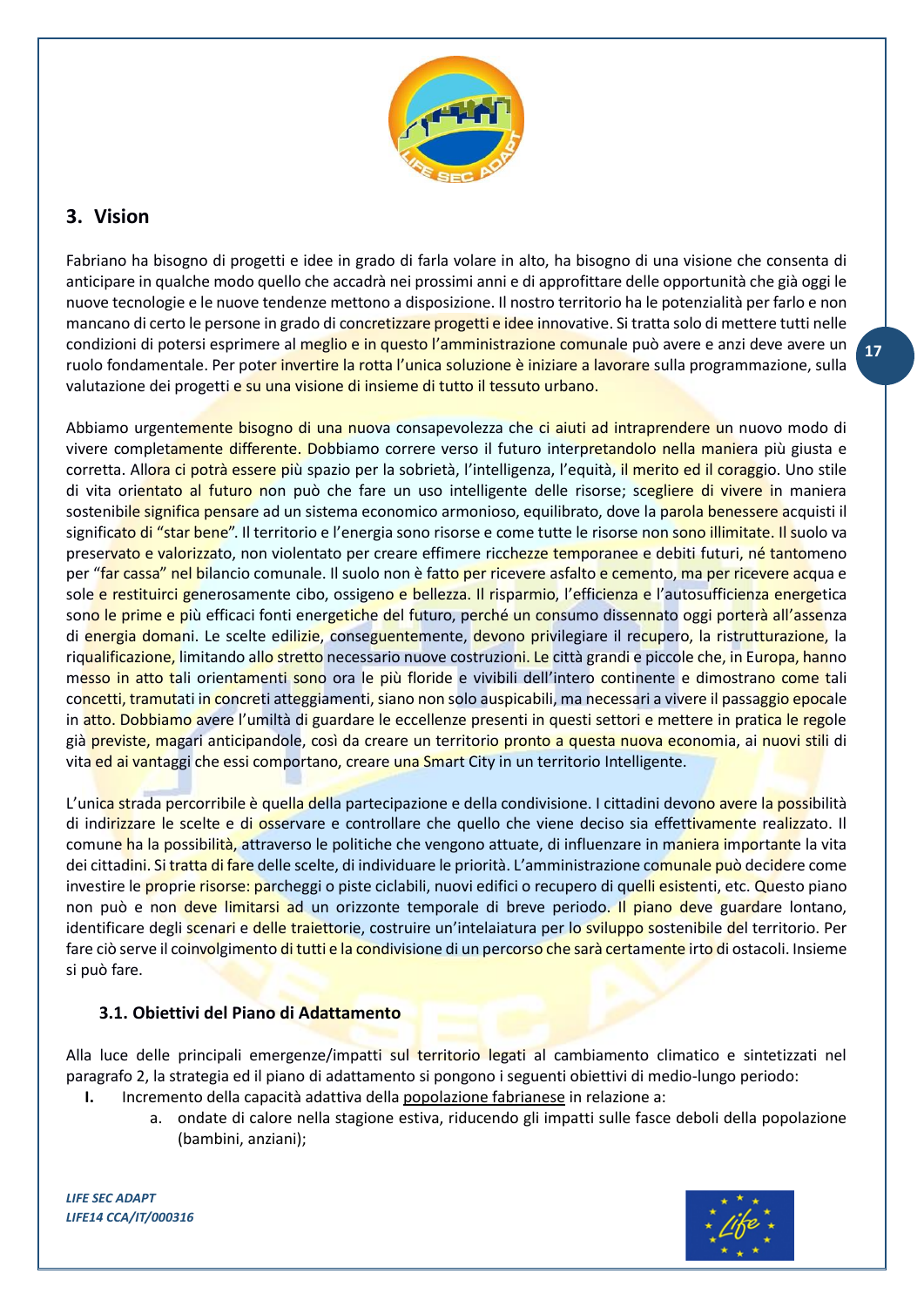

- b. riduzione della disponibilità idrica nel settore civile e necessità di una gestione più oculata dei consumi idrici domestici;
- c. incremento del rischio incendi boschivi, riducendo in particolare l'incidenza dei fattori d'innesco di origine antropica;
- d. rischio idrogeologico legato all'intensificazione delle precipitazioni meteoriche, riducendo gli impatti sulla popolazione, in particolare in relazione agli edifici pubblici e/o di uso pubblico frequentati dalla cittadinanza (scuole, uffici pubblici, etc.).
- **II.** Incremento della capacità adattiva del sistema produttivo locale in relazione a:
	- a. riduzione della disponibilità idrica nel settore agricolo ed industriale e necessità di una gestione più oculata dei consumi idrici per irrigazione e per i cicli produttivi;
	- b. incremento del rischio di erosione dei suoli fertili in ambito agricolo legato all'intensificazione delle precipitazioni meteoriche, riducendo gli impatti mediante specifiche misure adattive;
	- c. rischio idrogeologico legato all'intensificazione delle precipitazioni meteoriche, riducendo gli impatti sulle aree produttive e sulle reti (di approvvigionamento energetico, idrico, ect);
	- d. incremento del rischio incendi boschivi, aumentando la sensibilità dei fruitori del territorio (anche turisti) e delle strutture per l'ospitalità e l'accoglienza turistica.

## **III.** Incremento della capacità adattiva del territorio in relazione a:

a. incremento del rischio di Incendi boschivi, migliorando la gestione e la manutenzione del patrimonio forestale e le modalità di utilizzo delle aree soggette ad incendi.

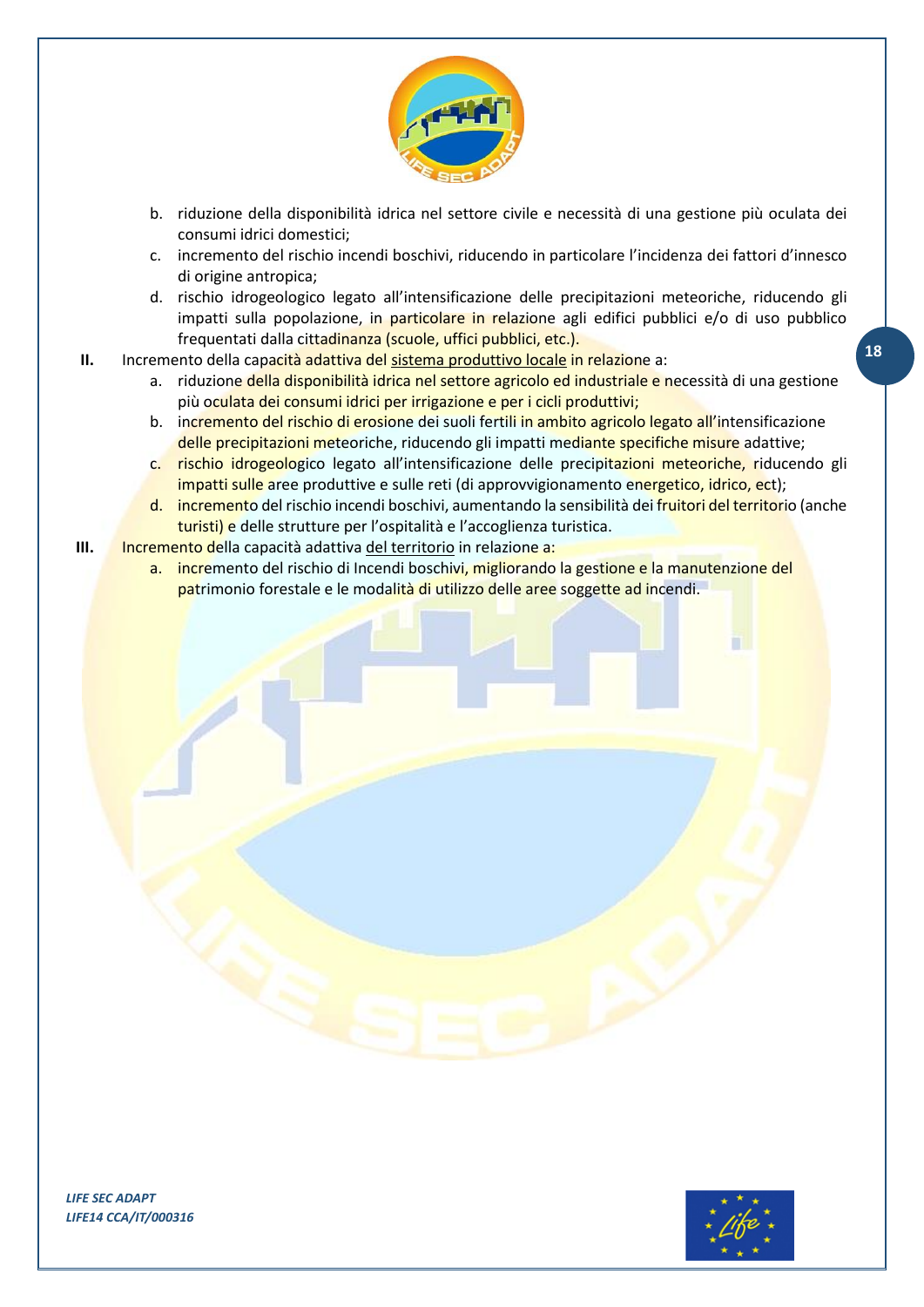

# <span id="page-18-0"></span>**4. La strategia per l'adattamento ai cambiamenti climatici**

Le analisi condotte sul territorio comunale in relazione ai potenziali impatti legati al cambiamento climatico, hanno evidenziato significative criticità:

- problemi di salute per il verificarsi di ondate di calore nel periodo estivo,
- l'incremento del rischio che si attivino incendi boschivi,
- **19** la riduzione della disponibilità idrica, che può interessare sia il sistema della produzione agricola (per irrigazione) e industriale (per necessità dei cicli produttivi), sia il settore civile,
- l'erosione e l'asportazione di suoli fertili, soprattutto nelle aree a più accentuata acclività,
- l'incremento nella frequenza e negli effetti dei fenomeni di dissesto idrogeologico (frane, esondazioni), con una prevalenza, per il territorio fabrianese, del rischio legato ai fenomeni franosi.

Questo documento intende evidenziare una possibile strategia per l'adattamento ai cambiamenti climatici e quindi per mitigare i possibili impatti ad esso correlati. La strategia deve tener conto delle reali competenze dell'amministrazione comunale, la quale ha uno spettro limitato di opzioni d'intervento:

- Attività di comunicazione, orientate a tutti i portatori d'interesse attivi sul territorio
- Attività di regolamentazione, nell'alveo di quanto previsto dalla Costituzione e dal TUEL
- Attività di progettazione e di realizzazione dei lavori pubblici
- Attività di pianificazione del territorio
- Attività di pianificazione di protezione civile, così come previsto dal nuovo Codice per la protezione civile
- Attività di monitoraggio delle proprie attività

La strategia viene redatta sulla base di uno scenario di medio-lungo periodo, con obiettivo stabilito a livello di partenariato all'anno 2050. Ciò determina la necessità di non dettagliare eccessivamente i contenuti delle possibili azioni di adattamento e di mantenere una certa flessibilità nella scelta delle opzioni di piano. Questa flessibilità è necessaria non solo per tener conto di eventuali differenze nelle scelte politiche delle amministrazioni che dovranno attuare la strategia, ma soprattutto per considerare le evoluzioni tecnologiche, sociali ed economiche che si manifesteranno nel prossimo trentennio e che potranno limitare o amplificare l'efficacia di alcune misure.

Nella tabella seguente vengono riepilogate tutte le misure di adattamento individuate dall'amministrazione comunale per mitigare gli impatti del cambiamento climatico. Per ogni misura è stata indicata la tipologia, ovvero l'opzione di intervento scelta dall'amministrazione.

| Impatti                | Misure di adattamento                                                                                                                                  | Tipologia misure |
|------------------------|--------------------------------------------------------------------------------------------------------------------------------------------------------|------------------|
|                        | Attività di comunicazione e di coinvolgimento della<br>cittadinanza $[\rightarrow$ COM.1]                                                              | Comunicazione    |
|                        | Aggiornamento e modifiche al regolamento edilizio<br>comunale $\rightarrow$ REG.1]                                                                     | Regolamentazione |
| Problemi di salute per | Aggiornamento/modifiche al piano comunale di<br>emergenza per la protezione civile $[\rightarrow$ REG.3]                                               | Pianificazione   |
| ondate di calore       | Modifiche/integrazioni alle NTA dei piani attuativi previsti<br>dal Piano Regolatore Comunale per la realizzazione di<br>quartieri resilienti [→REG.5] | Regolamentazione |
|                        | Monitoraggio degli impatti del cambiamento climatico a<br>livello locale e dell'efficacia delle azioni del Piano<br>$\rightarrow$ MON.1                | Monitoraggio     |

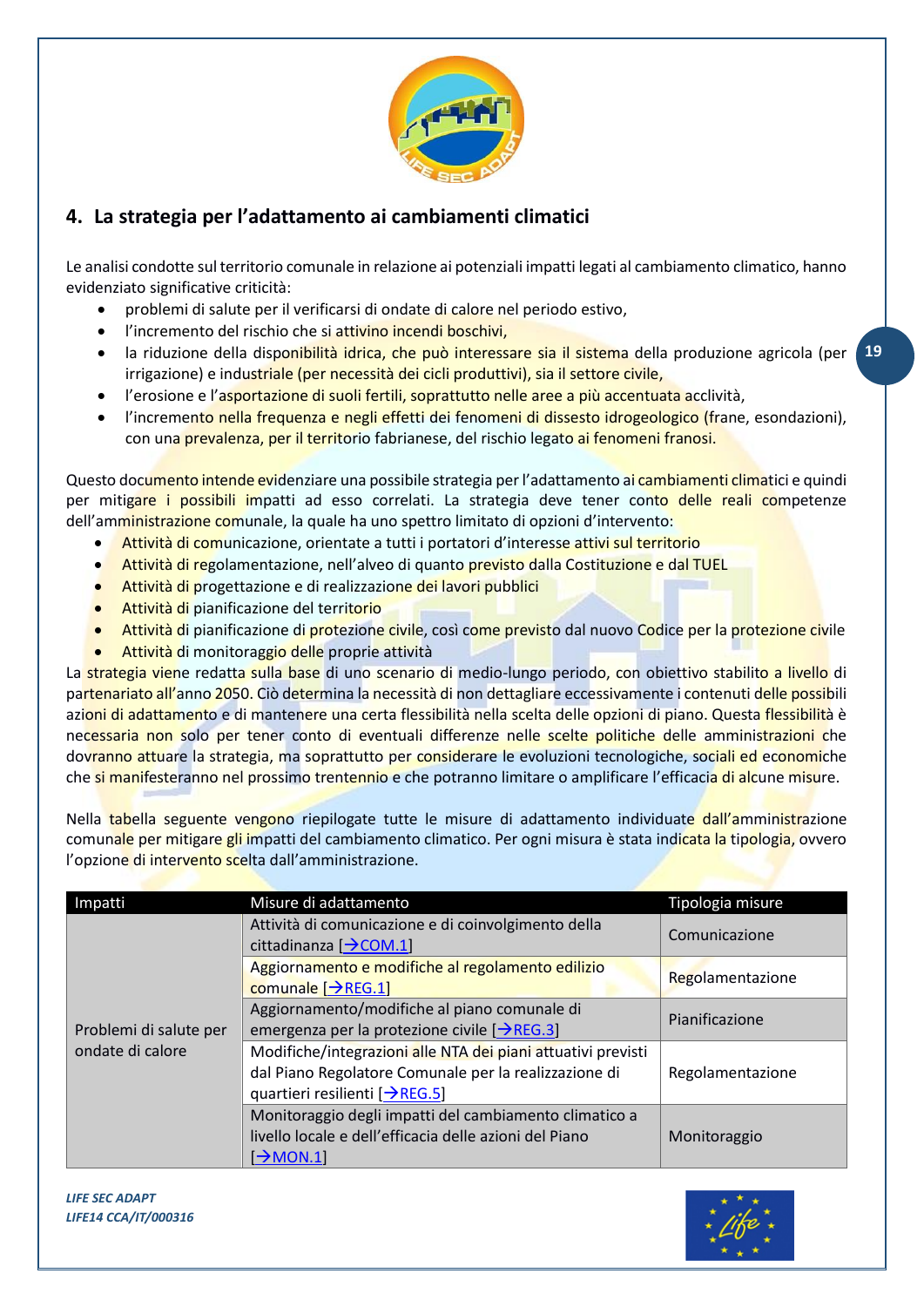

| Impatti                           | Misure di adattamento                                                                                                                                                                              | Tipologia misure       |
|-----------------------------------|----------------------------------------------------------------------------------------------------------------------------------------------------------------------------------------------------|------------------------|
|                                   | Attività di comunicazione e di coinvolgimento della<br>cittadinanza $[\rightarrow$ COM.1]                                                                                                          | Comunicazione          |
|                                   | Attività di comunicazione verso tutti gli operatori del<br>settore turistico [→COM.3]                                                                                                              | Comunicazione          |
|                                   | Aggiornamento e modifiche al regolamento edilizio<br>comunale $\rightarrow$ REG.1]                                                                                                                 | Regolamentazione       |
|                                   | Aggiornamento/modifiche al piano comunale di<br>emergenza per la protezione civile ed al piano incendi<br>boschivi e d'interfaccia [→REG.3]                                                        | Pianificazione         |
| Incendi boschivi                  | Aggiornamento delle NTA e varianti al Piano Regolatore<br>Comunale [→REG.4]                                                                                                                        | Regolamentazione       |
|                                   | Aggiornamento costante del catasto degli incendi boschivi<br>e applicazione dei vincoli alle particelle catastali<br>$[\rightarrow$ REG.6]                                                         | Regolamentazione       |
|                                   | Programma dei lavori pubblici per opere inerenti ai rischi<br>affrontati dal Piano [→LL.PP.1]                                                                                                      | Progettazione di opere |
|                                   | Monitoraggio degli impatti del cambiamento climatico a<br>livello locale e dell'efficacia delle azioni del Piano<br>$\rightarrow$ MON.1]                                                           | Monitoraggio           |
|                                   | Attività di comunicazione verso le imprese del territorio<br>influenzate dal cambiamento climatico [> COM.2]                                                                                       | Comunicazione          |
|                                   | Partecipazione ai tavoli tematici del contratto di fiume<br>$\rightarrow$ RAP.1]                                                                                                                   | Pianificazione         |
| Siccità in agricoltura            | Sottoscrizione di accordi di programma e convenzioni con<br>altri enti territoriali per la realizzazione di opere<br>pubbliche e l'adozione di misure di adattamento<br>$\left[\rightarrow$ RAP.2] | Progettazione di opere |
|                                   | Aggiornamento/modifiche al regolamento comunale di<br>polizia urbana e rurale [→REG.2]                                                                                                             | Regolamentazione       |
|                                   | Programma dei lavori pubblici per opere inerenti ai rischi<br>affrontati dal Piano [→LL.PP.1]                                                                                                      | Progettazione di opere |
|                                   | Monitoraggio degli impatti del cambiamento climatico a<br>livello locale e dell'efficacia delle azioni del Piano<br>$\rightarrow$ MON.1                                                            | Monitoraggio           |
|                                   | Attività di comunicazione verso le imprese del territorio<br>influenzate dal cambiamento climatico [> COM.2]                                                                                       | Comunicazione          |
| Erosione dei suoli<br>agricoli ed | Aggiornamento/modifiche al regolamento comunale di<br>polizia urbana e rurale [→REG.2]                                                                                                             | Regolamentazione       |
| asportazione del suolo            | Aggiornamento delle NTA e varianti al Piano Regolatore<br>Comunale $[\rightarrow$ REG.4]                                                                                                           | Regolamentazione       |
|                                   | Programma dei lavori pubblici per opere inerenti ai rischi<br>affrontati dal Piano [→LL.PP.1]                                                                                                      | Progettazione di opere |

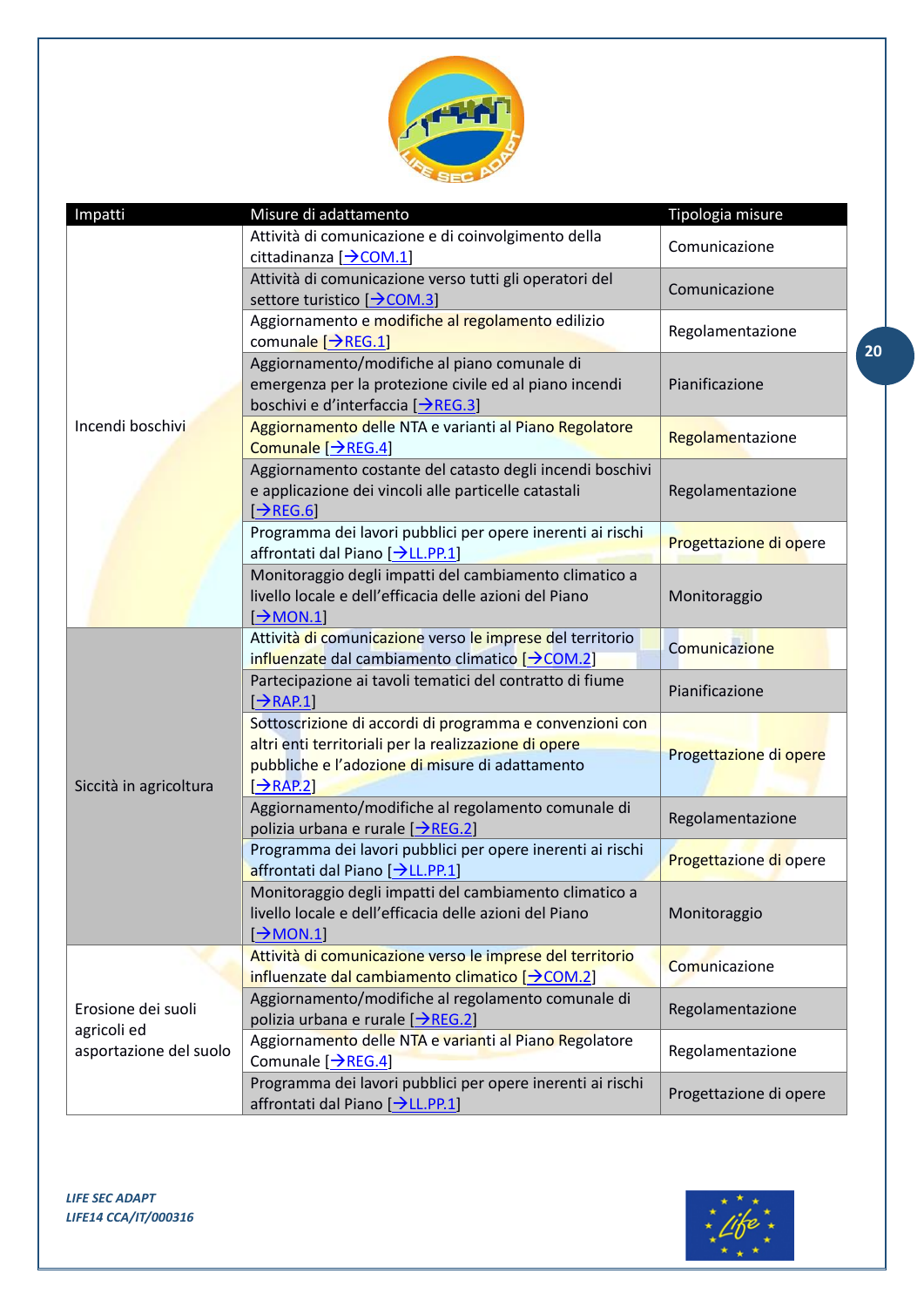

| Impatti                                                        | Misure di adattamento                                                                                                                                                                         | Tipologia misure       |
|----------------------------------------------------------------|-----------------------------------------------------------------------------------------------------------------------------------------------------------------------------------------------|------------------------|
|                                                                | Attività di comunicazione e di coinvolgimento della<br>cittadinanza [→ COM.1]                                                                                                                 | Comunicazione          |
|                                                                | Attività di comunicazione verso le imprese del territorio<br>influenzate dal cambiamento climatico $[\rightarrow$ COM.2]                                                                      | Comunicazione          |
|                                                                | Partecipazione ai tavoli tematici del contratto di fiume<br>$[\rightarrow$ RAP.1]                                                                                                             | Pianificazione         |
|                                                                | Sottoscrizione di accordi di programma e convenzioni con<br>altri enti territoriali per la realizzazione di opere<br>pubbliche e l'adozione di misure di adattamento<br>$[\rightarrow$ RAP.2] | Progettazione di opere |
|                                                                | Aggiornamento e modifiche al regolamento edilizio<br>comunale $[\rightarrow$ REG.1]                                                                                                           | Regolamentazione       |
| Dissesti idrogeologici                                         | Aggiornamento/modifiche al regolamento comunale di<br>polizia urbana e rurale [→REG.2]                                                                                                        | Regolamentazione       |
|                                                                | Aggiornamento/modifiche al piano comunale di<br>emergenza per la protezione civile ed al piano incendi<br>boschivi e d'interfaccia [→REG.3]                                                   | Pianificazione         |
|                                                                | Aggiornamento delle NTA e varianti al Piano Regolatore<br>Comunale $[\rightarrow$ REG.4]                                                                                                      | Regolamentazione       |
|                                                                | Modifiche/integrazioni alle NTA dei piani attuativi previsti<br>dal Piano Regolatore Comunale per la realizzazione di<br>quartieri resilienti [→REG.5]                                        | Regolamentazione       |
|                                                                | Programma dei lavori pubblici per opere inerenti ai rischi<br>affrontati dal Piano [→LL.PP.1]                                                                                                 | Progettazione di opere |
|                                                                | Monitoraggio degli impatti del cambiamento climatico a<br>livello locale e dell'efficacia delle azioni del Piano<br>$\rightarrow$ MON.1                                                       | Monitoraggio           |
|                                                                | Attività di comunicazione e di coinvolgimento della<br>cittadinanza [→COM.1]                                                                                                                  | Comunicazione          |
| Riduzione della                                                | Attività di comunicazione verso le imprese del territorio<br>influenzate dal cambiamento climatico $[\rightarrow$ COM.2]                                                                      | Comunicazione          |
| disponibilità idrica<br>nell'industria e nel<br>settore civile | Aggiornamento e modifiche al regolamento edilizio<br>comunale $[\rightarrow$ REG.1]                                                                                                           | Regolamentazione       |
|                                                                | Modifiche/integrazioni alle NTA dei piani attuativi previsti<br>dal Piano Regolatore Comunale per la realizzazione di<br>quartieri resilienti [→REG.5]                                        | Regolamentazione       |
|                                                                |                                                                                                                                                                                               |                        |

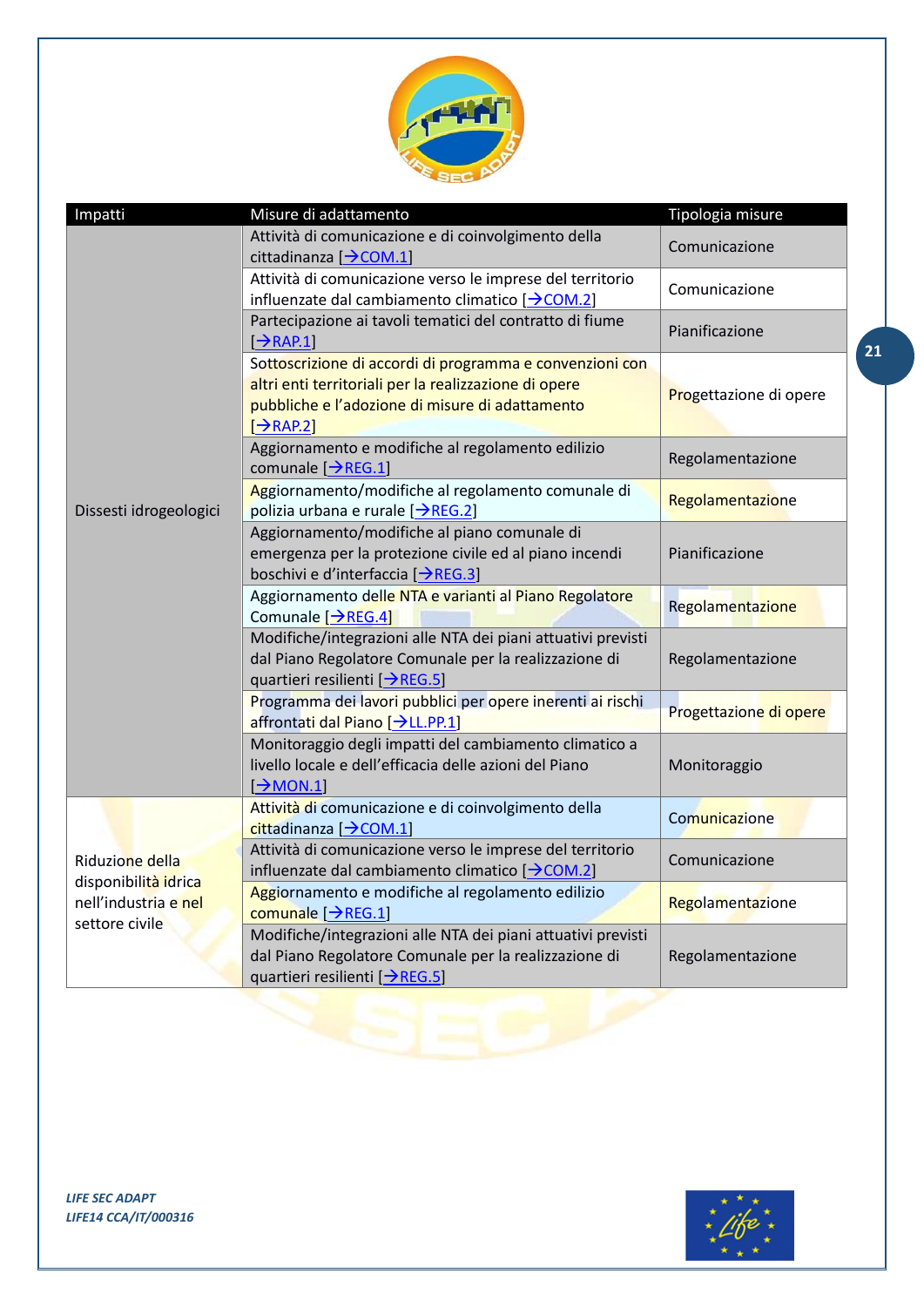

## <span id="page-21-0"></span>**Scheda COM.1**

Attività di comunicazione e di coinvolgimento della cittadinanza

## **Priorità dell'azione**

Molto alta

## **Descrizione delle attività previste**

La scheda prevede l'organizzazione di eventi di informazione, comunicazione, formazione destinati alla cittadinanza. I cittadini sono infatti tra i principali soggetti a subire le conseguenze del cambiamento climatico in atto. L'organizzazione di tali eventi potrà avvenire attraverso:

- l'organizzazione di serate informative per la cittadinanza (proiezione film, organizzazione spettacoli teatrali a tema, coinvolgimento di divulgatori scientifici, etc.),
- l'organizzazione di conferenze, workshop sui temi in oggetto,
- l'organizzazione di momenti di formazione e di coinvolgimento delle scuole (attività formative in aula, concorsi di buone idee, etc.),
- la diffusione di materiale informativo (cartelloni, brochure, etc.),
- la pubblicazione sul sito web del Comune di Fabriano di aggiornamenti sul piano e sul suo stato di attuazione,
- la creazione di un forum permanente di coordinamento ambientale, organo consultivo formato da alcuni macro-soggetti, tra i quali le associazioni ambientaliste attive nel territorio comunale, le istituzioni locali – quali le scuole, ASL, ARPA, - e una rappresentanza di cittadini,
- la creazione di uno sportello energetico-ambientale che possa fungere da interfaccia con la cittadinanza, in particolare in relazione alle norme vigenti (regolamento edilizio comunale, etc.) ed alle possibili forme di incentivazione esistenti a livello locale, regionale e nazionale.

Per coinvolgere le Frazioni e il territorio che le circonda sarà costituita una Consulta Permanente con funzioni operative di programmazione e di coordinamento degli interventi necessari, coinvolgendo i residenti e supportando e dando impulso alle Comunanze agrarie, con l'impiego di strumenti di partecipazione. Dove non esiste la comunanza deve essere favorita la formazione dei comitati di frazione che devono diventare il luogo di discussione e di progettazione e confronto con l'amministrazione, anche in relazione ai temi del piano di adattamento. Il Sindaco, con delega alle Frazioni, sarà il punto di riferimento unico e operativo. I Comitati di quartiere e di frazione dovranno anche essere messi in grado di essere operativi e propositivi, mediante dei meccanismi che consentano loro di poter avanzare dei progetti che dovranno obbligatoriamente essere discussi dalle commissioni competenti e per i quali dovranno essere messe a disposizione delle risorse adeguate. Tutta la struttura tecnica di progettazione sarà a disposizione per migliorare le idee di progetto e per poterle realizzare, inserendole nel programma delle opere.

Il coinvolgimento della popolazione sarà essenziale anche in relazione alla messa in sicurezza del territorio. Occorre infatti prevedere azioni di manutenzione preventiva della rete di drenaggio superficiale, a cadenza semestrale, in corrispondenza dei periodi di magra. La popolazione può essere coinvolta attivamente anche sfruttando lo strumento del baratto amministrativo. A monte di ogni operazione occorre preparare un piano di manutenzione del reticolo di drenaggio sia urbano che extraurbano (tombini, fognature acque meteoriche, parcheggi, scoline, fossi stradali comunali, ecc.) e successivamente formare squadre di addetti volontari eventualmente anche da retribuire con lo strumento del baratto amministrativo (fornitura d'opera a fronte di sconto o esenzione dalle tasse comunali).

*LIFE SEC ADAPT LIFE14 CCA/IT/000316*

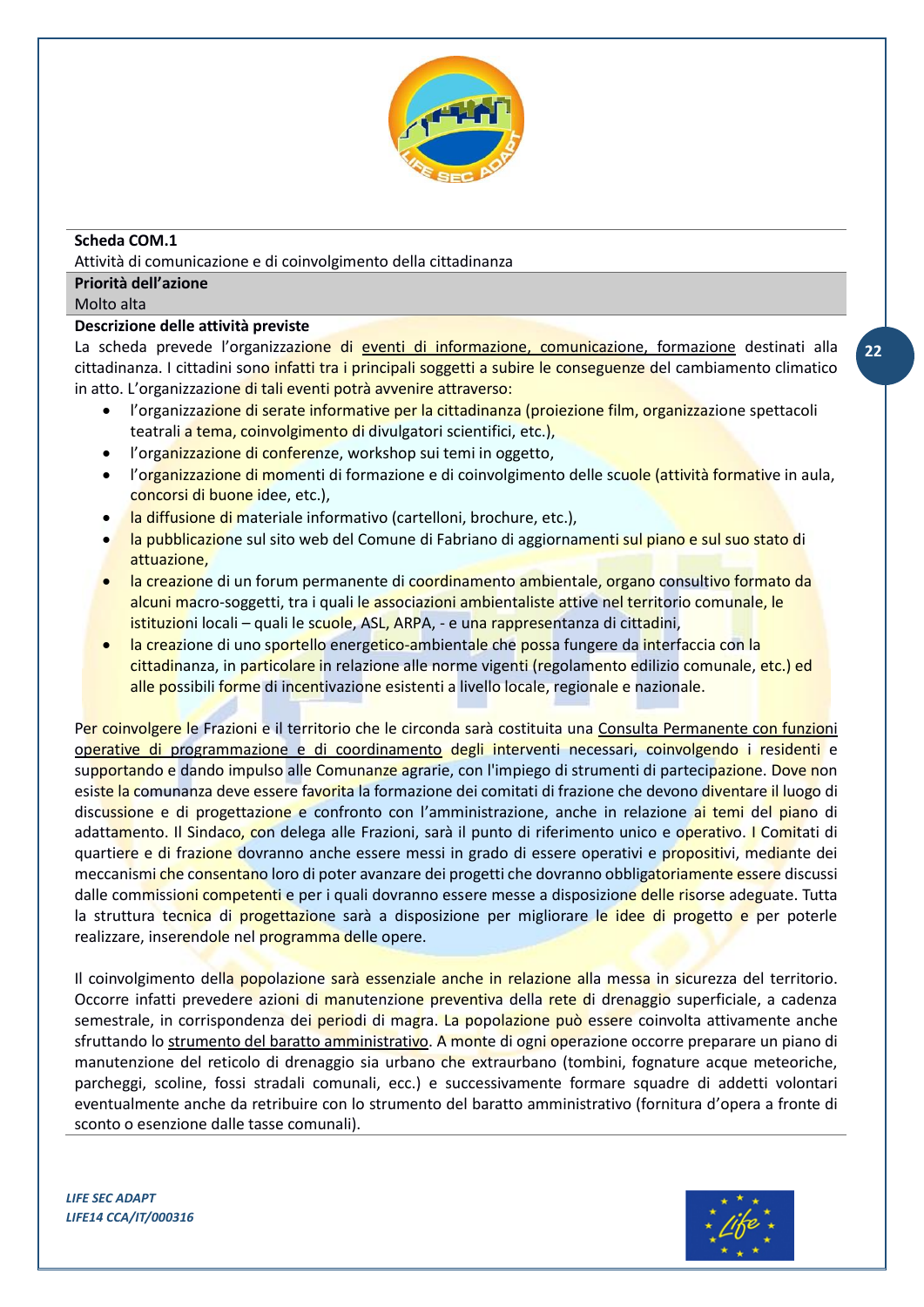

## **Attività previste**

COM.1.1 Eventi di informazione, comunicazione, formazione per la cittadinanza

COM.1.2 Costituzione di una consulta permanente con funzioni operative di programmazione e coordinamento COM.1.3 Attivazione dello strumento del baratto amministrativo

## **Risultati attesi**

Incremento della capacità adattiva della popolazione fabrianese in relazione a:

- Ondate di calore nella stagione estiva, riducendo gli impatti sulle fasce deboli della popolazione (bambini, anziani)
- Riduzione della disponibilità idrica nel settore civile e necessità di una gestione più oculata dei consumi idrici domestici
- Incremento del rischio incendi boschivi, soprattutto in relazione ai fattori d'innesco (le statistiche confermano che oltre tre quarti degli incendi boschivi è di natura dolosa o colposa)
- Rischio idrogeologico legato all'intensificazione delle precipitazioni meteoriche

## **Soggetto responsabile dell'azione**

## Comune di Fabriano

Settore: Assetto e Tutela del Territorio / Servizi al Cittadino e alle imprese

Servizio: Servizio Tutela ambientale e sostenibilità / Servizio Servizi alla Persona / Servizio Cultura, Turismo e Servizi vari

## **Stakeholder da coinvolgere**

Cittadini, Comitati di quartiere e di frazione, Comunanze agrarie

## **Costo delle attività**

COM.1.1 Da quantificare di anno in anno in funzione degli eventi che verranno organizzati

#### COM 1.2 Nessun costo

COM 1.3 Costi indiretti (riduzione entrate fiscali) non quantificabile a priori

## **Fonte delle risorse economiche necessarie**

Risorse comunali



m

*LIFE SEC ADAPT LIFE14 CCA/IT/000316*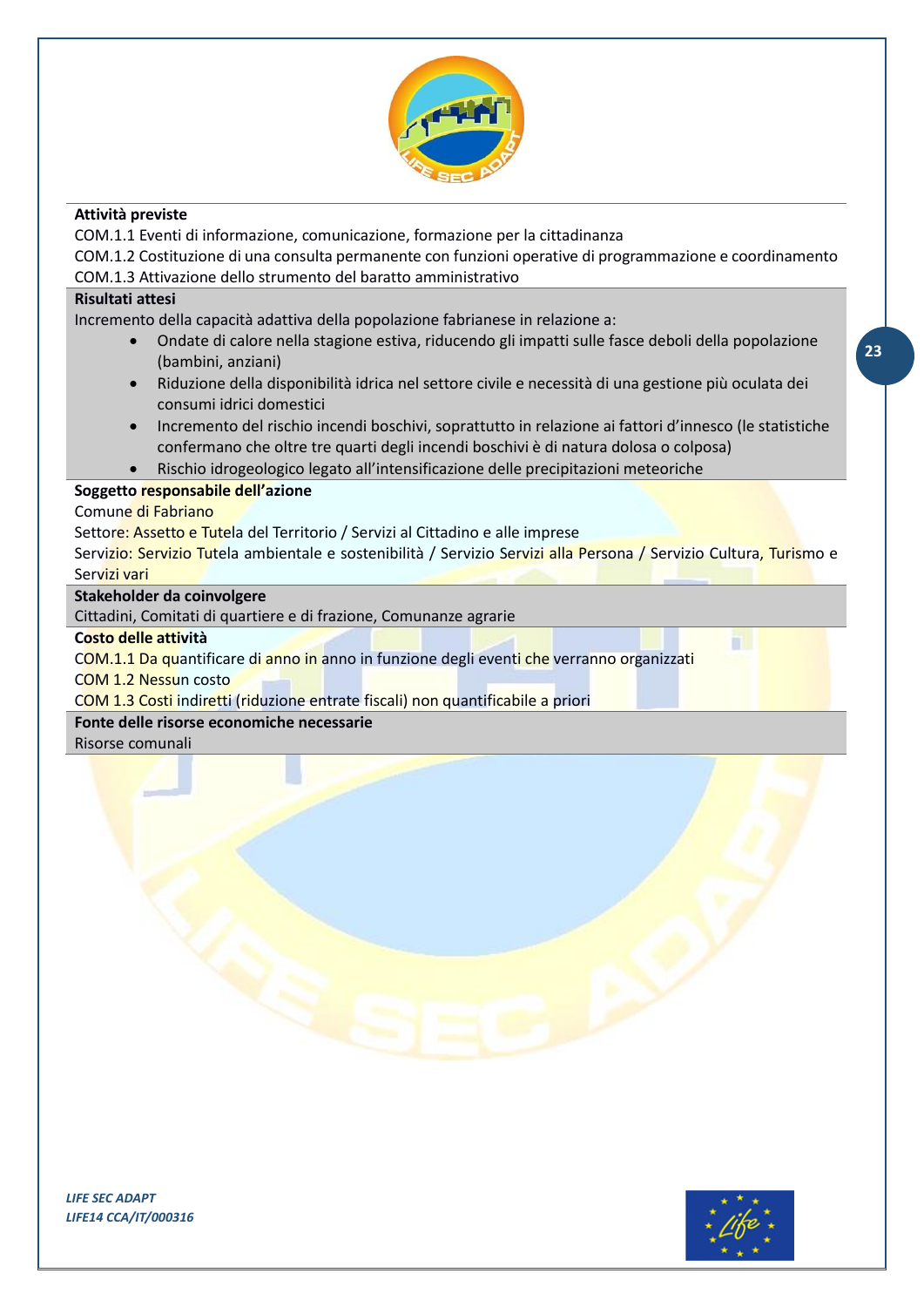

## <span id="page-23-0"></span>**Scheda COM.2**

Attività di comunicazione verso le imprese del territorio influenzate dal cambiamento climatico

## **Priorità dell'azione**

# Media

## **Descrizione**

La scheda prevede l'organizzazione di eventi di formazione, informazione, comunicazione rivolti alle imprese del territorio e relative associazioni di categoria che subiscono maggiormente gli impatti legati al cambiamento climatico. Nello specifico la scheda si rivolge:

- alle aziende agricole localizzate nel territorio comunale di Fabriano,
- alle associazioni di categoria del settore agricolo (Copagri confederazione produttori agricoli, associazione dei produttori agricoli Alta Valle dell'Esino, Confagricoltura Ancona, Coldiretti, etc.),
- alle aziende del settore industriale a più alto consumo idrico giornaliero per addetto, ricomprese nelle seguenti categorie produttive: (a) metallurgia; (b) fabbricazione di prodotti chimici e di fibre sintetiche ed artificiali; (c) fabbricazione della pasta-carta, della carta e del cartone e dei prodotti di carta; (d) industrie alimentari e delle bevande,
- alle associazioni di categoria del settore industriale (Confindustria, Confartigianato, etc.).

L'organizzazione di eventi di formazione ed informazione potrà avvenire attraverso:

- l'organizzazione di tavole rotonde, focus groups, workshops,
- l'attivazione di percorsi di accompagnamento per l'ottenimento di certificazioni green, mediante potenziamento del SUAP,
- l'attivazione di percorsi di accompagnamento per l'ottenimento di finanziamenti europei, nazionali e regionali (es. misure del PSR per il risparmio idrico in agricoltura, etc.).

In relazione al tema della riduzione della disponibilità idrica in agricoltura e dell'erosione dei suoli fertili, l'amministrazione intende rilanciare la coltura della canapa, attorno alla quale creare una florida economia locale. La canapa è una coltivazione semplice, ha una crescita rapida e proficua, con un basso consumo di acqua e rari attacchi di parassiti. Inoltre, va considerata la funzione di risanamento e stabilizzazione del suolo che segue alla sua coltivazione grazie alle sue lunghe radici fittonanti. Già in passato il territorio fabrianese era zona fortemente vocata alla coltivazione della canapa. La costituzione di una filiera locale di trasformazione e lavorazione non solo è possibile, ma rappresenta un'opportunità concreta di creare un'economia circolare territoriale e km 0 che dall'agricoltura porta alla piccola e media impresa, all'artigianato, alla ristorazione e al turismo. Infatti, dalla coltivazione e trasformazione della pianta di canapa si ottengono diversi sottoprodotti, che danno vita ai seguenti settori produttivi e di trasformazione: alimentare, carta, tessile, bio-edilizia, bioplastiche, automotive, bio-carburanti, cosmetica.

Molti sono i terreni di proprietà sia comunale che privata che sono allo stato incolto e di abbandono, tra essi anche terreni marginali o residuali. L'Amministrazione intende quindi effettuare una mappatura dei terreni inutilizzati con lo scopo di catalogarli e se possibile renderli nuovamente disponibili alla coltivazione. I terreni così recuperati potranno essere messi a disposizione dei cittadini che vogliano avviare una piccola attività agricola, magari ortiva destinata alla vendita diretta nella rete cittadina. Con tale azione si intende fare fronte da un lato al dissesto idrogeologico e all'erosione dei suoli fertili derivante dagli incolti e dall'altro creare nuove opportunità di lavoro magari per i giovani che non hanno accesso alla terra.

L'Amministrazione intende avviare un percorso per la riattivazione a Fabriano, di un polo professionale ad elevata specializzazione per la produzione della carta, dalla produzione artigianale di carta fatta a mano fino alle



**24**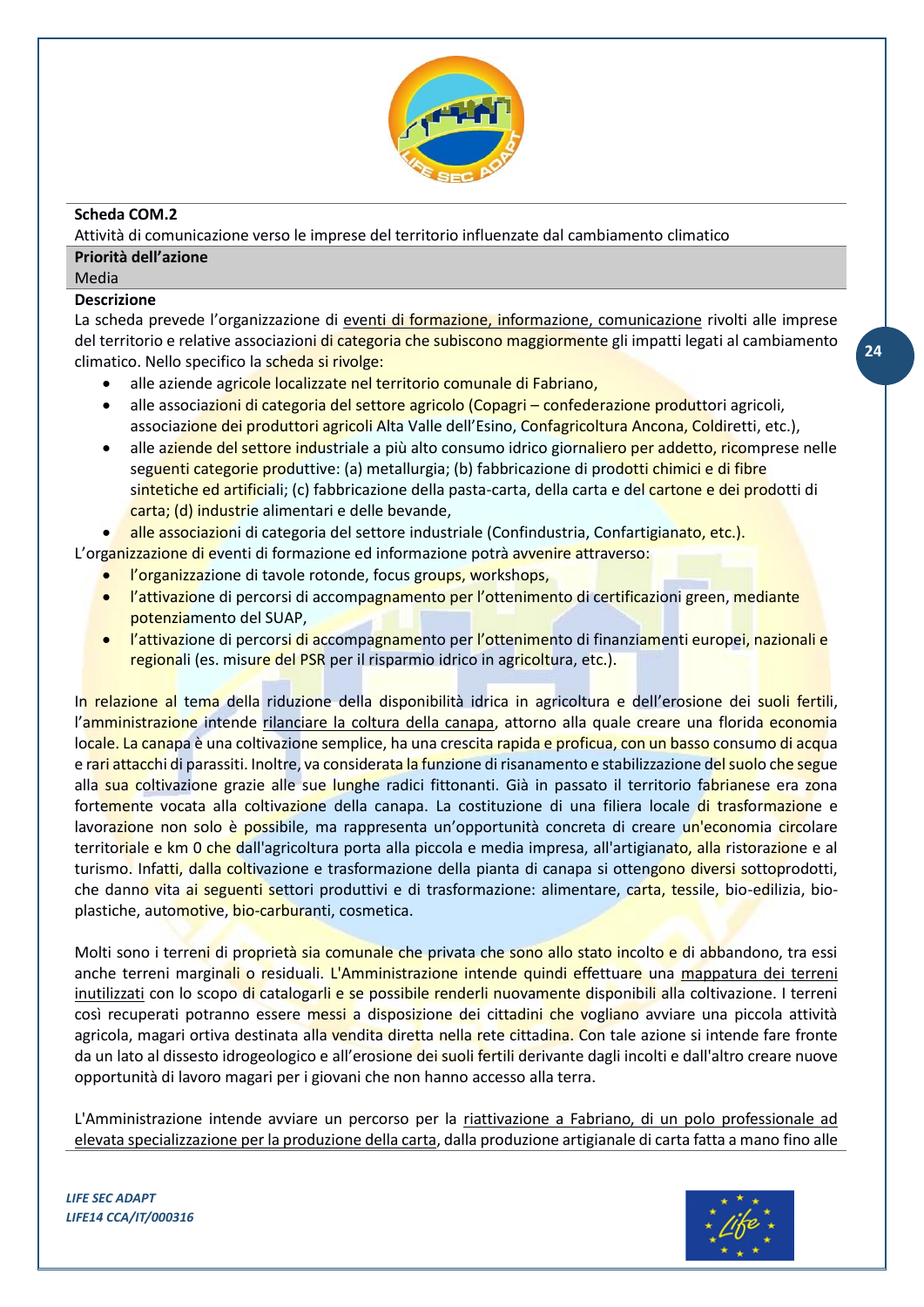

più moderne e innovative tecnologie. Il percorso trova piena coerenza con le linee strategiche della Programmazione Europa 2020, fatte proprie dalla Regione Marche con i bandi POR FESR e FSE. Le strategie da introdurre saranno molteplici, iniziando da uno stretto confronto con la Regione Marche al fine di individuare nel territorio di Fabriano un'area strategica per lo sviluppo di un Istituto Tecnico Superiore e di un Polo Tecnico Professionale nel settore chimico – cartario. Attraverso il polo professionale e le attività ad esso correlate, verranno promosse e divulgate le migliori tecnologie disponibili BAT (Best Available Technologies) in relazione alla riduzione del consumo idrico nel settore dell'industria cartiera. Ciò potrà essere ulteriormente esteso ad altri settori industriali presenti nel fabrianese ad elevata intensità idrica.

L'Amministrazione intende inaugurare un nuovo modo di finanziare lo sviluppo territoriale, coniugando la messa in sicurezza del territorio e la sua valorizzazione: prima si costruiscono i progetti, poi si cercano i bandi e le forme di finanziamento per sostenere quei progetti. I progetti così realizzati non saranno di "proprietà" del Comune ma saranno a disposizione di chi avrà le capacità o l'opportunità di intercettare le risorse necessarie per realizzarlo. Funzionale a questo obiettivo è l'istituzione di un Ufficio Territoriale per la progettazione europea: l'Amministrazione, di concerto con i professionisti del territorio, intende istituire un servizio per sostenere, informare e promuovere l'accesso ai finanziamenti diretti della Commissione Europea anche, ad esempio, tramite l'individuazione di partner stranieri o l'inserimento in cordate internazionali già costituite. L'Ufficio dovrà occuparsi anche di collaborare con gli attori del territorio per accedere ai finanziamenti a gestione Regionale nonché ad altri bandi pubblici o di enti privati.

## **Attività previste**

COM.2.1 Eventi di informazione, comunicazione, formazione per le aziende locali

COM 2.2. Rilancio/promozione della coltura della canapa

COM 2.3. Mappatura dei terreni inutilizzati e loro riutilizzo

COM 2.4 Riattivazione di un polo professionale per la produzione della carta

COM 2.5. Istituzione di un ufficio territoriale per la progettazione europea

## **Risultati attesi**

Incremento della capacità adattiva delle aziende locali in relazione a:

- Riduzione della disponibilità idrica nel settore agricolo ed industriale e necessità di una gestione più oculata dei consumi idrici per irrigazione e per i cicli produttivi
- Incremento del rischio di erosione dei suoli fertili in ambito agricolo legato all'intensificazione delle precipitazioni meteoriche
- Rischio idrogeologico legato all'intensificazione delle precipitazioni meteoriche

## **Soggetto responsabile dell'azione**

Comune di Fabriano

Settore: Assetto e Tutela del Territorio / Servizi al Cittadino e alle imprese

Servizio: Servizio Tutela ambientale e sostenibilità / Servizio Servizi alle Imprese

#### **Stakeholder da coinvolgere**

Aziende agricole, associazioni di categoria del settore agricolo, aziende del settore industriale in comparti ad alto consumo idrico, associazioni di categoria del settore industriale, Regione Marche, cittadini

## **Costo dell'azione**

COM.2.1 Da quantificare di anno in anno in funzione degli eventi che verranno organizzati

COM 2.2. Da valutare in base alle modalità di promozione che verranno adottate

COM 2.3. Nessun costo diretto per il Comune

COM 2.4 Da realizzare attraverso finanziamenti sovra-comunali

COM 2.5 Nessun costo (riorganizzazione delle competenze già a disposizione dell'amministrazione comunale)

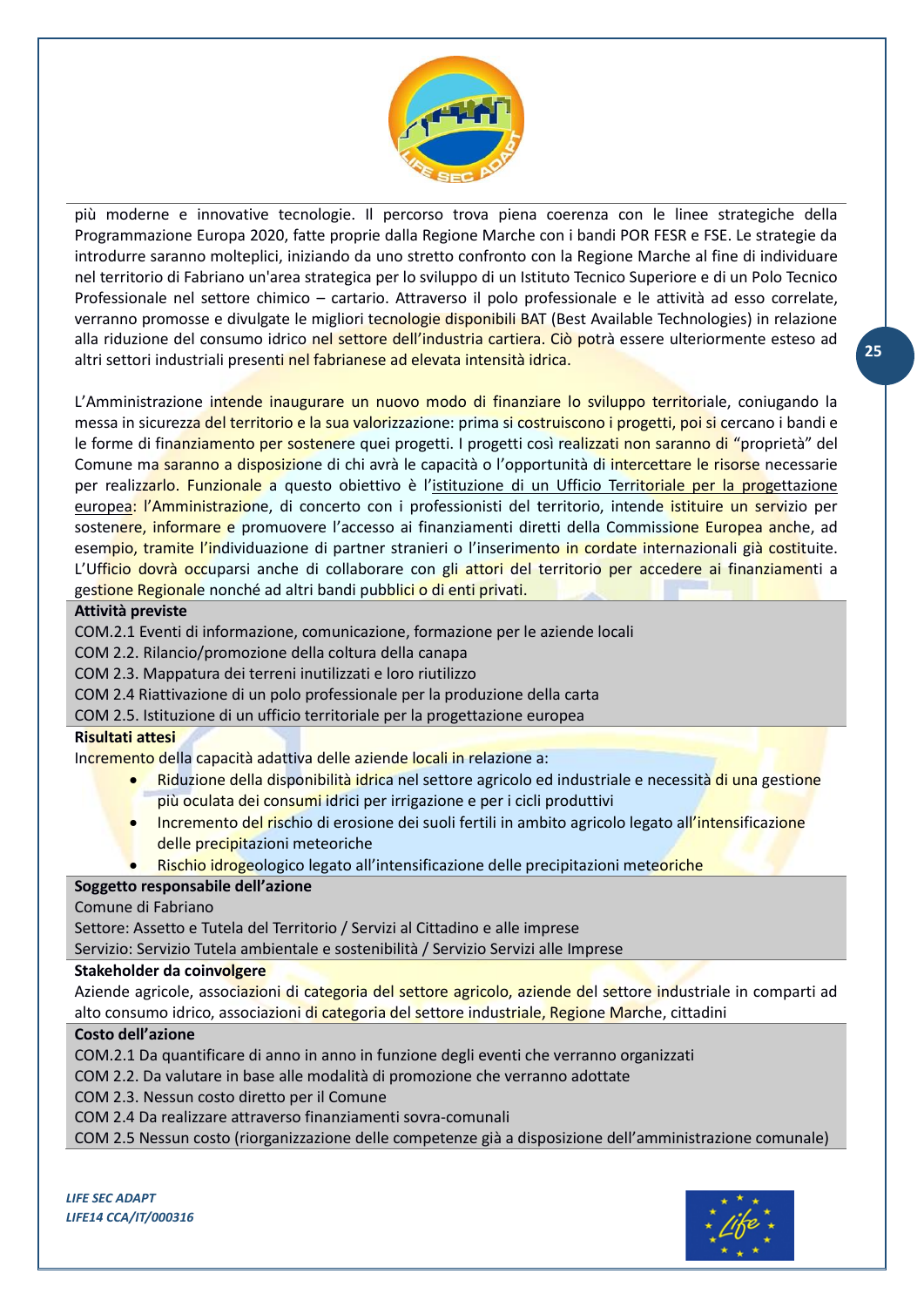

**Fonte delle risorse economiche necessarie** Risorse comunali Risorse regionali (fondi PSR, fondi POR-FESR) Fondi nazionali (es. approccio proposto dal progetto CAPsizing) Fondi europei (fondi PAC) Risorse private (es. investitori interessati)

*LIFE SEC ADAPT LIFE14 CCA/IT/000316*

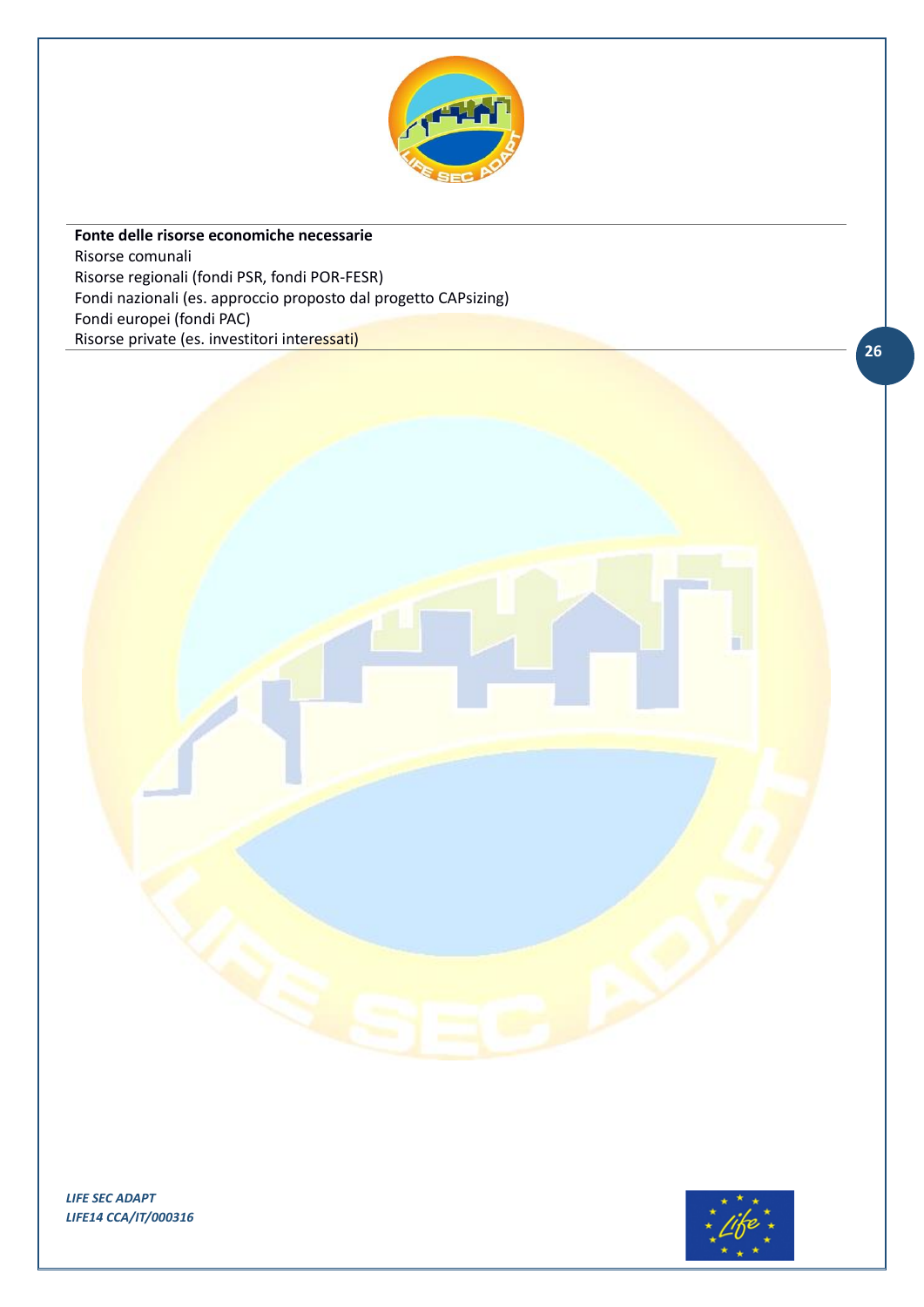

## <span id="page-26-0"></span>**Scheda COM.3**

Attività di comunicazione verso tutti gli operatori del settore turistico

## **Priorità dell'azione**

Media

## **Descrizione**

La scheda prevede l'organizzazione di eventi di informazione, comunicazione, coinvolgimento diretto ed indiretto delle principali strutture di ricezione turistica del territorio e delle principali associazioni di categoria del settore. Obiettivo dell'amministrazione è il potenziamento della fruizione turistica dolce (Slow Tourism) del territorio fabrianese, che consiste nella promozione del turismo ciclabile, delle ippovie, della sentieristica, il potenziamento delle reti di itinerari in associazione al turismo eno-gastronomico ed alla valorizzazione dei prodotti locali. L'amministrazione si attiverà per pubblicizzare tutte le iniziative e gli eventi al fine di inserirle in percorsi di turismo culturale in collaborazione con altre realtà del territorio, promuovendo itinerari archeotrekking-gastronomici e la sentieristica che coniughino la cultura, l'escursionismo e la degustazione dei prodotti locali. Si valuterà inoltre un possibile inserimento della città di Fabriano nel percorso della cosiddetta via Francigena a cui hanno aderito altre città, usufruendo dei finanziamenti europei. Un ruolo importante dovrà avere l'ufficio IAT come soggetto attivo nell'accoglienza e nella informazione turistica.

Questo tipo di fruizione del territorio comporta maggiori rischi in relazione agli incendi boschivi, poiché aumentano le probabilità di innesco diffuso, ma garantisce al contempo la possibilità di attivare un sistema di allerta capillare, dal basso, attraverso la sensibilizzazione degli utenti e la predisposizione di strumenti di informazione e di raccolta delle segnalazioni. Tra le principali attività di prevenzione degli incendi boschivi vi è, da sempre, l'avvistamento mobile e fisso degli incendi boschivi, in capo normalmente alle amministrazioni provinciali. L'avvistamento fisso viene realizzato con postazioni di osservazione posizionate in luoghi panoramici; questo metodo si è dimostrato negli anni sempre meno efficace. La presenza di nuove tecnologie diffuse capillarmente, unitamente ad una maggiore sensibilizzazione della popolazione, consente di promuovere con maggiore forza le forme di avvistamento mobile.

La scheda si attua mediante:

- l'organizzazione di tavole rotonde con i principali operatori del settore turistico per la creazione di un piano di comunicazione rivolto ai turisti,
- la creazione e la stampa di materiale divulgativo, che abbini la conoscenza del territorio e delle opzioni di fruizione turistica, ad una maggiore consapevolezza dei rischi e delle cause degli incendi boschivi; questo materiale potrà essere messo a disposizione dei turisti nelle strutture di accoglienza diffuse sul territorio,
- l'attivazione di percorsi di accompagnamento per le aziende del settore turistico per l'ottenimento di certificazioni green (es. Green Key, Ecolabel, EMAS),
- la creazione di un'applicazione per smartphone e di una piattaforma web per la promozione turistica del territorio e per la raccolta delle segnalazioni.

## **Attività previste**

COM.3.1 Eventi di informazione, comunicazione, formazione per le aziende del settore turistico

## **Risultati attesi**

Incremento della capacità adattiva delle aziende del settore turistico in relazione a:

• Incremento del rischio incendi boschivi, soprattutto in relazione ai fattori d'innesco (le statistiche confermano che oltre tre quarti degli incendi boschivi è di natura dolosa o colposa)

## **Soggetto responsabile dell'azione**

## Comune di Fabriano

Settore: Assetto e Tutela del Territorio / Servizi al Cittadino e alle imprese

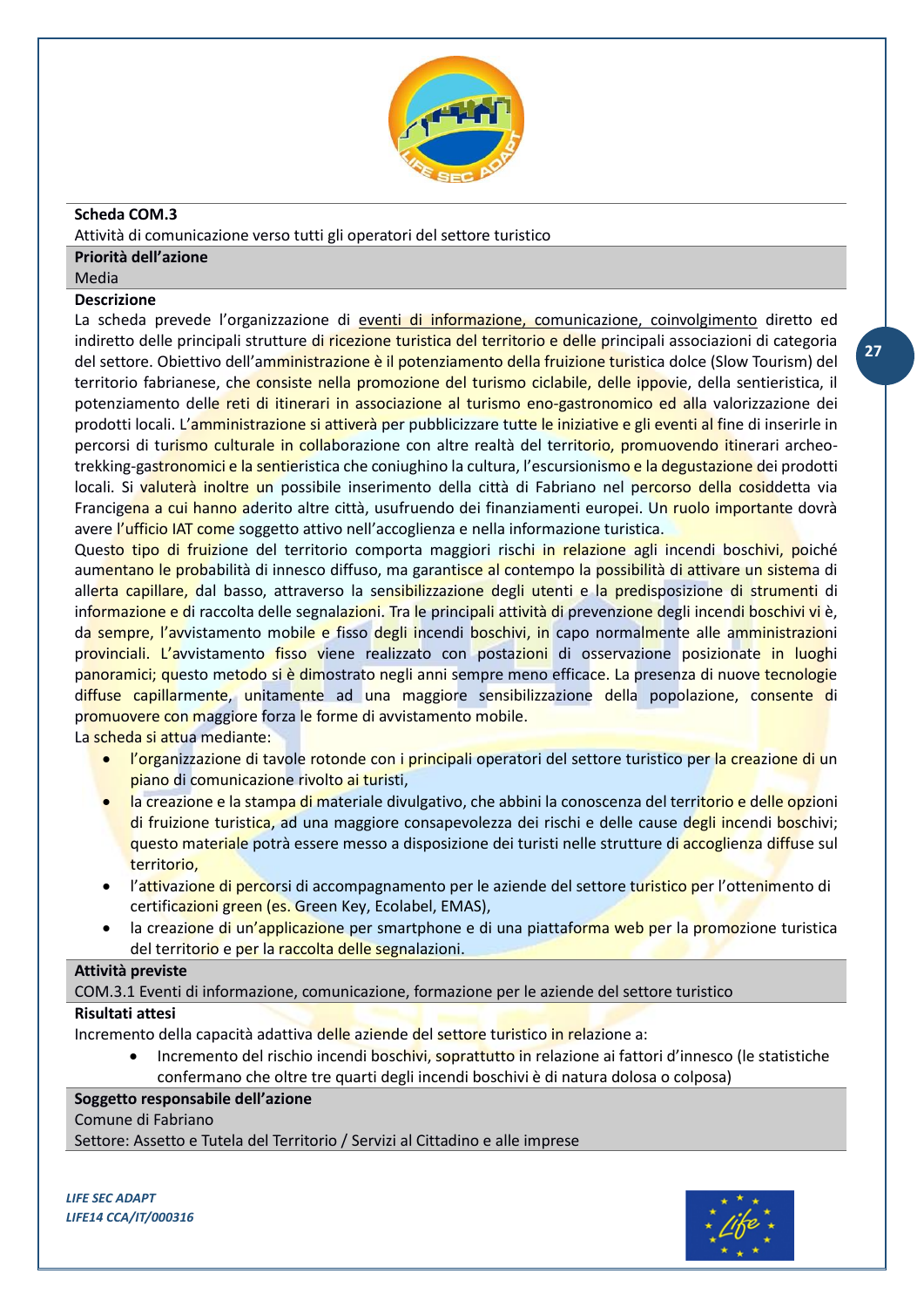

Servizio: Servizio Tutela ambientale e sostenibilità / Servizio Cultura, Turismo e Servizi vari

## **Stakeholder da coinvolgere**

Aziende del settore turistico (albergatori, agriturismo, etc.), associazioni di categoria del settore turismo, IAT del Comune di Fabriano, cittadini e turisti

## **Costo dell'azione**

COM.3.1 Da quantificare di anno in anno in funzione:

(a) degli eventi che verranno organizzati,

(b) della produzione di materiale informativo che si deciderà di divulgare,

(c) dell'effettiva realizzazione di un'applicazione e di una piattaforma web

## **Fonte delle risorse economiche necessarie**

Risorse comunali

Risorse regionali (fondi PSR)

Fondi nazionali e europei

Risorse private (es. dalla compartecipazione degli operatori del settore turismo)

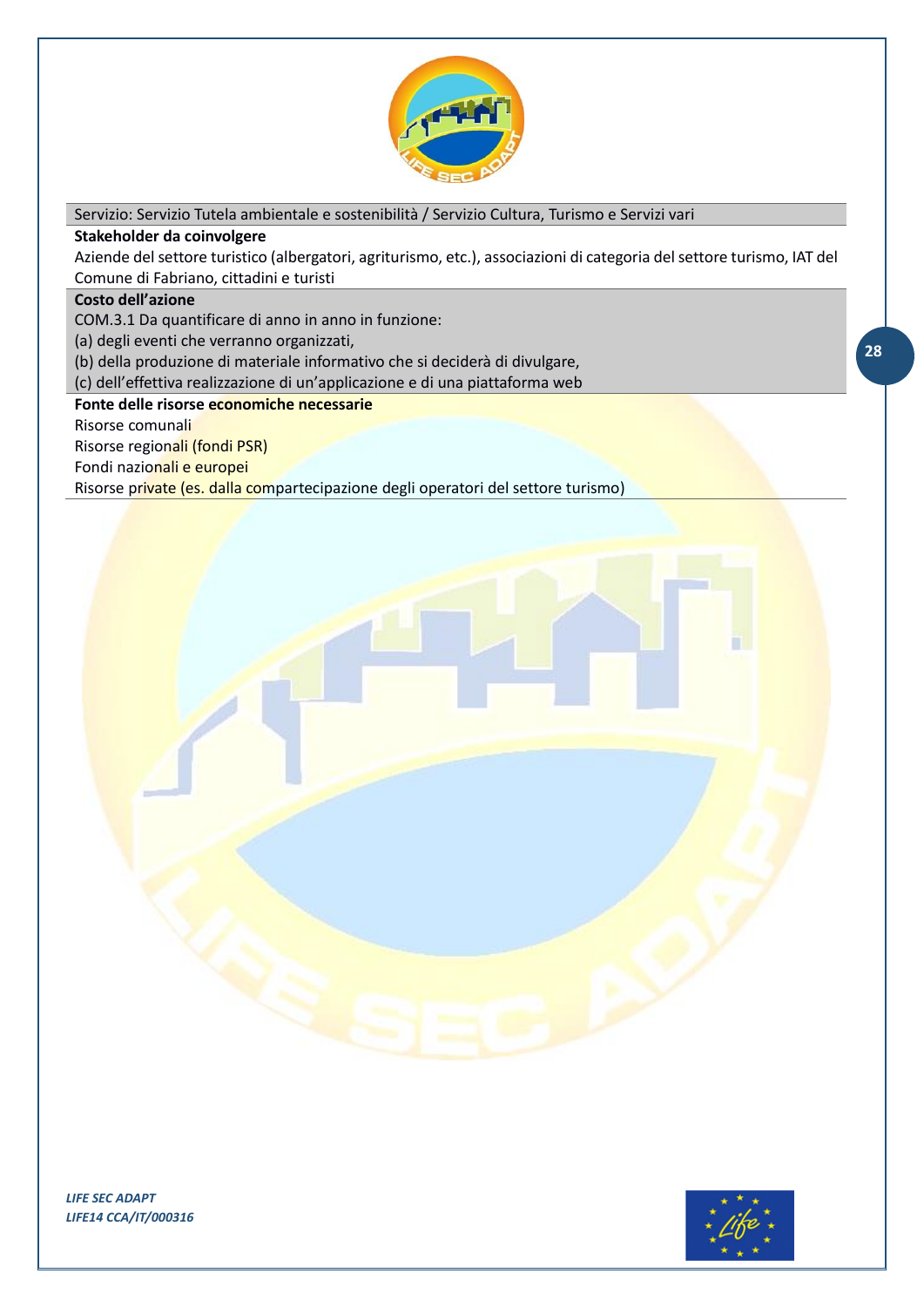

## <span id="page-28-0"></span>**Scheda RAP.1**

Partecipazione ai tavoli tematici del contratto di fiume

**Priorità dell'azione**

Alta

## **Descrizione delle attività previste**

Il Comune di Fabriano, nel mese di ottobre 2015 con delibera di Giunta n° 135 del 27/10/2015, ha aderito al manifesto d'intenti per il Contratto di Fiume Esino. I "Contratti di fiume" sono strumenti di programmazione negoziata, profondamente connessi ai processi di pianificazione strategica rivolti alla riqualificazione dei bacini fluviali. Il Contratto di Fiume del bacino idrografico del fiume Esino comprende i Comuni del bacino idrografico, la Regione Marche, la Riserva Naturale Ripa Bianca e numerose associazioni ambientaliste. A partire dall'adesione, sono stati avviati dei tavoli di lavoro finalizzati all'elaborazione di studi per avere inizialmente un'indagine conoscitiva sulle potenzialità del fiume, nella sua interezza, comprensiva degli affluenti (nel caso specifico del Comune di Fabriano il torrente Giano).

La scheda si attua mediante la partecipazione del Comune ai tavoli tematici previsti dal Contratto di fiume ed in particolare al tavolo relativo al paesaggio, alla pianificazione territoriale ed alla fruizione e sviluppo economico del territorio fluviale. I tavoli tematici daranno la possibilità al Comune di Fabriano di poter segnalare, sulle base delle proprie conoscenze maturate nell'ambito del progetto Life SEC Adapt, valori e problematiche del territorio relative in particolare al tema della riduzione della disponibilità idrica in agricoltura. Specifiche azioni strutturali e non strutturali saranno successivamente individuate nel Programma d'Azione del Contratto di Fiume.

## **Attività previste**

RAP.1.1 Partecipazione ai tavoli tematici previsti dal Contratto di fiume

## **Risultati attesi**

Incremento della capacità adattiva del territorio in relazione a:

- Riduzione della disponibilità idrica nel settore agricolo e necessità di una gestione più oculata dei consumi idrici per irrigazione
- Rischio idrogeologico legato all'intensificazione delle precipitazioni meteoriche

## **Soggetto responsabile dell'azione**

## Comune di Fabriano

Settore: Assetto e Tutela del Territorio

Servizio: Servizio Tutela ambientale e sostenibilità

## **Stakeholder da coinvolgere**

Altri Comuni del bacino dell'Esino, Regione Marche, Riserva Naturale Riva Bianca, associazioni ambientaliste

## **Costo delle attività**

RAP.1.1 Nessun costo

## **Fonte delle risorse economiche necessarie**

Nessuna risorsa necessaria (solo costo del personale)



**29**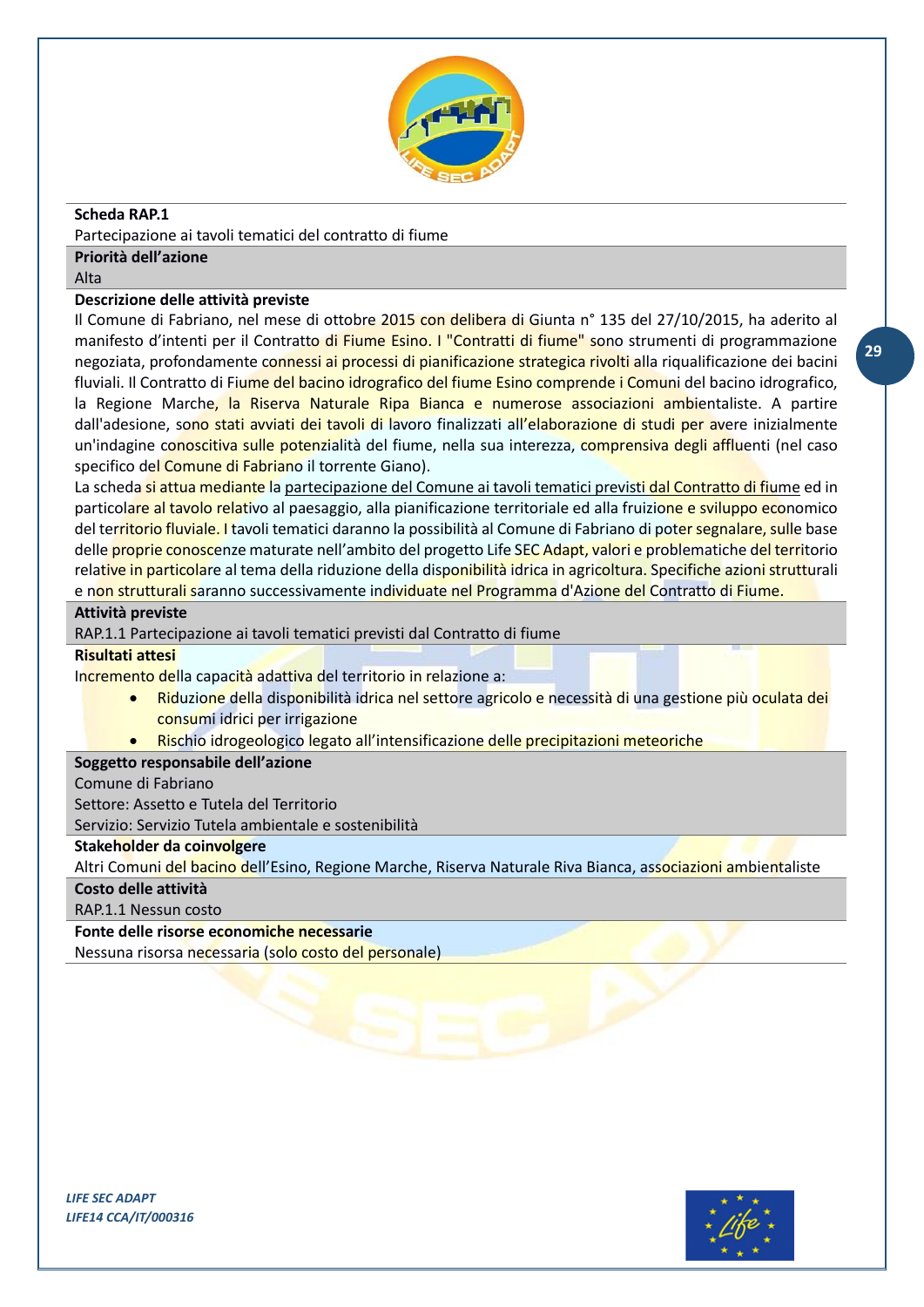

## <span id="page-29-0"></span>**Scheda RAP.2**

Sottoscrizione di accordi di programma e convenzioni con altri enti territoriali per la realizzazione di opere pubbliche e l'adozione di misure di adattamento

## **Priorità dell'azione**

Medio-bassa

## **Descrizione delle attività previste**

Il tema dell'adattamento ai cambiamenti climatici, per alcuni specifici settori, non può essere affrontato singolarmente dall'amministrazione comunale, ma necessita il coinvolgimento di altri enti territoriali. Rientrano in particolare in questa fattispecie il tema dei dissesti idrogeologici e della riduzione della disponibilità idrica; entrambi connotati da una dimensione sovra-locale, associabile principalmente all'estensione del bacino idrografico e del bacino idrogeologico. Gli enti da coinvolgere in questa misura sono i seguenti:

- Provincia di Ancona
- Regione Marche
- Consorzi irrigui
- Autorità di bacino regionale (Fabriano rientra nel bacino dell'Esino e del Potenza)
- AATO2 Assemblea Ambito Territoriale Ottimale n.2
- Centro Funzionale della Protezione Civile della Regione Marche
- Altri Comuni appartenenti al medesimo bacino idrografico o idrogeologico

La scheda prevede che il Comune di Fabriano recepisca le indicazioni, le misure, gli obblighi imposti dalla normativa vigente (approccio top-down). La scheda prevede altresì che il Comune collabori nella definizione delle suddette misure indicando agli enti territoriali competenti le proprie priorità d'intervento, tenuto conto delle risultanze degli studi che verranno eventualmente condotti per approfondire la conoscenza degli impatti del cambiamento climatico sul proprio territorio comunale. La scheda prevede inoltre che il Comune possa avvalersi della sottoscrizione di accordi di programma e convenzioni con l'obiettivo di definire la realizzazione congiunta di opere pubbliche o altre misure per l'adattamento ai cambiamenti climatici.

## **Attività previste**

RAP.2.1 Sottoscrizione di accordi di programma e convenzioni per la realizzazione congiunta di opere pubbliche **Risultati attesi**

Incremento della capacità adattiva del territorio in relazione a:

- Riduzione della disponibilità idrica nel settore agricolo e necessità di una gestione più oculata dei consumi idrici per irrigazione
	- Rischio idrogeologico legato all'intensificazione delle precipitazioni meteoriche

## **Soggetto responsabile dell'azione**

## Comune di Fabriano

Settore: Assetto e Tutela del Territorio

Servizio: Servizio Lavori Pubblici e SIeT / Servizio Tutela ambientale e sostenibilità

## **Stakeholder da coinvolgere**

Provincia di Ancona, Regione Marche, Consorzi irrigui, autorità di bacino, AATO2, Centro Funzionale della Protezione Civile, Comuni limitrofi

## **Costo delle attività**

RAP.2.1 Costi variabili in funzione degli interventi da realizzare e degli eventuali co-finanziamenti disponibili

## **Fonte delle risorse economiche necessarie**

Risorse comunali

Co-finanziamenti di altri soggetti

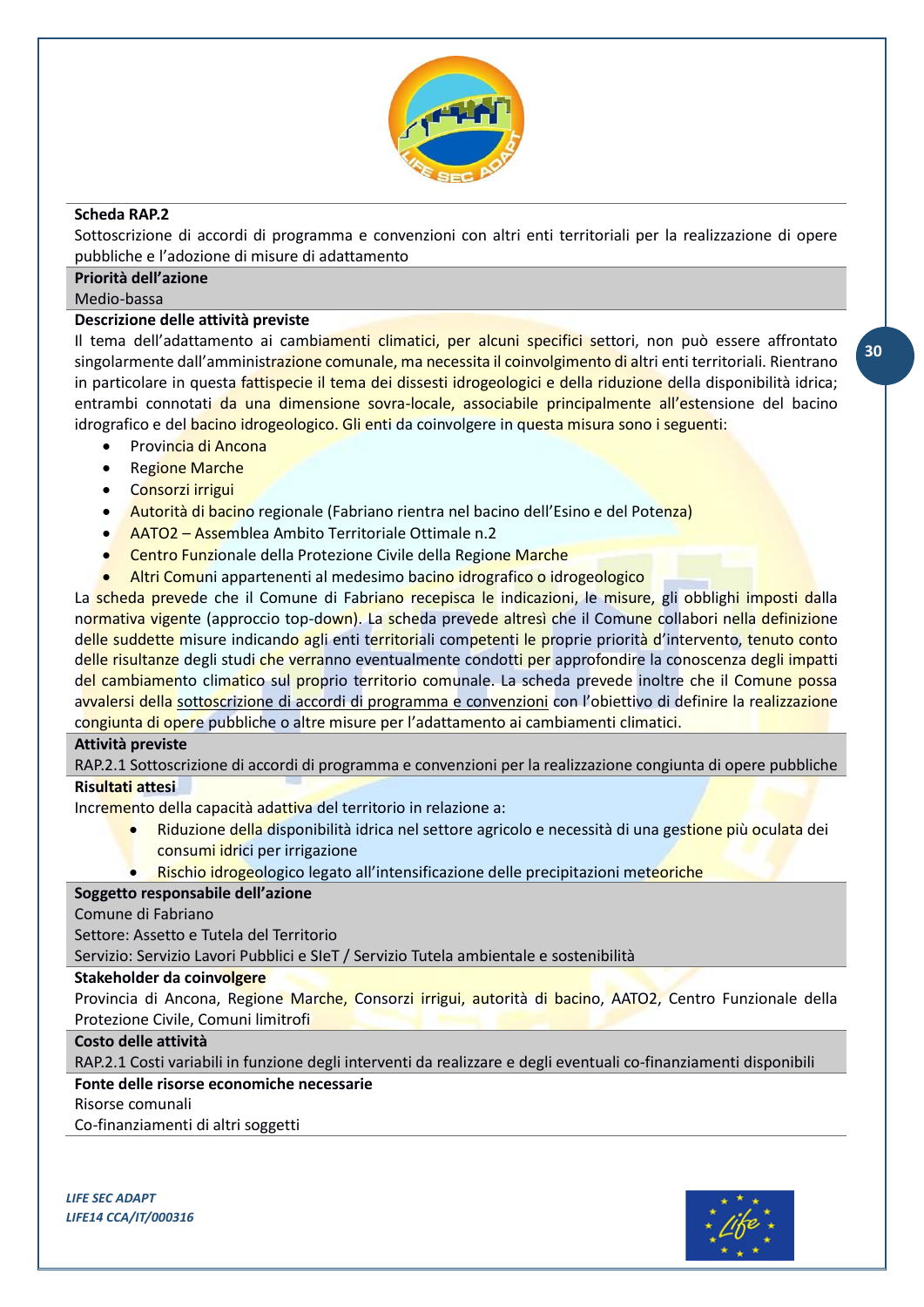

## <span id="page-30-0"></span>**Scheda REG.1**

Aggiornamento e modifiche al regolamento edilizio comunale

## **Priorità dell'azione**

## Molto alta

## **Descrizione delle attività previste**

La scheda prevede l'aggiornamento delle norme del regolamento edilizio comunale, approvato con DCC n.94 del 30/05/1989 e modificato con DCC n.143 del 10/11/2005. Il regolamento deve far fronte al tema del cambiamento climatico in atto ed innanzitutto a tutti gli aspetti legati alle ondate di calore estive, che colpiscono in particolare le fasce deboli della popolazione (bambini, anziani).

Il regolamento dovrà prevedere specifiche norme in relazione ai seguenti aspetti:

- requisiti prestazionali degli edifici (componenti opache verticali e orizzontali e componenti trasparenti),
- realizzazione di tetti verdi,
- orientamento dei nuovi edifici,
- sistemi di schermatura dalla radiazione solare estiva,
- piano del colore,
- materiali da costruzione,
- fonti rinnovabili per soddisfare la domanda energetica degli edifici,
- sistemi di ventilazione meccanica,
- uso del verde negli spazi pubblici,
- uso dei materiali negli spazi pubblici.

Il regolamento dovrà recepire la normativa nazionale e regionale vigente prevedendo altresì norme cogenti più restrittive per specifici interventi edilizi (es. nuovi edifici, ristrutturazione rilevante, riqualificazione energetica, manutenzione straordinaria, etc.) e/o eventualmente specifiche forme di premialità al fine di incentivare il raggiungimento di prestazioni più elevate. In particolare, si prevede di affiancare, agli incentivi statali, una politica di tassazione comunale agevolata per coloro che ristrutturano le abitazioni sia dal punto di vista energetico che dal punto di vista della sicurezza sismica. L'amministrazione intende richiedere la certificazione ITACA Marche per tutti gli edifici di nuova costruzione, in aggiunta alla certificazione energetica dell'immobile. L'Assessorato competente, con l'assistenza degli Ordini Professionali e con un diretto coinvolgimento dei professionisti della Città, pubblicherà inoltre delle Linee Guida Operative Comunali per perseguire la tutela e il miglioramento delle prestazioni energetiche e sismiche delle proprietà immobiliari sia civili che industriali, delle abitazioni singole e degli aggregati strutturali del centro storico.

Il regolamento dovrà far fronte anche al tema della riduzione della disponibilità idrica e del rischio d'innesco di incendi d'interfaccia. Il regolamento dovrà quindi prevedere specifiche norme in relazione ai seguenti aspetti:

- recupero delle acque meteoriche,
- recupero delle acque grigie,
- risparmio idrico negli edifici.

Il tema del recupero delle acque meteoriche e delle acque grigie diventa essenziale nei lotti edificabili e negli edifici che si trovano in fasce d'interfaccia con le aree boschive a maggior rischio di incendio. Queste parti del territorio sono state adeguatamente mappate nel Piano Comunale di Protezione Civile in relazione agli incendi boschivi e d'interfaccia. In questi contesti è necessario integrare gli obblighi previsti dai regolamenti edilizi, prevedendo misure cogenti di dotazione di bacini di raccolta d'acqua piovana o di recupero (es. acque grigie) per utilizzi anche legati allo spegnimento di eventuali inizi d'incendio. Le aree d'interfaccia sono infatti particolarmente critiche poiché alcune attività umane possono essere fonte d'innesco d'incendio.

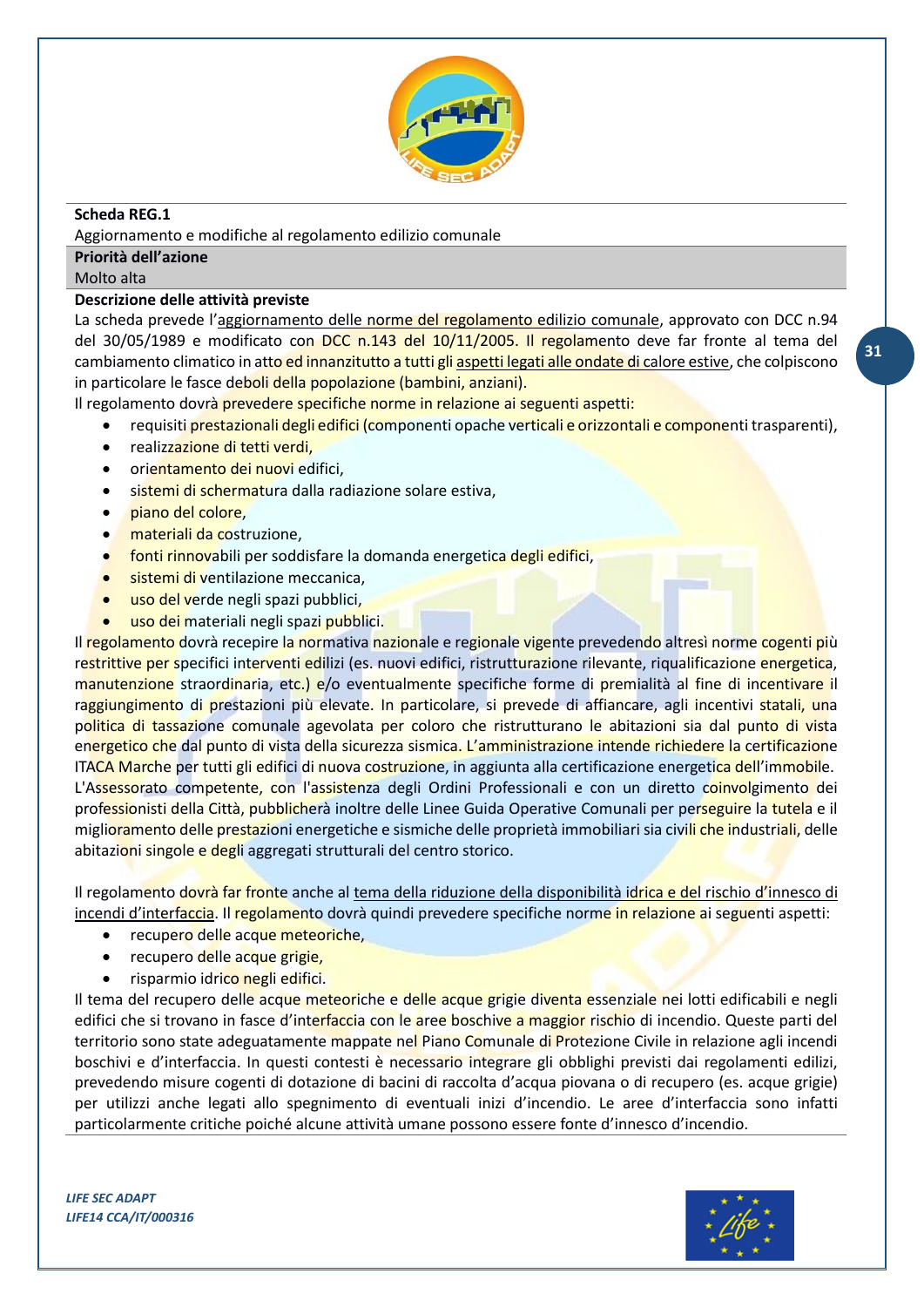

Il regolamento deve far fronte infine agli aspetti legati ai dissesti idrogeologici (frane ed esondazioni). Questi temi devono essere affrontati principalmente ad un livello sovra-comunale (per esempio a livello di bacino imbrifero); tuttavia, l'imposizione o l'incentivazione di misure che mitighino il rischio di fenomeni di dissesto idrogeologico, può essere gestita direttamente dal Comune attraverso il proprio regolamento edilizio. Il regolamento dovrà quindi prevedere specifiche norme in relazione ai seguenti aspetti:

- realizzazione di tetti verdi,
- permeabilità dei suoli dei lotti edificabili,
- recupero delle acque meteoriche,
- scelta dei materiali per gli ambienti esterni (es. pavimentazioni, etc.),
- progettazione del verde urbano,
- corretta progettazione dei canali di gronda e dei pluviali.

Obiettivo principale di queste misure è la riduzione del deflusso superficiale delle acque meteoriche e dell'attenuazione dell'onda di piena. Ciò avrà delle ricadute, seppur inferiori rispetto ad altri interventi quali le casse d'espansione, per limitare il rischio d'esondazioni. Benefici verranno anche riscontrati nella riduzione del rischio di frane.

L'amministrazione introdurrà il concetto di Riduzione Impatto Edilizio (R.I.E.) su zone esistenti e di nuova edificazione. Il R.I.E., da integrare all'interno del regolamento edilizio comunale, è un indice di qualità ambientale che serve a certificare la qualità dell'intervento edilizio rispetto alla permeabilità del suolo e del verde. Il R.I.E. consentirà attraverso il controllo stringente della permeabilità dei suoli, di ridurre il deflusso superficiale non incanalato ed una maggiore integrazione del verde in tutte le aree urbanizzate. Una parte dei processi di degradazione macro e microclimatica è causata ed alimentata dalla sigillatura e impermeabilizzazione dei suoli. Le superfici impermeabilizzate e sigillate provocano un riscaldamento della massa d'aria sovrastante e i moti convettivi portano al ricircolo delle polveri. Il calore del sole accumulato e irradiato ha, come diretta conseguenza, un aumento delle temperature nelle nostre città, venendo a mancare il naturale effetto di mitigazione dato dal processo di evapotraspirazione della vegetazione. Il veloce deflusso delle precipitazioni nei corsi d'acqua, essendo stata eliminata o fortemente ridotta la naturale infiltrazione attraverso gli orizzonti del suolo, porta disordine nella regimazione delle acque meteoriche sottratte al naturale ciclo di captazione e restituzione all'ambiente mediante l'infiltrazione, l'evaporazione e l'evapotraspirazione.

Per rafforzare ulteriormente il concetto del R.I.E., l'amministrazione intende incentivare la dismissione di edifici industriali esistenti abbandonati, mediante demolizione integrale e ri-naturalizzazione delle aree impermeabili di pertinenza annesse. Ogni intervento sugli immobili in area extraurbana non potrà prevedere un cambio di destinazione d'uso per una volumetria superiore ad una certa soglia (ad esempio 1000 mc), anche per immobili di volumetria superiore (resta ferma la possibilità di eliminare la volumetria reale per utilizzarla o cederla a terzi in altre aree del territorio comunale, oppure tradurla, previa eliminazione, in cubatura virtuale da immettere sul mercato comunale della banca delle cubature). Negli immobili extraurbani demoliti e riedificati, con cambio di destinazione d'uso e tipologia differente dalla tipica marchigiana con cubature non superiori ad una certa soglia (ad es. 1000 mc), dovrà essere possibile realizzare coperture "verdi" e prospetti in materiali naturali, integrati all'ambiente e al paesaggio.

### **Attività previste**

REG.1.1 Modifiche al regolamento edilizio comunale

REG.1.2 Introduzione del concetto di Riduzione dell'Impatto Edilizio

#### **Risultati attesi**

Incremento della capacità adattiva della popolazione fabrianese e delle aziende locali in relazione a:

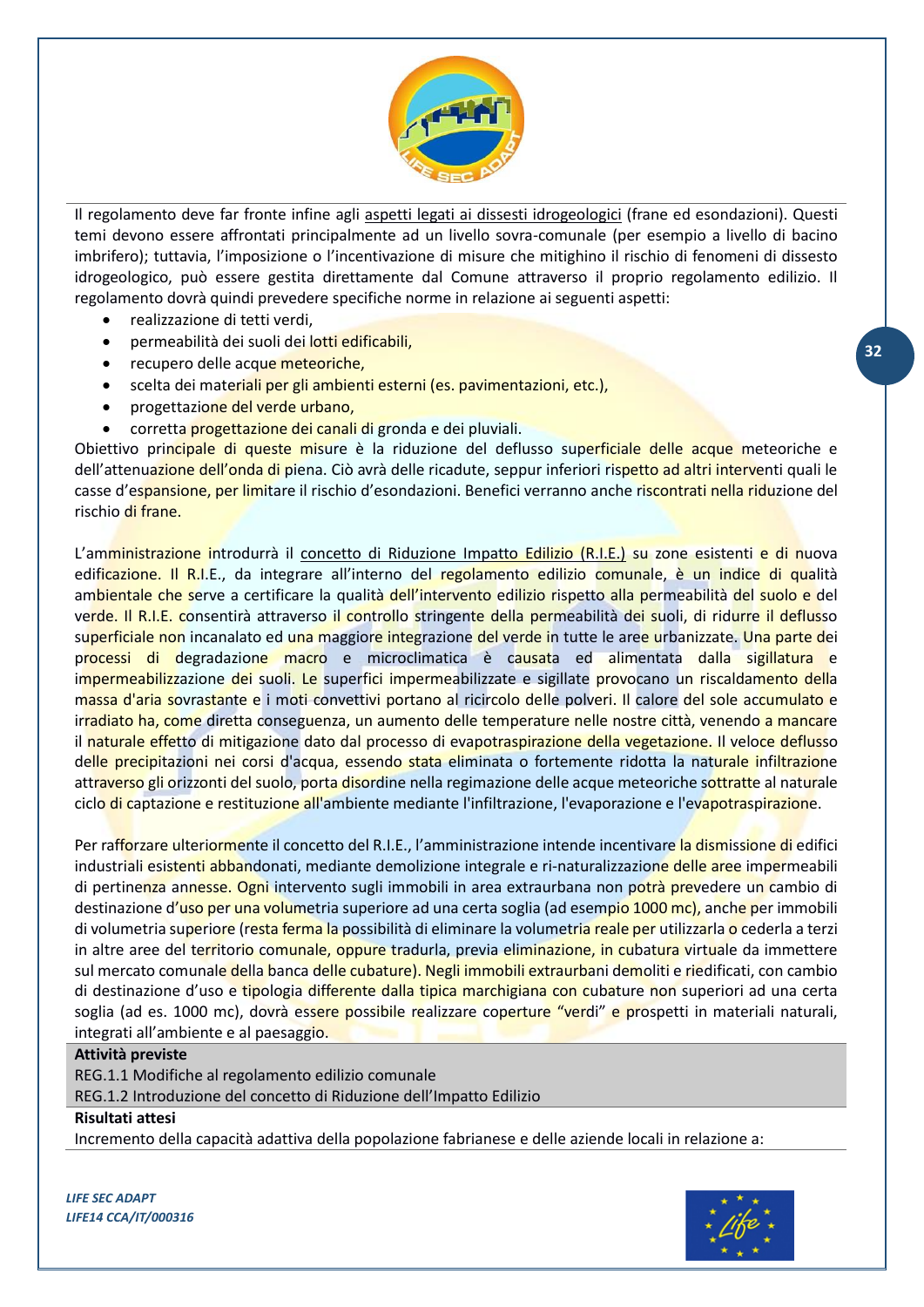

- Ondate di calore nella stagione estiva, riducendo gli impatti sulle fasce deboli della popolazione (bambini, anziani)
- Riduzione della disponibilità idrica nel settore civile e necessità di una gestione più oculata dei consumi idrici domestici
- Incremento del rischio incendi boschivi, soprattutto in relazione agli incendi d'interfaccia
- Rischio idrogeologico legato all'intensificazione delle precipitazioni meteoriche

## **Soggetto responsabile dell'azione**

## Comune di Fabriano

Settore: Assetto e Tutela del Territorio

Servizio: Servizio Edilizia / Servizio Pianificazione e Valorizzazione del Patrimonio / Servizio Tutela ambientale e sostenibilità

## **Stakeholder da coinvolgere**

Cittadini, aziende del settore terziario e industriale, operatori del settore edilizio, ordini professionali del settore edilizio, progettisti e professionisti

## **Costo delle attività**

REG.1.1 Costi diretti variabili in funzione dell'eventuale ricorso a consulenze esterne (solo costo personale in caso di redazione da parte degli uffici) e costi indiretti legati all'applicazione di sconti sulla tassazione comunale e l'eventuale aggiunta di riduzioni sugli oneri di urbanizzazione

REG.1.2 Costo delle attività rientra nell'azione REG.1.1 (da realizzarsi contestualmente)

## **Fonte delle risorse economiche necessarie**

Risorse comunali

Risorse nazionali (es. conto termico, detrazioni fiscali, etc.)



**33**

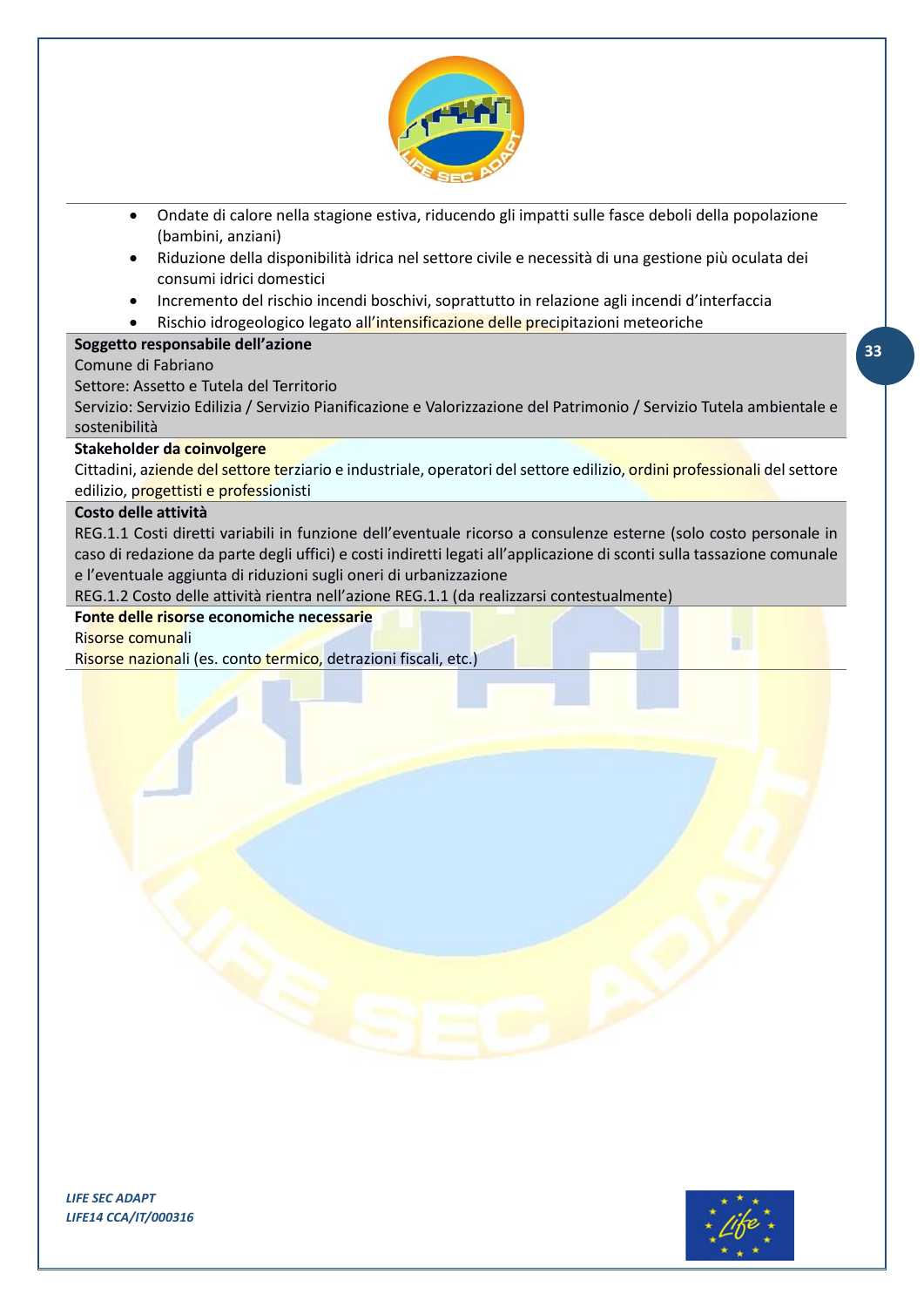

## <span id="page-33-0"></span>**Scheda REG.2**

Aggiornamento/modifiche al regolamento comunale di polizia urbana e rurale

## **Priorità dell'azione**

Alta

## **Descrizione delle attività previste**

La scheda prevede l'aggiornamento del regolamento comunale di polizia urbana e rurale approvato con DCC n.106 del 12/06/2014. In particolar modo questo regolamento dovrà essere integrato nel titolo quarto, relativamente alle norme di polizia rurale. Questo regolamento può infatti diventare uno degli strumenti a disposizione dell'amministrazione comunale per poter ridurre il rischio di erosione dei suoli agricoli e di perdita di suolo fertile. L'erosione dei suoli sarà fortemente influenzata dall'incremento dell'intensità delle piogge; tuttavia, essa viene esacerbata dalla presenza di rotture di pendenza (es. presenza di strade) o dalla mancanza di un reticolo idrografico minore in grado di canalizzare adeguatamente il deflusso idrico superficiale. Attualmente gli articoli 34 e 36 del regolamento prevedono già specifiche indicazioni e norme per la pulizia dei fossi e la regimazione delle acque meteoriche e per la corretta aratura dei terreni adiacenti alle strade pubbliche. Queste norme dovranno essere ulteriormente definite inserendo ulteriori specificazioni in relazione a:

- manutenzione delle strade interpoderali,
- deflusso delle acque,
- pulizia e spurgo di fossi e canali,
- tombinatura di fossi e canali,
- realizzazione di bacini di raccolta dell'acqua piovana.

Quest'ultimo punto è particolarmente rilevante in relazione al tema della riduzione della disponibilità idrica in agricoltura e andrà adeguatamente favorito, soprattutto in relazione a talune specifiche coltivazioni. La modifica del regolamento comunale di polizia rurale dovrà essere contestualmente integrata dalla previsione

di specifiche norme da applicare alla realizzazione di nuove strade in contesti rurali. Queste norme vengono descritte nella scheda relativa alle opere pubbliche.

Serve promuovere una corretta attività agricola che concorra alla tutela del pubblico interesse e allo sviluppo integrato dell'agricoltura in armonia con le esigenze ambientali e sociali del territorio. Per raggiungere l'obiettivo serve realizzare una vera e fattiva partecipazione dei conduttori dei fondi agricoli che devono muoversi secondo linee guida certe e unitarie, rispondenti ai più moderni orientamenti in materia. L'amministrazione si impegna a redigere insieme a tutti i portatori di interesse (imprenditori agricoli, comunanze agrarie, singoli coltivatori diretti, ecc.) un "Regolamento di Pratiche Rurali", condiviso, integrando la relativa sezione del regolamento di polizia urbana e rurale che sia finalmente chiaro e coerente con le disposizioni nazionali, regionali e provinciali. La corretta conduzione delle pratiche agricole ha lo scopo di massimizzare la mitigazione del rischio idrogeologico. Alla redazione del regolamento condiviso parteciperà anche la struttura comunale di Protezione Civile. In ambito urbano e nelle frazioni per gli interventi periodici di pulizia e manutenzione della rete fognaria e di raccolta e drenaggio delle acque meteoriche, si possono coinvolgere le comunanze agrarie (per le frazioni) e i comitati di quartiere anche spontanei (in ambito urbano).

## **Attività previste**

REG.2.1 Aggiornamento delle norme del regolamento di polizia urbana e rurale

## **Risultati attesi**

Incremento della capacità adattiva del territorio fabrianese e delle aziende del settore agricolo in relazione a:

• Incremento del rischio di erosione dei suoli fertili in ambito agricolo legato all'intensificazione delle precipitazioni meteoriche

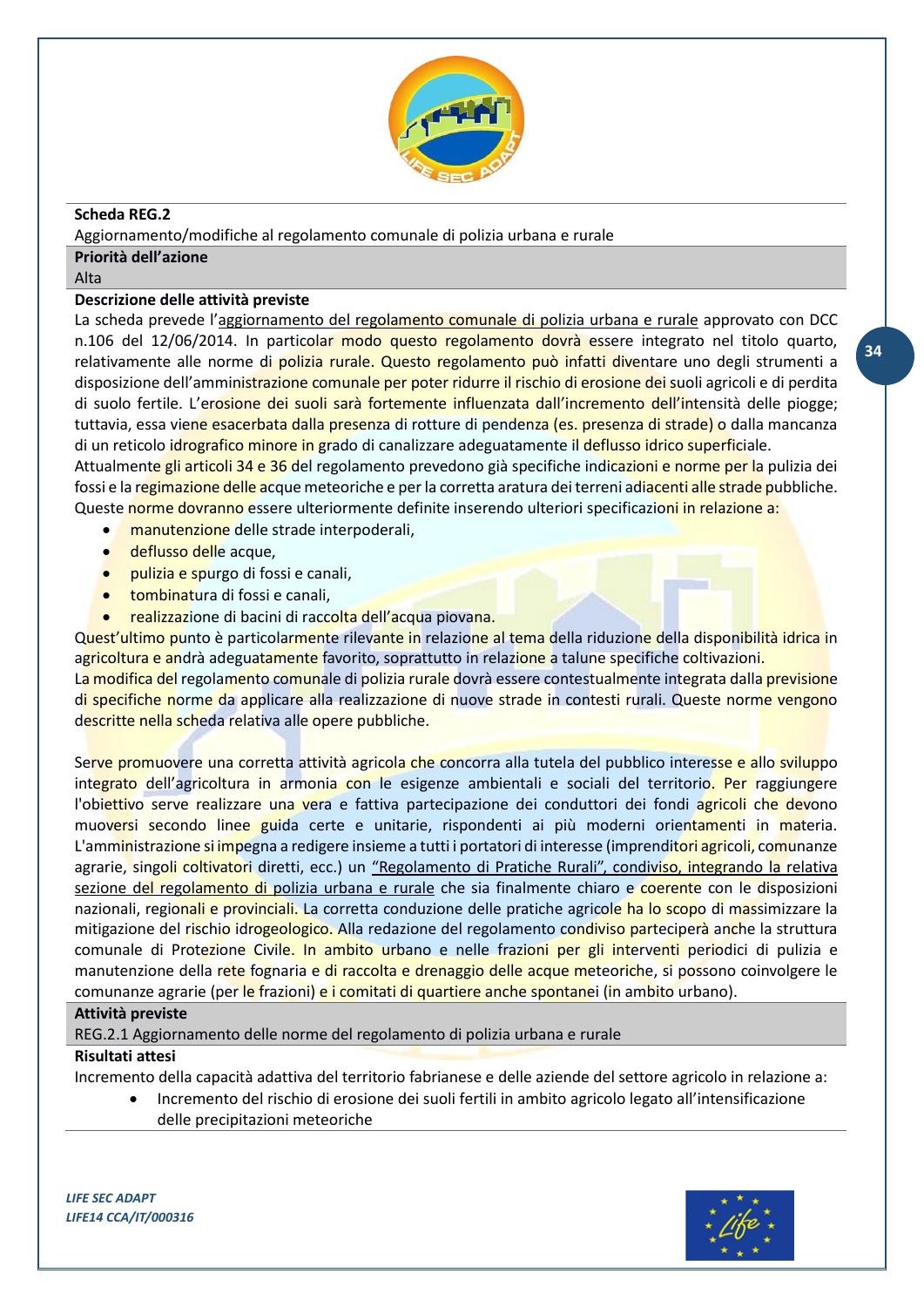

- Riduzione della disponibilità idrica nel settore agricolo e necessità di una gestione più oculata dei consumi idrici per irrigazione
- Rischio idrogeologico legato all'intensificazione delle precipitazioni meteoriche

## **Soggetto responsabile dell'azione**

Comune di Fabriano

Settore: Assetto e Tutela del Territorio

Servizio: Servizio Tutela ambientale e sostenibilità / Servizio Pianificazione e Valorizzazione del Patrimonio / Servizio Lavori Pubblici e SIeT

## **Stakeholder da coinvolgere**

Aziende agricole, proprietari di terreni, consulenti aziendali, altri soggetti

#### **Costo delle attività**

REG.2.1 Variabile in funzione dell'eventuale ricorso a consulenze esterne (solo costo personale in caso di redazione da parte degli uffici)

## **Fonte delle risorse economiche necessarie**

Nessuna risorsa necessaria (solo costo del personale) Eventuali risorse comunali per affidamenti d'incarico



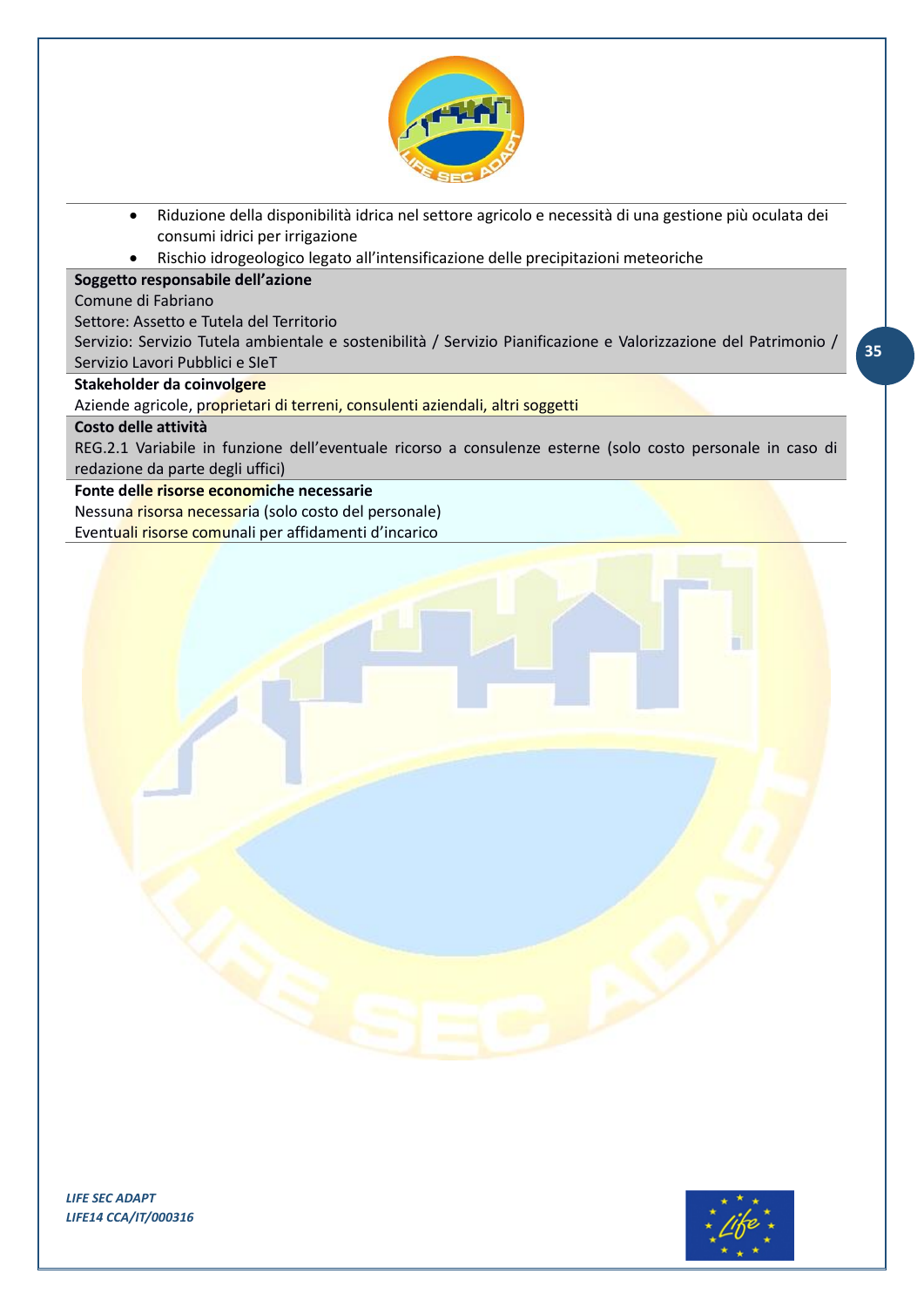

## <span id="page-35-0"></span>**Scheda REG.3**

Aggiornamento/modifiche al piano comunale di emergenza per la protezione civile ed al piano incendi boschivi e d'interfaccia

## **Priorità dell'azione**

Alta

## **Descrizione delle attività previste**

La scheda prevede l'aggiornamento:

- del piano comunale di emergenza per la protezione civile approvato con DGR n.281 del 14/10/2003 e aggiornato nel novembre 2013,
- dell'integrazione del suddetto piano per la parte relativa al rischio incendi boschivi e d'interfaccia, approvato con DGR n.186 del 24/07/2008.

In relazione al piano comunale di emergenza per la protezione civile, dovranno essere aggiornate, con frequenza almeno quinquennale, alcune parti del documento, maggiormente soggette a variazioni nel tempo:

- il quadro climatico,
- il quadro normativo (norme, direttive, linee guida),
- l'analisi della popolazione, anche in termini di distribuzione geografica,
- alcune categorie di rischio, rilevanti ai fini dell'adattamento al cambiamento climatico (rischio idrogeologico, rischio incendi, rischio ondate di calore),
- le variazioni dell'assetto urbanistico che determinano modifiche al piano,
- le modalità di informazione della popolazione fortemente influenzate dalle evoluzioni tecnologiche,
- il personale coinvolto dal piano (volontari, dipendenti comunali, uffici comunali, etc.).

Alla luce delle risultanze dell'analisi delle vulnerabilità e dei rischi, è opportuno che tra i rischi prevedibili inseriti tra gli eventi avversi attesi, vengano aggiunte le ondate di calore nel periodo estivo. Questo tipo di rischio dovrà ovviamente essere gestito in coordinamento con le strutture sanitarie locali, ad esempio il dipartimento di emergenza del pronto soccorso di Fabriano.

In relazione all'integrazione al piano comunale di emergenza per la protezione civile, per la parte relativa al rischio incendi boschivi e d'interfaccia, dovranno essere aggiornate, con frequenza almeno quinquennale, alcune parti del documento, maggiormente soggette a variazioni nel tempo:

- il quadro climatico specifico,
- gli scenari specifici di rischio (note sugli eventi recenti, aree e popolazione a rischio),
- il numero di abitanti per punto di raccolta e di accoglienza,
- la carta dei punti di approvvigionamento idrico, che è fortemente soggetta a variazioni per effetto del prolungamento dei periodi siccitosi.

Tra le attività collaterali all'aggiornamento del piano comunale per la protezione civile si ipotizza di rafforzare e di rendere più frequenti i momenti di test/simulazione delle situazioni di emergenza e di funzionamento della Centrale Operativa Comunale. Solo attraverso una costante preparazione e l'organizzazione di prove per valutare i tempi di risposta delle ditte e dei mezzi comunali, si è in grado di garantire un'adeguata tempestività ed efficacia alla macchina della protezione civile.

## **Attività previste**

REG.3.1 Aggiornamento periodico del piano comunale di emergenza per la protezione civile REG.3.2 Aggiornamento periodico dell'integrazione del piano comunale di emergenza per la protezione civile, per la parte relativa al rischio incendi boschivi e d'interfaccia

*LIFE SEC ADAPT LIFE14 CCA/IT/000316*

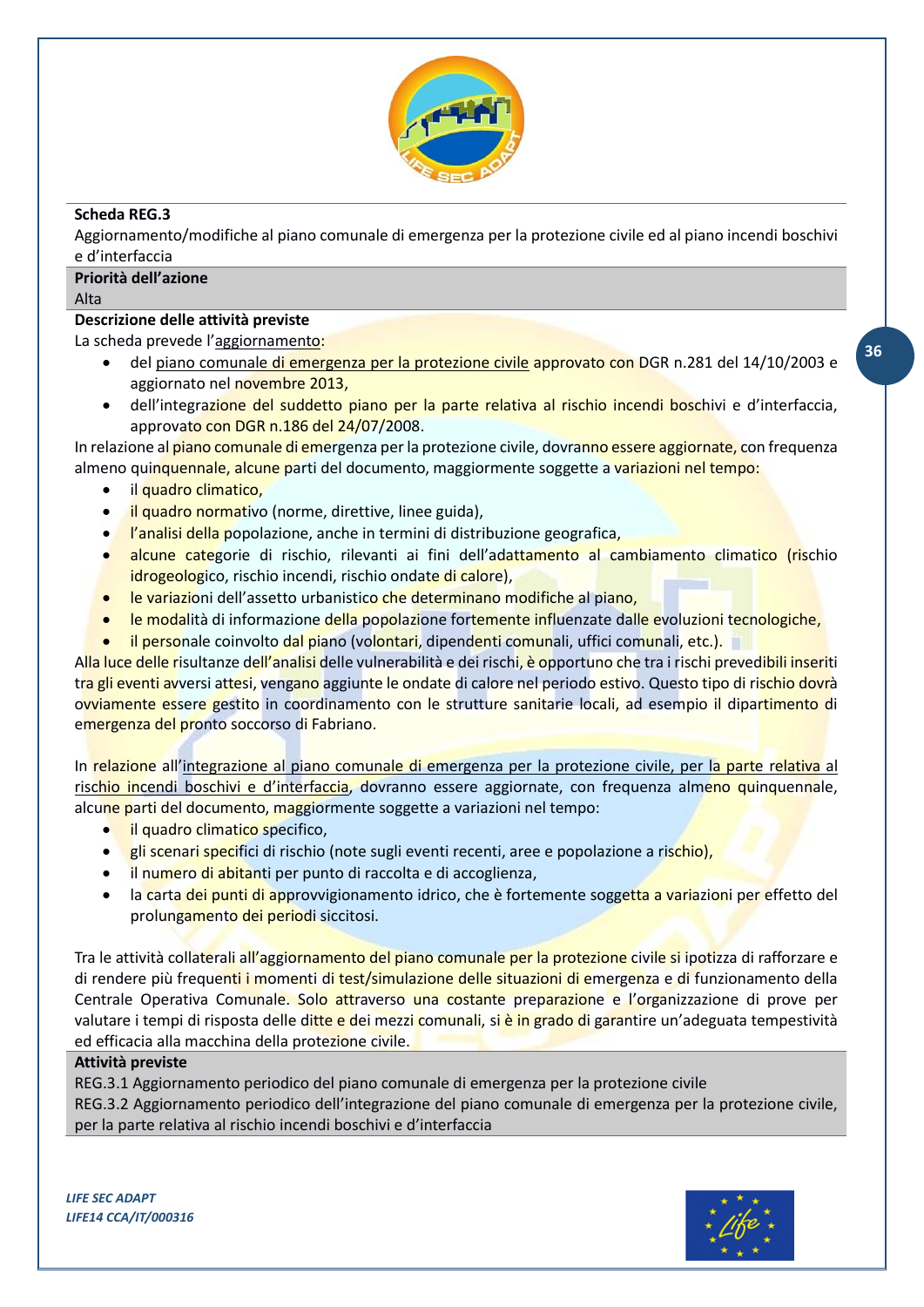

## **Risultati attesi**

Incremento della capacità adattiva del territorio fabrianese in relazione a:

- Ondate di calore nella stagione estiva, riducendo gli impatti sulle fasce deboli della popolazione (bambini, anziani)
- Incremento del rischio di Incendi boschivi, soprattutto in relazione agli incendi d'interfaccia
- Rischio idrogeologico legato all'intensificazione delle precipitazioni meteoriche

## **Soggetto responsabile dell'azione**

Comune di Fabriano

Settore: Assetto e Tutela del Territorio

Servizio: Servizio Manutenzione aree demaniali, impianti sportivi e protezione civile / Servizio Tutela ambientale e sostenibilità

## **Stakeholder da coinvolgere**

Centro Funzionale per la Protezione Civile, cittadini, strutture comunali coinvolte nel Coordinamento Operativo Comunale, gruppo di volontariato, ospedale e pronto soccorso, altri soggetti

## **Costo delle attività**

REG.3.1 Variabile in funzione dell'eventuale ricorso a consulenze esterne (solo costo personale in caso di redazione da parte degli uffici)

REG.3.2 Variabile in funzione dell'eventuale ricorso a consulenze esterne (solo costo personale in caso di redazione da parte degli uffici)

#### **Fonte delle risorse economiche necessarie**

Nessuna risorsa necessaria (solo costo del personale) Eventuali risorse comunali per affidamenti d'incarico

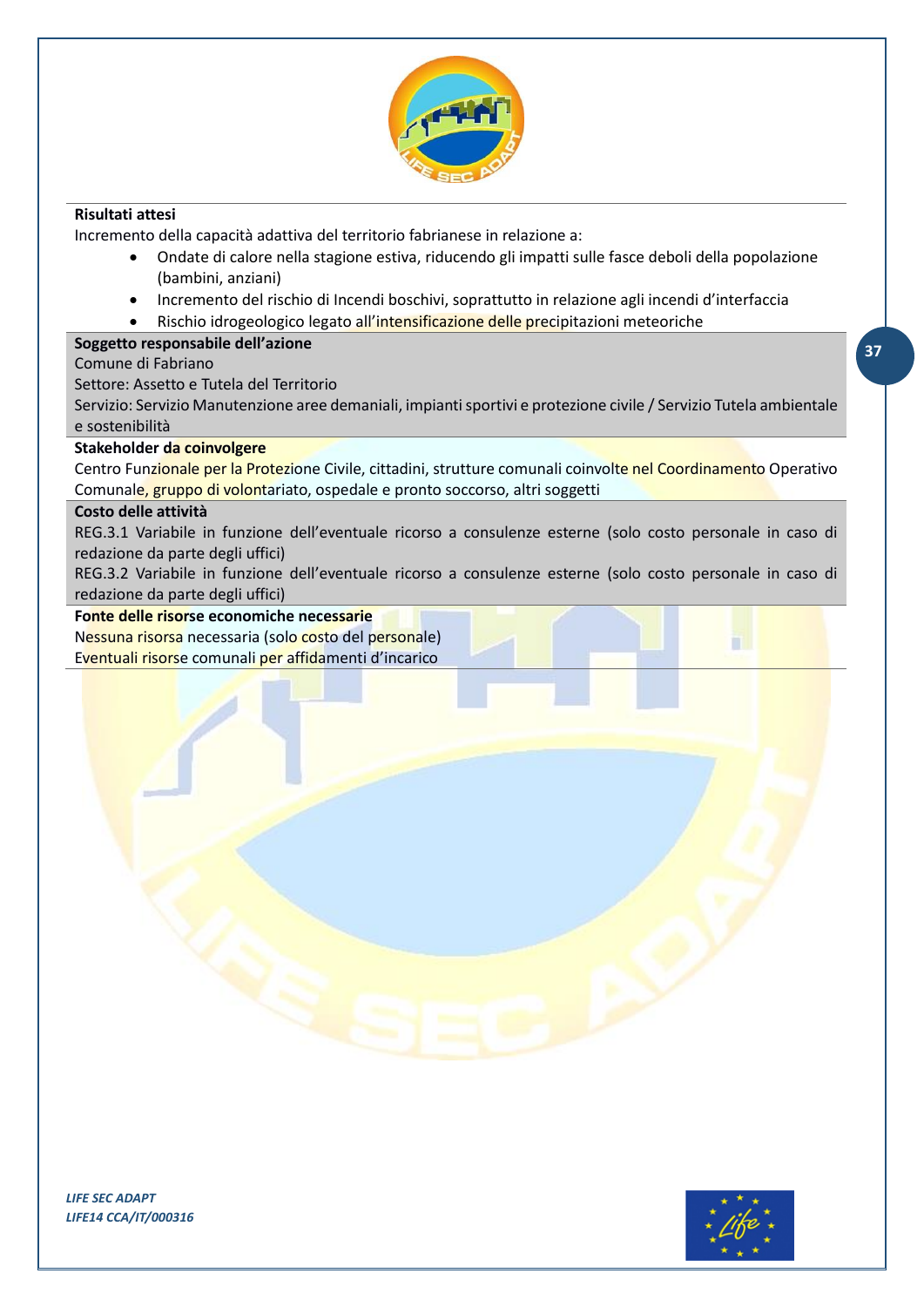

## <span id="page-37-0"></span>**Scheda REG.4**

Aggiornamento delle NTA e varianti al Piano Regolatore Comunale

## **Priorità dell'azione**

Medio-alta

## **Descrizione delle attività previste**

Il Piano Regolatore Generale del Comune di Fabriano è il principale strumento di pianificazione e organizzazione del territorio comunale. Questo strumento può diventare uno dei principali fattori di adattamento ai cambiamenti climatici, seppur in un'ottica di medio-lungo periodo. La presente scheda prevede la revisione di alcune delle norme tecniche attuative del piano e specifiche varianti parziali, nell'ambito della gestione del rischio idrogeologico, degli incendi boschivi e dell'erosione dei terreni agricoli. Nello specifico, tali modifiche, incideranno sui seguenti articoli delle NTA:

- art. 69 "Foreste" in relazione al tema degli incendi boschivi,
- art. 76 "Versanti" in relazione al tema del rischio idrogeologico e dell'erosione dei terrenti agricoli,
- art. 86 e 87 "Verifica di compatibilità ambientale" e "Interventi di rilevante trasformazione ambientale" in relazione a tutte le nuove opere/interventi che possono determinare degli impatti sul territorio in relazione al rischio idrogeologico o all'erosione dei suoli agricoli.

In relazione al tema delle aree boschive è necessario prevedere delle norme per una corretta gestione forestale utilizzando tecniche colturali compatibili con il rischio incendi boschivi, quali, ad esempio: il taglio programmato dei boschi con tecniche e strumenti idonei; la pulizia del bosco, effettuato con tecniche ambientali compatibili; il mantenimento della viabilità minore di penetrazione nelle aree densamente boscate.

La scheda prevede altresì che vengano identificate le porzioni del territorio comunale che necessitano dell'approvazione di specifiche varianti parziali, qualora la configurazione del piano urbanistico sia in conflitto con previsioni sovra-ordinate o con potenziali impatti del cambiamento climatico.

L'amministrazione darà inoltre la possibilità di rinunciare ai diritti edificatori definitivi da parte degli aventi titolo, con decadimento delle tassazioni relative. Questo permetterà una maggiore salvaguardia dei suoli, del territorio, del paesaggio ed una valorizzazione delle proprietà esistenti. Un apposito regolamento prevedrà l'obbligo da parte del Comune di procedere all'immediata variante del P.R.G. per la ridefinizione urbanistica delle aree interessate.

Per ridurre il consumo di suolo e favorire al contempo un miglioramento delle performance ambientali dello stock edilizio fabrianese, l'amministrazione intende istituire una banca delle cubature a livello comunale. I volumi degli immobili demoliti saranno iscritti in un registro telematico e potranno essere ceduti a terzi, tramite una libera contrattazione con prezzi reali ma controllati, per la realizzazione di ogni nuovo immobile da costruire secondo le norme del P.R.G. vigente. In sostanza, in caso di nuova edificazione, per realizzare la cubatura prevista dovrà essere usata una pari cubatura demolita. A tale scopo saranno applicati dei meccanismi premiali che prevedano per chi ristruttura in centro storico il diritto ad una cubatura virtuale da rivendere sul mercato ed acquistabile da chi deve costruire in qualsiasi altra area.

## **Attività previste**

REG.4.1 Revisione di alcune norme attuative del PRG

REG.4.2 Identificazione degli ambiti territoriali da sottoporre a variante parziale per adeguamento al piano di adattamento

REG.4.3 Istituzione della banca delle cubature



**38**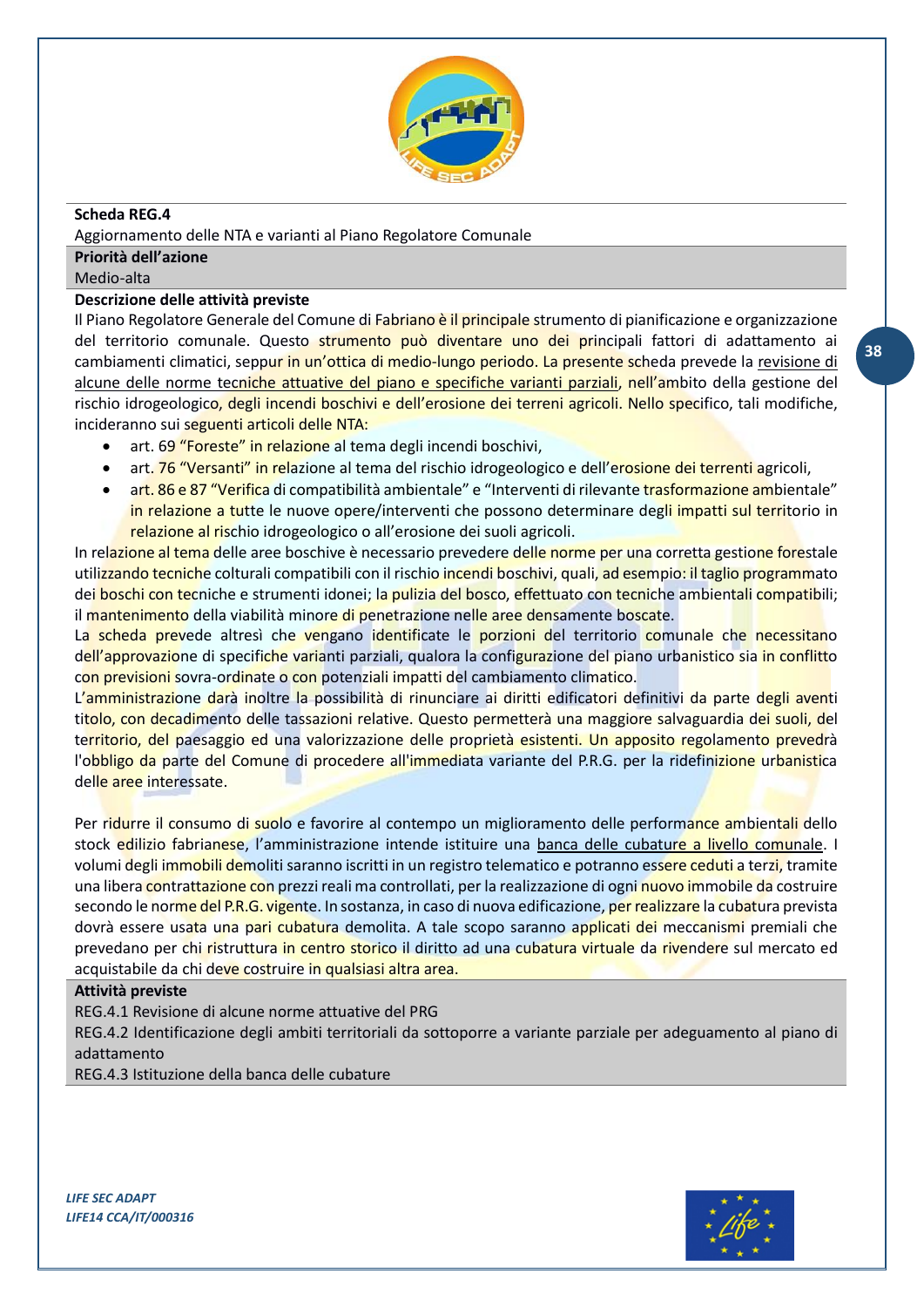

## **Risultati attesi**

Incremento della capacità adattiva del territorio fabrianese in relazione a:

- Incremento del rischio di erosione dei suoli fertili in ambito agricolo legato all'intensificazione delle precipitazioni meteoriche
- Incremento del rischio di Incendi boschivi, soprattutto in relazione alla gestione e manutenzione del patrimonio forestale
- Rischio idrogeologico legato all'intensificazione delle precipitazioni meteoriche

## **Soggetto responsabile dell'azione**

Comune di Fabriano

Settore: Assetto e Tutela del Territorio

Servizio: Servizio Edilizia / Servizio Pianificazione e Valorizzazione del Patrimonio / Servizio Tutela ambientale e sostenibilità

## **Stakeholder da coinvolgere**

Cittadini, aziende del settore terziario e industriale, operatori del settore edilizio, ordini professionali del settore edilizio

## **Costo delle attività**

REG.4.1 Variabile in funzione dell'eventuale ricorso a consulenze esterne (solo costo personale in caso di redazione da parte degli uffici)

REG.4.2 Nessun costo diretto per il Comune

REG.4.3 Nessun costo diretto per il Comune

## **Fonte delle risorse economiche necessarie**

Nessuna risorsa necessaria (solo costo del personale) Eventuali risorse comunali per affidamenti d'incarico



TI

**39**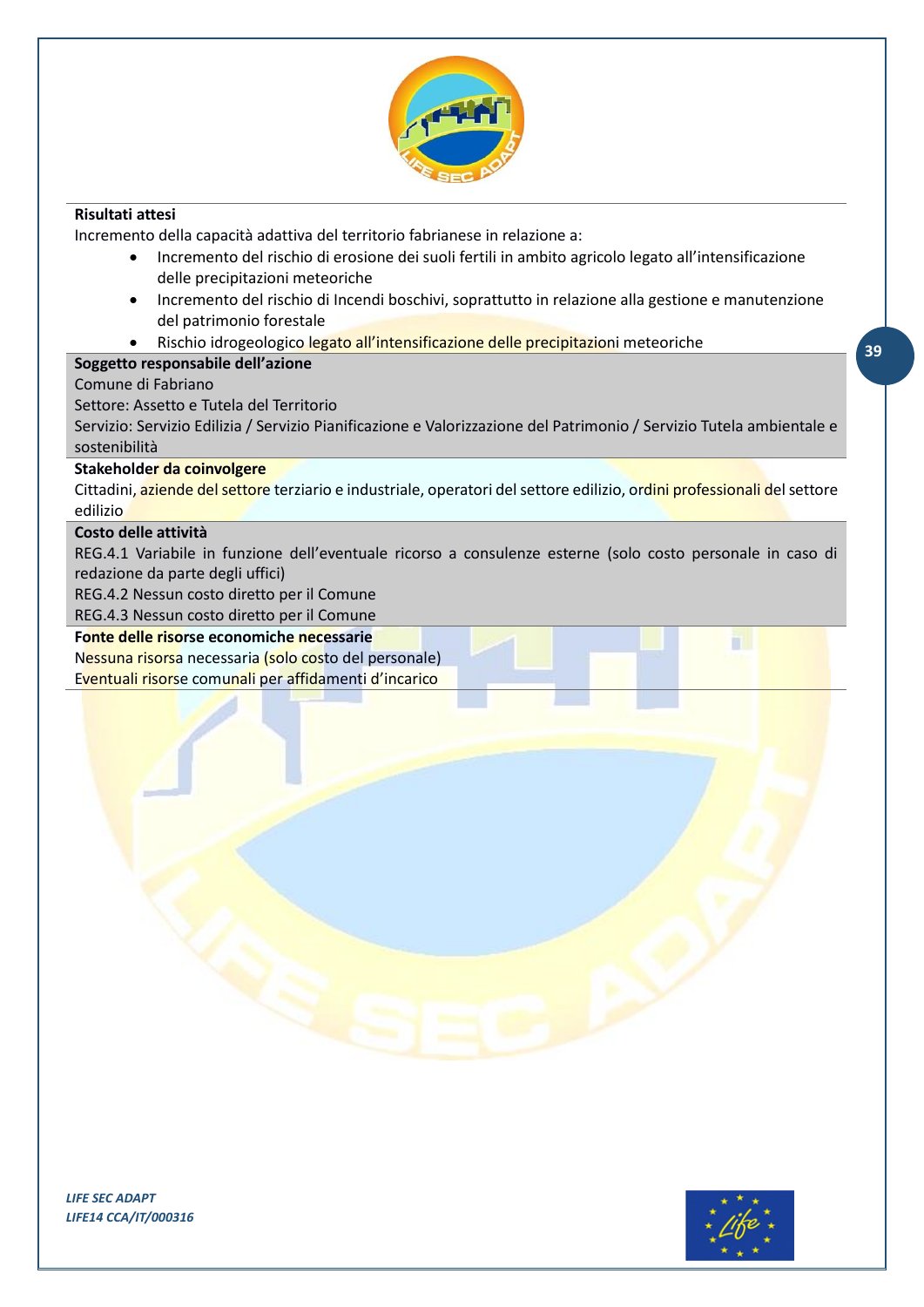

## <span id="page-39-0"></span>**Scheda REG.5**

Modifiche/integrazioni alle NTA dei piani attuativi previsti dal Piano Regolatore Comunale per la realizzazione di quartieri resilienti

### **Priorità dell'azione**

Medio-bassa

## **Descrizione delle attività previste**

La scheda prevede l'identificazione di alcune linee guida da applicare in caso di realizzazione di piani attuativi comunali di iniziativa pubblica o privata, al fine di orientare gli investimenti degli operatori del settore**.** Le linee guida dovranno essere recepite nella progettazione urbana di aree residenziali, terziarie o industriali (anche in caso di piani di recupero, salvo deroghe previste dalla normativa urbanistica sovra-comunale) e dovranno essere integrate nelle Norme Tecniche Attuative e negli elaborati grafici. Queste linee guida si intendono aggiuntive/integrative rispetto alle modifiche proposte nell'ambito del regolamento edilizio comunale.

Le linee guida dovranno prevedere specifiche misure di adattamento in relazione ai seguenti aspetti:

- orientamento e forma degli immobili per massimizzare l'apporto solare passivo nel periodo invernale e indicazioni sulla disposizione interna degli spazi funzionali,
- schermatura degli edifici nel periodo estivo, tramite aggetti o la corretta progettazione del verde urbano,
- distanza minima tra edifici per garantire il corretto soleggiamento delle facciate e delle coperture nel periodo invernale, per massimizzare gli apporti solari attivi e passivi,
- progettazione degli spazi pubblici, anche in relazione alla scelta dei materiali, all'uso del verde urbano ed alla disposizione delle attività previste, per la riduzione delle isole di calore urbano nel periodo estivo ed un efficace utilizzo nel periodo invernale,
- corretta progettazione del verde per la schermatura degli edifici nel periodo estivo dalla radiazione, e per la protezione dai venti freddi invernali e l'incanalamento di quelli estivi,
- realizzazione di impianti tecnologici a servizio dell'area, valutati in termini di fattibilità tecnica, ambientale ed economica (sistemi di fornitura energetica decentrati basati su energia da fonti rinnovabili; cogenerazione; teleriscaldamento o teleraffrescamento, etc).

Le linee guida contempleranno la possibilità di corredare i piani urbanistici attuativi della seguente documentazione:

a) progetto bioclimatico: analisi dei dati climatici ed elaborazione di una rappresentazione del contesto ambientale; redazione della mappa solare per l'orientamento dei lotti e l'individuazione della sagoma di massimo ingombro degli edifici, di allineamenti e distanze, di ombre portate, al fine di garantire il diritto al sole; sfruttamento della vegetazione come barriera di protezione agli agenti avversi e per la mitigazione/formazione del microclima;

b) progetto della mobilità e della sosta: studio del sistema di percorrenze che privilegi la mobilità dolce e la creazione di "Zone residenziali 30"; impiego di materiali drenanti ed ecologici, oltre che di materiali riciclati;

c) progetto della permeabilità dei suoli: realizzazione di reti duali di adduzione al fine dell'utilizzo di acque meno pregiate per usi compatibili; realizzazione di sistemi di collettamento differenziati per le acque piovane e per le acque reflue; opere di mitigazione del rischio idraulico connesso alle impermeabilizzazioni (infiltrazione e immagazzinamento delle piogge nel suolo, sistemi di laminazione).

Tutti gli strumenti di pianificazione attuativa di iniziativa sia pubblica che privata, dovranno contenere una specifica elaborazione della disciplina R.I.E. (Riduzione Impatto Edilizio), che verrà integrata nel regolamento edilizio comunale (si veda nello specifico la scheda REG.1). Tale indice dovrà essere applicato a tutta la zona, con determinazione dei valori attesi di progetto sia di zona che di lotto.

*LIFE SEC ADAPT LIFE14 CCA/IT/000316*

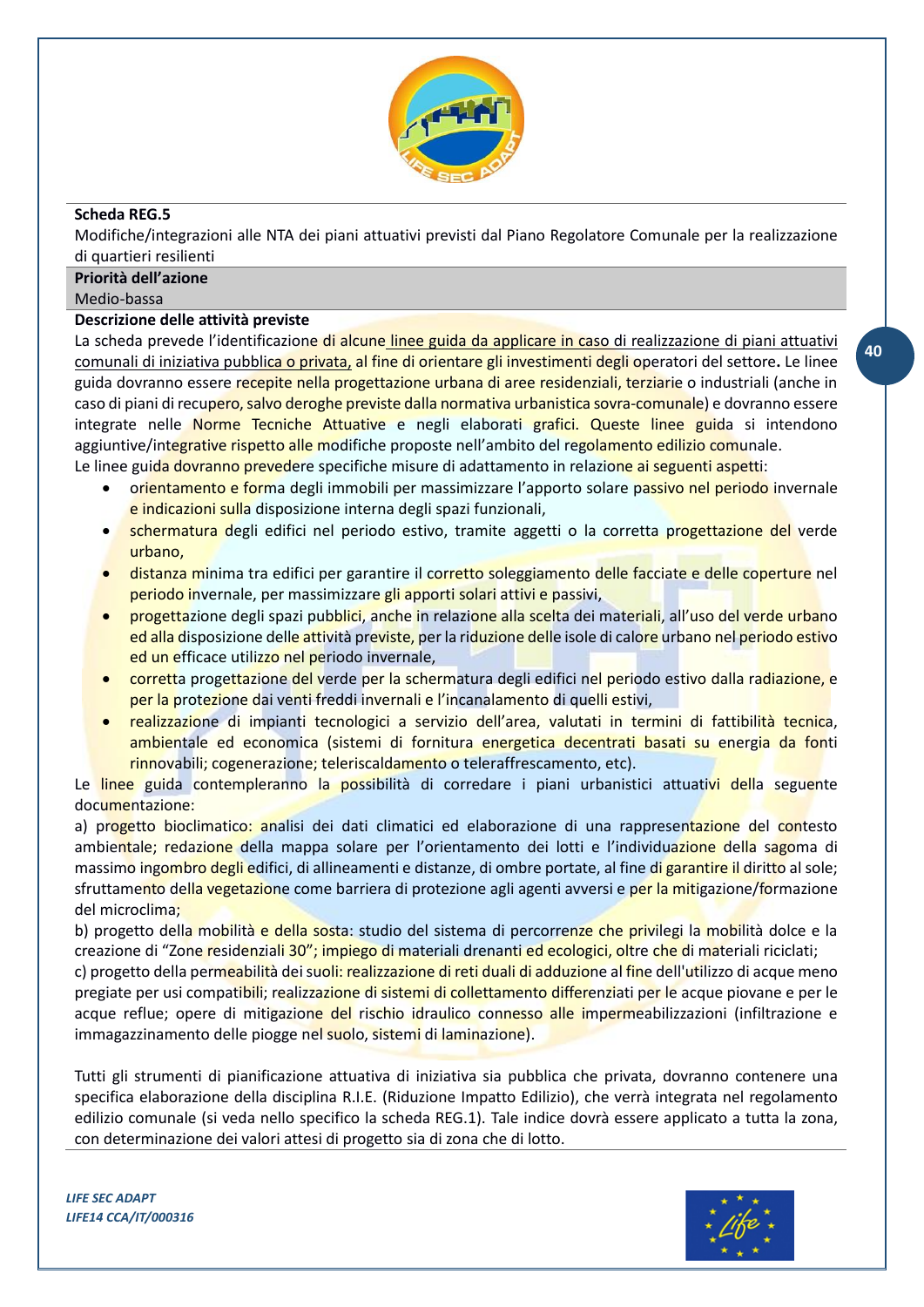

## **Attività previste**

REG.5.1 Redazione di linee guida da applicare in caso di realizzazione di piani attuativi del PRG

## **Risultati attesi**

Incremento della capacità adattiva della popolazione fabrianese e delle aziende locali in relazione a:

- Ondate di calore nella stagione estiva, riducendo gli impatti sulle fasce deboli della popolazione (bambini, anziani)
- Rischio idrogeologico legato all'intensificazione delle precipitazioni meteoriche
- Riduzione della disponibilità idrica nel settore civile e necessità di una gestione più oculata dei consumi idrici domestici

## **Soggetto responsabile dell'azione**

## Comune di Fabriano

Settore: Assetto e Tutela del Territorio

Servizio: Servizio Edilizia / Servizio Pianificazione e Valorizzazione del Patrimonio / Servizio Tutela ambientale e sostenibilità

#### **Stakeholder da coinvolgere**

Cittadini, aziende del settore terziario e industriale, operatori del settore edilizio, ordini professionali del settore edilizio, progettisti e professionisti

#### **Costo delle attività**

REG.5.1 Variabile in funzione dell'eventuale ricorso a consulenze esterne (solo costo personale in caso di redazione da parte degli uffici)

## **Fonte delle risorse economiche necessarie**

Nessuna risorsa necessaria (solo costo del personale) Eventuali risorse comunali per affidamenti d'incarico



m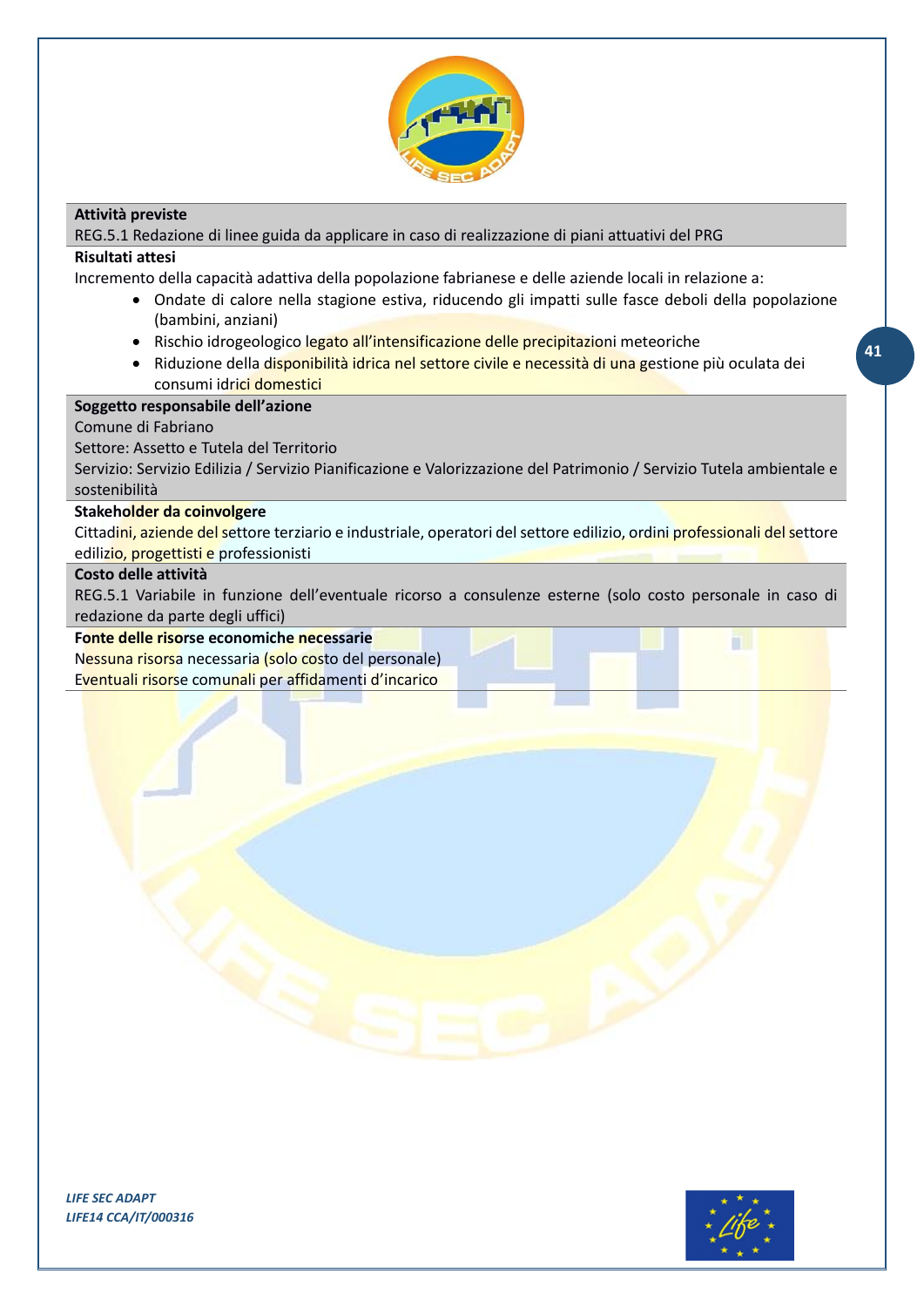

## <span id="page-41-0"></span>**Scheda REG.6**

Aggiornamento costante del catasto degli incendi boschivi e applicazione dei vincoli alle particelle catastali **Priorità dell'azione**

## Medio-alta

## **Descrizione delle attività previste**

La legge quadro 353/2000 "Legge quadro in materia di incendi boschivi" prevede divieti e prescrizioni derivanti dal verificarsi di eventi calamitosi riferiti agli incendi boschivi. Essa prevede, al comma 2 dell'articolo 10, l'obbligo per i Comuni di censire i soprassuoli percorsi dagli incendi, con cadenza annuale, avvalendosi anche dei rilievi effettuati dal Corpo Forestale dello Stato (oggi Unità dei Carabinieri per la tutela forestale, ambientale ed agroalimentare), al fine di applicare i vincoli temporali previsti dal comma 1 della medesima legge. L'apposizione di vincoli:

- impedisce la variazione della destinazione d'uso per quindici anni delle parti del territorio (zone boscate/pascoli) i cui soprassuoli siano stati percorsi dal fuoco,
- impedisce per tali aree, la realizzazione di edifici nonché strutture e infrastrutture finalizzate ad insediamenti civili e attività produttive, per dieci anni,
- vieta per cinque anni le attività di rimboschimento e di ingegneria ambientale, salvo in caso di documentate situazioni di dissesto idrogeologico.

Il Comune di Fabriano ha messo a disposizione degli utenti il servizio webGIS MapGentile, attraverso il quale è possibile effettuare la ricerca per foglio e particella catastale, nei fogli interessati dagli incendi boschivi. Attraverso questo servizio è altresì possibile verificare la presenza dei vincoli imposti dalla legge. La presente scheda intende quindi capitalizzare gli obblighi di legge e proseguire con l'attività di censimento e di imposizione dei vincoli sulle particelle catastali interessate.

In relazione al presente piano, il divieto quinquennale alle attività di rimboschimento e di ingegneria ambientale dovrà essere analizzato caso per caso, poiché il territorio di Fabriano è caratterizzato dalla forte compresenza dei rischi di incendi boschivi e di frana, per talune porzioni del territorio.

## **Attività previste**

REG.6.1 Censimento costante dei soprassuoli percorsi da incendi boschivi e imposizione dei vincoli catastali REG.6.2 Aggiornamento costante della piattaforma webGIS MapGentile

## **Risultati attesi**

Incremento della capacità adattiva del territorio fabrianese in relazione a:

Incremento del rischio di Incendi boschivi, soprattutto in relazione alle modalità di utilizzo delle aree soggette ad incendi

## **Soggetto responsabile dell'azione**

Comune di Fabriano

Settore: Assetto e Tutela del Territorio

Servizio: Servizio Manutenzione aree demaniali, impianti sportivi e protezione civile / Servizio Lavori Pubblici e SIeT / Servizio Tutela ambientale e sostenibilità / Servizio Edilizia

## **Stakeholder da coinvolgere**

Cittadini, proprietari di terreni interessati da incendi boschivi, Carabinieri forestali

## **Costo delle attività**

REG.6.1 Costo variabile legato alle attività di censimento

REG.6.2 Nessun costo diretto

**Fonte delle risorse economiche necessarie**

Nessuna risorsa necessaria (solo costo del personale)

Eventuali risorse comunali per affidamenti d'incarico per attività di censimento

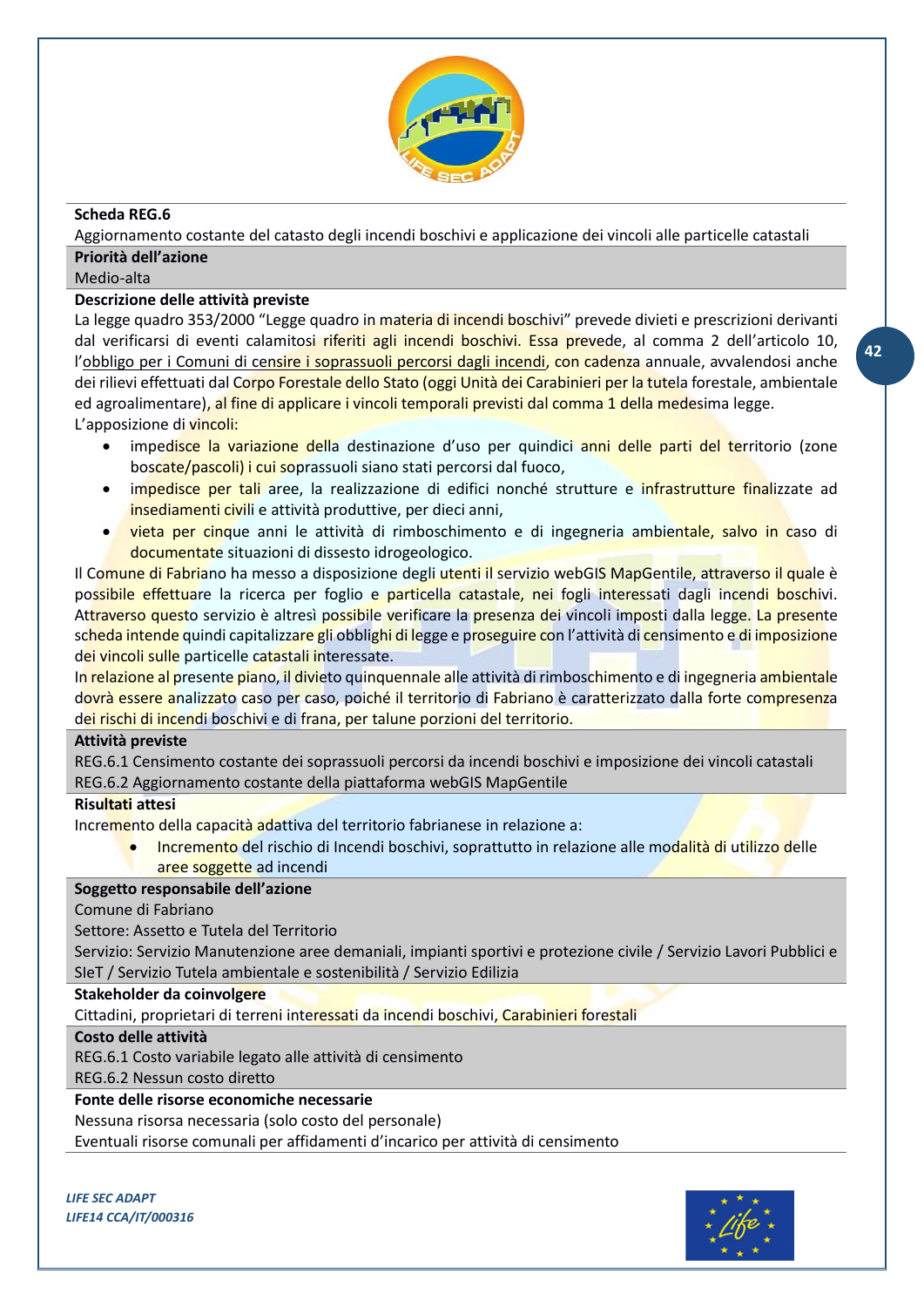

## <span id="page-42-0"></span>**Scheda LLPP.1**

Programma dei lavori pubblici per opere inerenti ai rischi affrontati dal Piano

## **Priorità dell'azione**

Alta

## **Descrizione delle attività previste**

La scheda prevede la definizione di uno specifico elenco di opere pubbliche in grado di mitigare i rischi connessi al cambiamento climatico. Questo elenco includerà gli interventi di competenza diretta dell'amministrazione comunale e che potranno rientrare nei successivi programmi triennali delle opere pubbliche o di competenza di enti sovra-comunali. Le opere che avranno una ricaduta diretta sul territorio in relazione al cambiamento climatico saranno:

- Gli interventi di messa in sicurezza del territorio in relazione ai fenomeni di dissesto idrogeologico (frane ed esondazioni).
	- o Ne è un esempio lo stombamento del fiume Giano nel tratto del centro storico (opera già in corso).
	- o Vi è l'intenzione dell'amministrazione di adottare un nuovo regolamento comunale per prevedere obblighi di mantenimento spondale per tutti i frontisti che siano pubblici o privati e per impedire la realizzazione di interventi pubblici o privati che compromettano la fruizione delle sponde nel tratto cittadino.
	- o L'amministrazione intende altresì programmare interventi di più lungo periodo, a monte e a valle del centro storico, che possano consentire di giungere alla mitigazione del rischio idraulico. Nel frattempo, potranno essere attivate misure a minor costo e dall'efficacia immediata quali sistemi di allerta e di gestione delle fasi di emergenza.
	- o Un focus sarà dedicato a tutti gli edifici pubblici o di uso pubblico, per i quali si prevedono analisi più approfondite e la redazione di uno specifico dossier.
	- o Un altro particolare approfondimento sarà dedicato a tutte le infrastrutture lineari (viarie e tecnologiche) che sono localizzate in aree a rischio frana. Talune di queste infrastrutture (linee elettriche, tubazioni idrauliche o del metano, etc) rivestono un ruolo essenziale per mantenere una buona qualità della vita nelle aree più periferiche (borgate). Le borgate necessitano di un'attenzione specifica poiché sono soggette al rischio spopolamento, fenomeno che aggreverebbe ulteriormente il rischio idrogeologico.
- Gli interventi di messa in sicurezza del territorio in relazione al tema degli incendi boschivi. Buoni risultati sono stati ottenuti in passato attraverso la realizzazione di strumenti di difesa (ad esempio il posizionamento di barriere nei luoghi, dove, sistematicamente, le scintille provocate dal passaggio dei treni provocano inneschi d'incendio).
- Le nuove infrastrutture viarie in aree a pendenza accentuata, da progettare anche in funzione dei rischi connessi all'erosione dei suoli agricoli.
- Le aree urbane ad uso pubblico (parchi, piazze, etc.) da progettare anche in funzione dei rischi connessi alle ondate di calore.
- La realizzazione di invasi artificiali di taglia medio-piccola. Questo tipo di impianti ha beneficiato per un certo lasso di tempo di contributi ministeriali. Ciò è avvenuto in particolare per la realizzazione di bacini con finalità di stoccaggio di risorse idriche, da utilizzare nel corso dell'anno in caso di periodi di prolungata siccità. Questa scelta presenta pertanto un duplice obiettivo, sia sul fronte della mitigazione, legato alla produzione di energia elettrica da fonti rinnovabili, sia sul fronte dell'adattamento, riducendo il rischio di una mancata disponibilità idrica. Questi impianti, se progettati

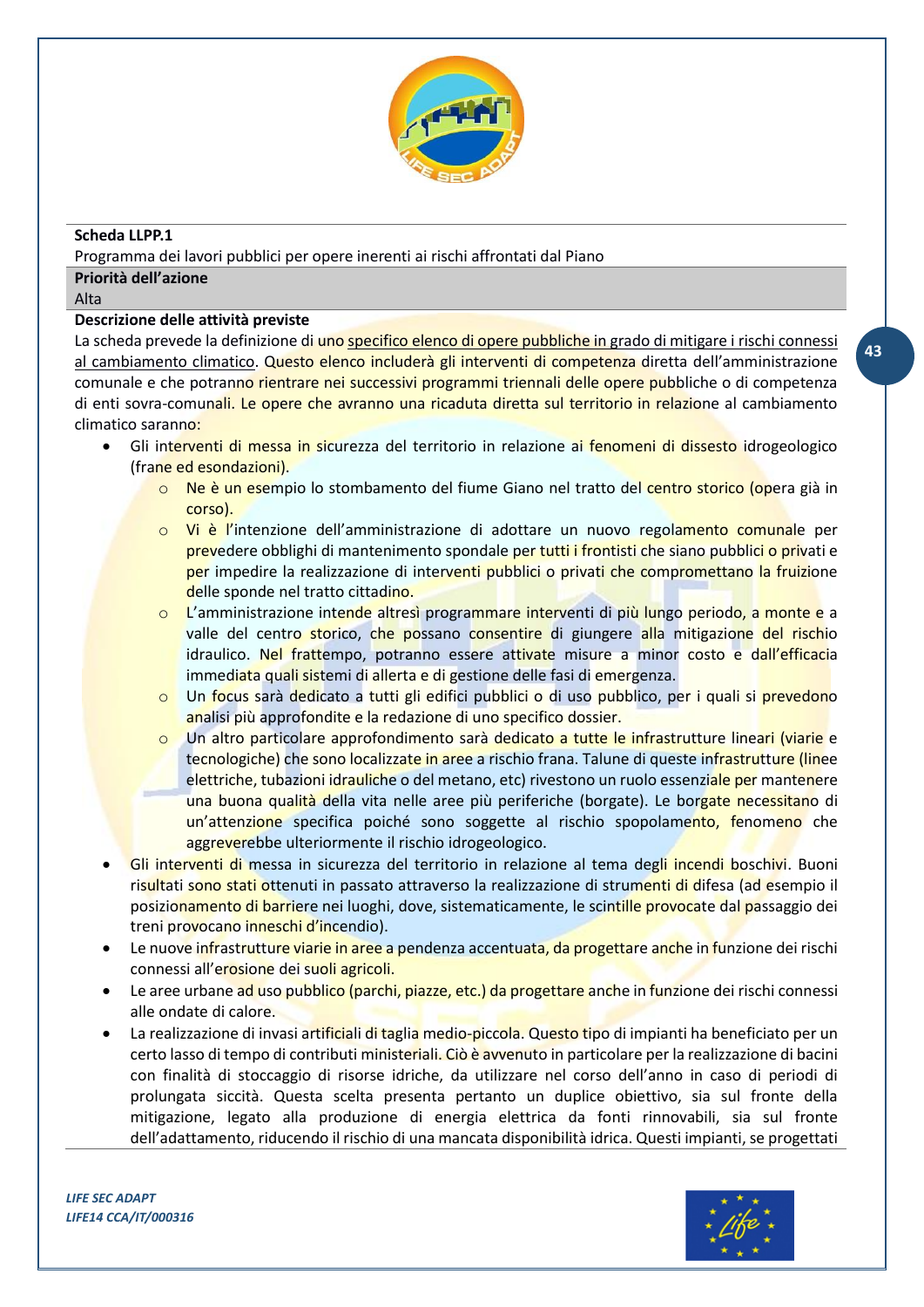

e realizzati correttamente possono avere un'utilità anche nell'attenuazione delle ondate di piena. Si tratta di una soluzione che si può ben applicare al caso fabrianese, date le caratteristiche geomorfologiche del territorio comunale. Questi impianti, tuttavia, devono tenere conto di eventuali altri impatti ambientali (paesaggistici, ecologici, etc).

Per queste specifiche opere dovranno essere evidenziati i vantaggi per il territorio in termini di riduzione del rischio e di adattamento al cambiamento climatico. Specifiche valutazioni costi-benefici dovranno tener adeguatamente conto delle esternalità legate al cambiamento climatico.

I servizi di progettazione delle opere pubbliche importanti che impattano e interessano in maniera incisiva il tessuto urbano e l'organizzazione economica e sociale della città, saranno programmati annualmente.

## **Attività previste**

LL.PP.1.1 Definizione di un elenco di opere pubbliche per l'adattamento ai cambiamenti climatici

LL.PP.1.2 Progressiva realizzazione delle opere in funzione delle risultanze dell'analisi costi-benefici e della loro conseguente prioritizzazione

## **Risultati attesi**

Incremento della capacità adattiva del territorio fabrianese in relazione a:

- Incremento del rischio di Incendi boschivi, soprattutto in relazione al contenimento degli incendi divampati
- Incremento del rischio di erosione dei suoli fertili in ambito agricolo legato all'intensificazione delle precipitazioni meteoriche
- Rischio idrogeologico legato all'intensificazione delle precipitazioni meteoriche
- Riduzione della disponibilità idrica nel settore agricolo e necessità di una gestione più oculata dei consumi idrici per irrigazione

#### **Soggetto responsabile dell'azione**

Comune di Fabriano

Settore: Assetto e Tutela del Territorio

Servizio: Servizio Lavori Pubblici e SIeT / Servizio Tutela ambientale e sostenibilità

#### **Stakeholder da coinvolgere**

Cittadini, proprietari di immobili e/o terreni in aree a rischio, progettisti e professionisti, ordini professionali del settore edilizio, consorzi irrigui, Comuni del bacino idrografico, Provincia, Regione, Carabinieri forestali

#### **Costo delle attività**

LL.PP.1.1 Variabile in funzione dell'eventuale ricorso a consulenze esterne (solo costo personale in caso di redazione da parte degli uffici)

LL.PP.1.2 Costi variabili in funzione degli interventi da realizzare e degli eventuali co-finanziamenti disponibili

## **Fonte delle risorse economiche necessarie**

Risorse comunali

Risorse regionali (es. fondi POR-FESR)

Finanziamenti nazionali (es. delibere CIPE, prestiti CDP, fondi per lo sviluppo e la coesione FSC ex FAS, etc)

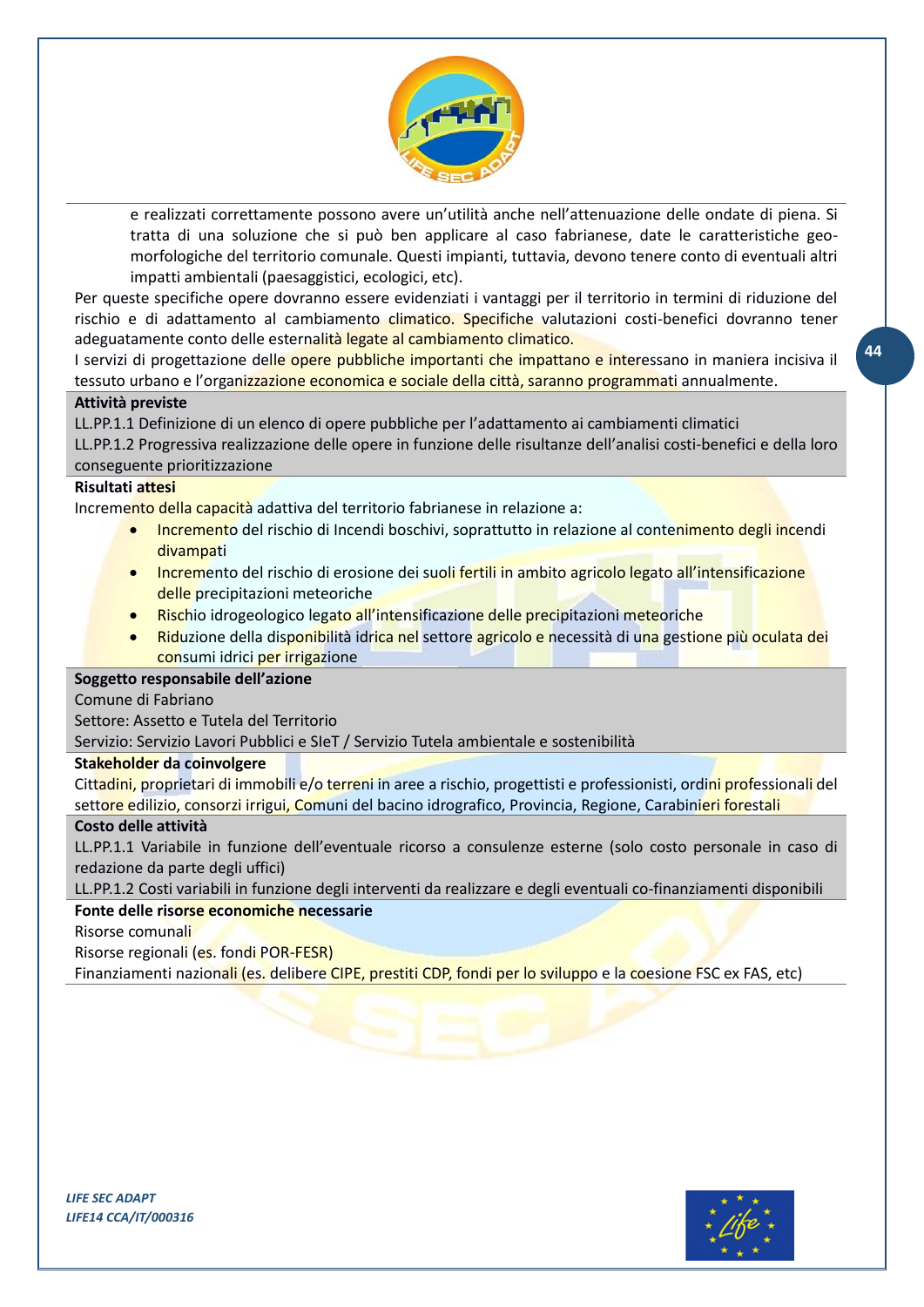

## <span id="page-44-0"></span>**Scheda MON.1**

Monitoraggio degli impatti del cambiamento climatico a livello locale e dell'efficacia delle azioni del Piano

#### **Priorità dell'azione** Molto alta

## **Descrizione delle attività previste**

Il Piano di Adattamento è stato corredato da approfondite analisi sugli impatti del cambiamento climatico già in atto a livello locale. L'analisi degli impatti tiene conto dell'andamento delle principali variabili meteo-climatiche (temperature e precipitazioni), dei settori potenzialmente a rischio, degli eventi estremi occorsi negli ultimi decenni (es. ondate di calore, periodi siccitosi prolungati, etc.) e delle ripercussioni sui settori a rischio. Il Piano di Adattamento è caratterizzato da una prospettiva di attuazione di medio-lungo periodo; ciò significa che le ulteriori variazioni climatiche dovranno essere adeguatamente analizzate, integrando i risultati ottenuti nell'ambito del *progetto Life SEC Adapt* (e relativi tendenzialmente al periodo 1961-2015).

Il monitoraggio degli impatti del cambiamento climatico potrà avere una cadenza biennale o quadriennale, in linea con le tempistiche previste dall'iniziativa del Patto dei Sindaci e dovrà verificare i seguenti aspetti:

- numero, estensione, localizzazione e danni determinati da eventuali incendi boschivi,
- numero, intensità e danni al sistema della produzione agricola e/o industriale di eventuali periodi siccitosi,
- numero, intensità e danni al sistema della produzione agricola per eventi meteorici intensi (precipitazioni),
- numero, estensione, localizzazione e danni determinati da eventi franosi o alluvionali,
- numero, intensità e effetti sulla salute delle persone determinati da eventuali ondate di calore nel periodo estivo.

Questo monitoraggio è previsto nell'ambito del progetto Life SEC Adapt e potrà essere realizzato attraverso il sistema predisposto ad hoc per i Comuni partner (azione C.4). Il monitoraggio dovrà essere svolto attraverso una collaborazione con gli altri enti territoriali competenti in materia ed utilizzando anche i dati meteo-climatici forniti dal Centro Funzionale per la Protezione Civile della Regione Marche.

Per rendere efficiente un sistema è necessario che questo impari ad analizzare i suoi errori più eclatanti, le sue difettosità conclamate. Dall'analisi reattiva delle difettosità si traggono importanti indicazioni proattive che, applicate, concorrono all'ottimizzazione sistemica. L'amministrazione intende istituire un comitato di valutazione dei sinistri ed uno di gestione del rischio, il primo allo scopo di analizzare l'evento dannoso dal punto di vista delle cause che lo hanno originato ed il secondo allo scopo di prevenire il ripetersi dell'evento. Comitato valutazione sinistri e comitato gestione del rischio sono i primi due strumenti per la creazione di un Sistema di Gestione del Rischio.

Il Piano di adattamento sarà sottoposto a monitoraggio costante, così come previsto dal progetto LIFE Sec Adapt e dall'iniziativa europea del Patto dei Sindaci per il Clima e l'Energia, nel cui alveo rientra il Piano. Per ciascuna delle schede del Piano saranno individuati specifici indicatori per verificare il livello di attuazione delle misure previste e della loro efficacia nel tempo. Il monitoraggio potrà avere una cadenza biennale o quadriennale e dovrà verificare i seguenti aspetti:

- numero e categorie di soggetti interessati/coinvolti dalle misure del piano,
- numero e tipo di interventi completati (opere pubbliche, interventi dei privati),
- numero e tipo di accordi stipulati,
- numero e tipo di norme inserite nel quadro di regolamentazione locale.

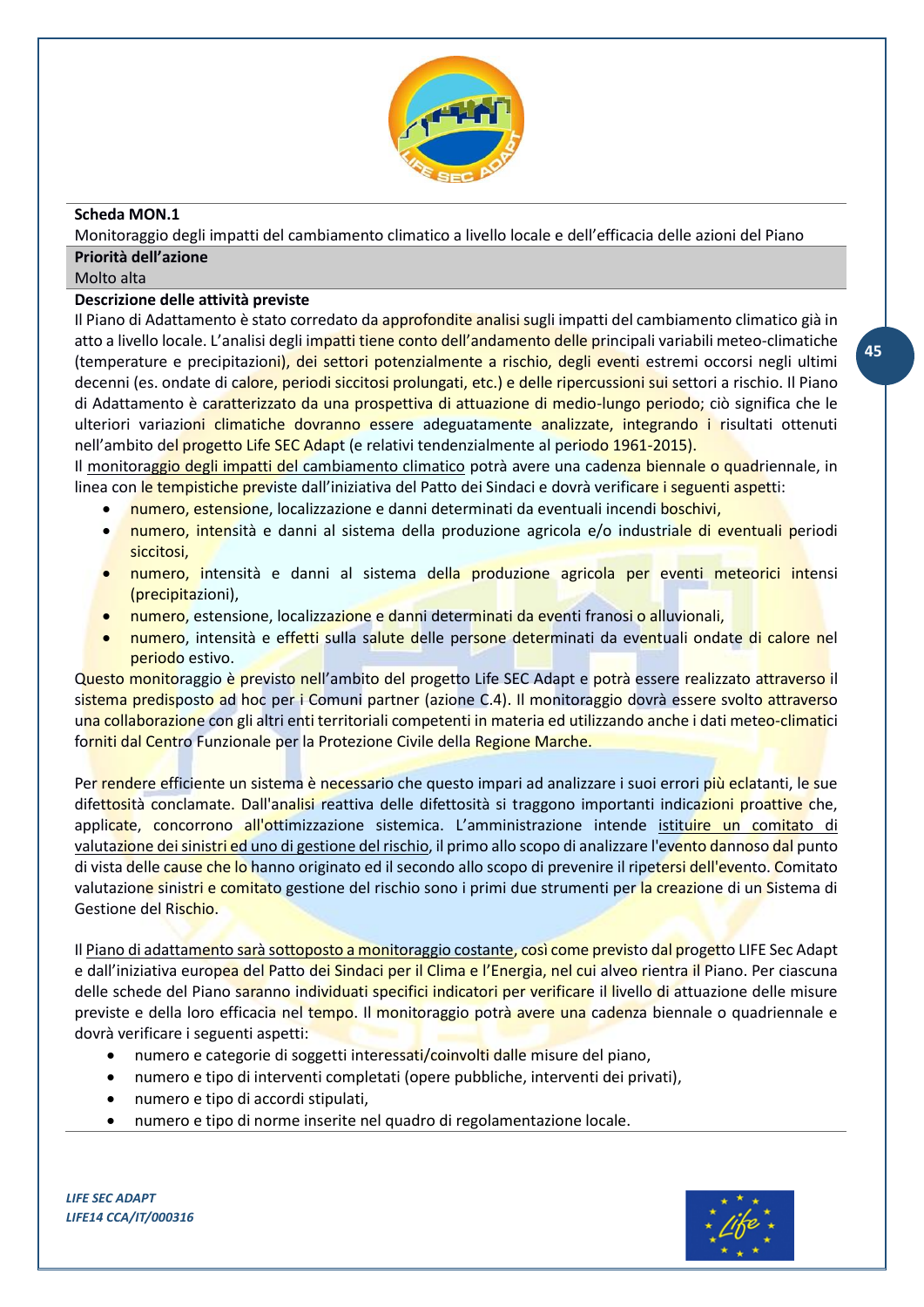

Per ciascuna misura saranno previsti indicatori più specifici, anche in accordo con quelli previsti dall'azione C.4 del progetto LIFE Sec Adapt.

### **Attività previste**

MON.1.1 Monitoraggio costante degli impatti del cambiamento climatico

MON.1.2 Istituzione di un Comitato di Valutazione dei Sinistri e uno di Gestione del Rischio

MON.1.3 Monitoraggio dello stato di attuazione del Piano

## **Risultati attesi**

Valutazione periodica dell'incremento di capacità adattiva del territorio fabrianese in relazione a tutti gli impatti sul territorio identificati dal Piano

**Soggetto responsabile dell'azione**

Comune di Fabriano

Settore: Assetto e Tutela del Territorio / Servizi al Cittadino e alle imprese

Servizio: Tutti i servizi coinvolti nell'attuazione del Piano

## **Stakeholder da coinvolgere**

Soggetti vari detentori dei dati sugli impatti del cambiamento climatico a livello locale, comitato di gestione del rischio, altri soggetti

## **Costo delle attività**

MON.1.1 Nessun costo diretto

MON 1.2 Costi eventuali da quantificare in funzione della composizione e del ruolo dei Comitati

MON 1.3 Nessun costo diretto

## **Fonte delle risorse economiche necessarie**

Nessuna risorsa necessaria (solo costo del personale)



m

**46**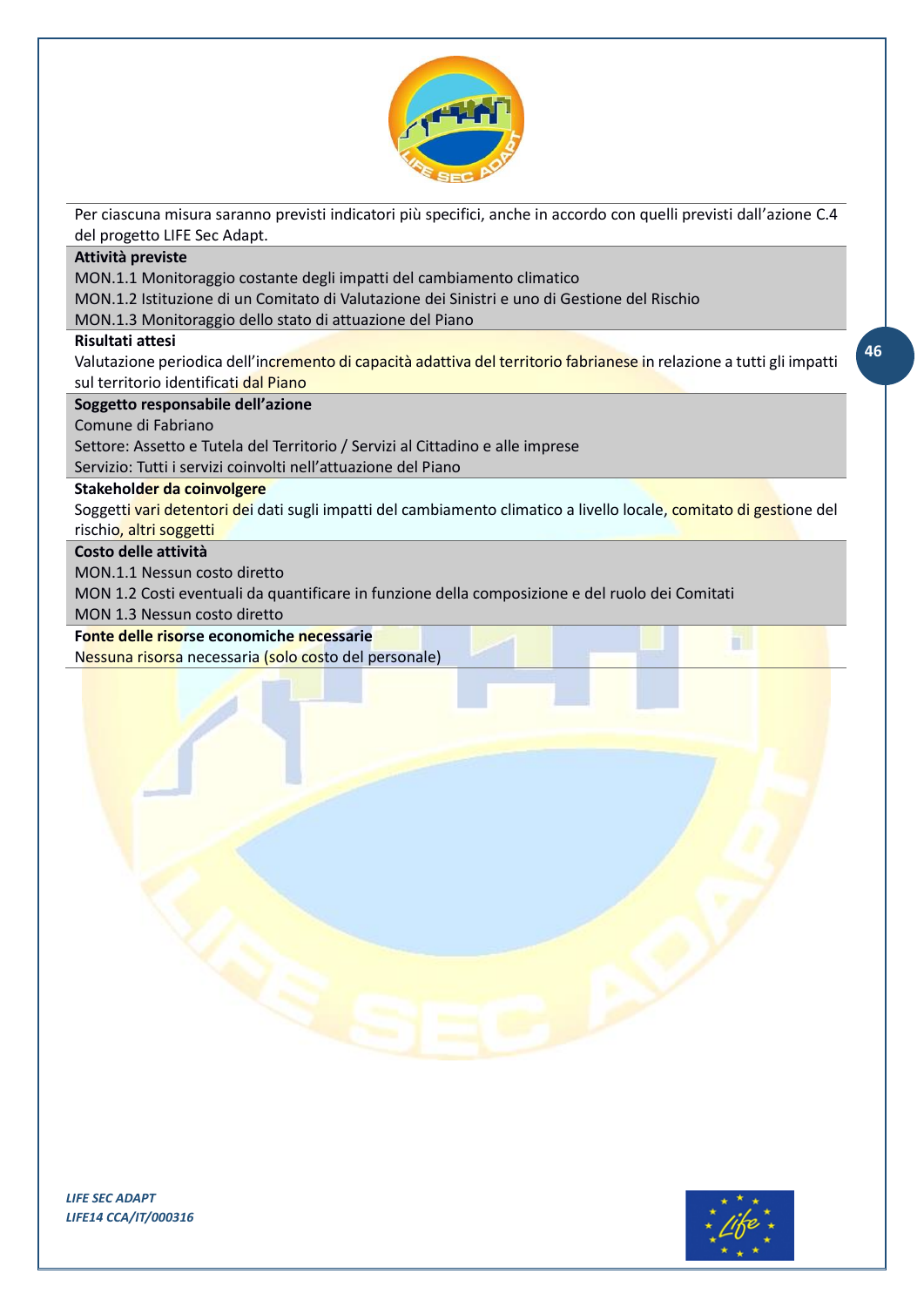

# <span id="page-46-0"></span>**5. Il Piano d'azione per l'adattamento ai cambiamenti climatici**

L'elenco delle misure proposto nel capitolo 4 costituisce un buon compendio di ciò che l'amministrazione intende e può attuare per far fronte agli impatti del cambiamento climatico sul proprio territorio ed aumentare la propria resilienza climatica. Non tutte queste misure sono implementabili nel breve periodo (ovvero nei prossimi 5-10 anni), poiché le risorse a disposizione dell'amministrazione comunale (sia economiche, che umane e professionali) sono limitate; l'insieme delle misure si considera attuabile in un orizzonte temporale trentennale, in linea con l'obiettivo del piano, stabilito al 2050.

Per definire un Piano d'azione di breve periodo, che sia costituito da azioni effettivamente realizzabili in un arco temporale limitato, con obiettivo al 2030, si è resa necessaria la definizione di alcuni criteri valutativi per gerarchizzare le misure e definire conseguentemente una scala di priorità. I criteri che sono stati utilizzati sono descritti brevemente di seguito.

- Livello di rischio associato al fenomeno climatico che la misura intende affrontare. Il livello di rischio è frutto delle analisi condotte nell'ambito del progetto e documentate analiticamente nella fase C2. Una sintesi dei principali risultati emersi viene fornita nel capitolo 2.
- Priorità della misura rispetto alle scelte programmatiche dell'amministrazione comunale.
- Complementarietà della misura con alcune delle azioni previste dal Piano di mitigazione (azioni *win-win*). Il Piano di adattamento costituisce solo una delle due facce del Piano d'Azione per l'Energia Sostenibile ed il Clima; l'altra faccia (ovvero il Piano di mitigazione) viene redatta nell'ambito del progetto europeo Empowering. I due documenti avranno entrambi un orizzonte temporale di breve-medio periodo (il 2030); il piano di adattamento, che per sua natura è caratterizzato da variazioni climatiche di più lungo periodo, avrà anche una prospettiva al 2050 (enucleata nella vision).
- Caratterizzazione dell'azione come "*no regret*". Esistono misure di adattamento che devono essere intraprese perché danno risultati nel breve termine a prescindere dalle incertezze delle previsioni (le cosiddette misure no regret). Questo tipo di azioni hanno un indubbio effetto nel mitigare il rischio climatico, ma hanno una valenza anche al di là della loro componente di adattamento.
- Caratterizzazione dell'azione come non strutturale o strutturale. Il Piano d'azione, per essere sostenibile, deve essere innanzitutto realizzabile. Le misure non strutturali, incidendo in misura minore sulle spese della pubblica amministrazione, sono le prime da realizzare. Le misure strutturali, legate ad investimenti per opere pubbliche, sono ugualmente importanti (e talvolta necessarie) ma devono trovare adeguata copertura finanziaria per essere attuate.

Di seguito si è provveduto ad elencare tutte le azioni previste per ciascuna misura di adattamento. Questa tabella fotografa pertanto l'insieme di tutte le opzioni di piano per le quali procedere nella selezione delle priorità di intervento.

| <b>Misure</b>                     | <b>Azioni</b>                                                  |
|-----------------------------------|----------------------------------------------------------------|
| COM.1                             | COM.1.1 Eventi di informazione, comunicazione, formazione per  |
| Attività di comunicazione e di    | la cittadinanza                                                |
| coinvolgimento della cittadinanza | COM.1.2 Costituzione di una consulta permanente con funzioni   |
|                                   | operative di programmazione e coordinamento                    |
|                                   | COM.1.3 Attivazione dello strumento del baratto amministrativo |
| COM.2                             | COM.2.1 Eventi di informazione, comunicazione, formazione per  |
|                                   | le aziende locali                                              |
|                                   | COM 2.2. Rilancio/promozione della coltura della canapa        |

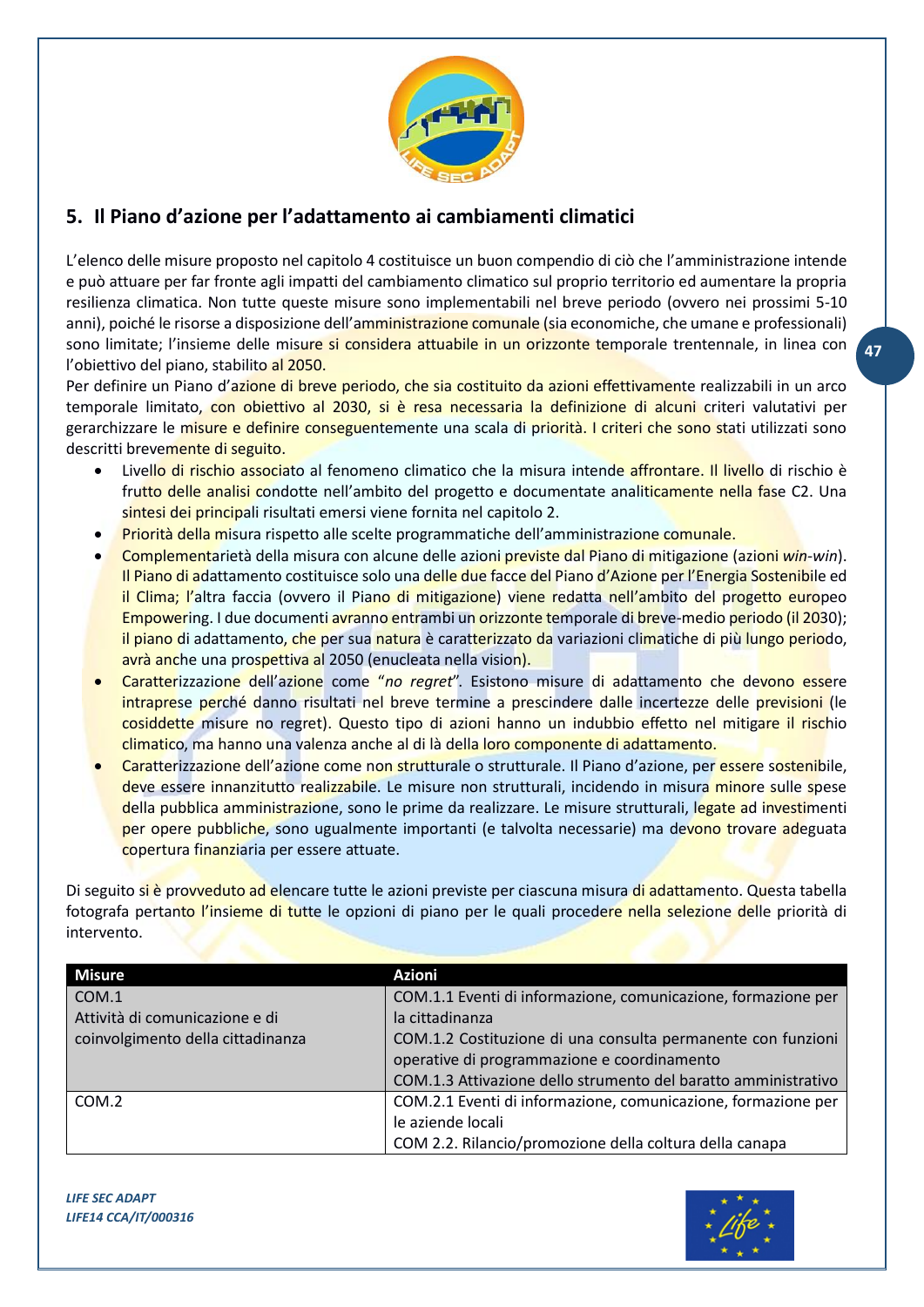

| <b>Misure</b>                                  | <b>Azioni</b>                                                        |
|------------------------------------------------|----------------------------------------------------------------------|
| Attività di comunicazione verso le imprese     | COM 2.3. Mappatura dei terreni inutilizzati e loro riutilizzo        |
| del territorio influenzate dal cambiamento     | COM 2.4 Riattivazione di un polo professionale per la produzione     |
| climatico                                      | della carta                                                          |
|                                                | COM 2.5. Istituzione di un ufficio territoriale per la progettazione |
|                                                | europea                                                              |
| COM.3                                          | COM.3.1 Eventi di informazione, comunicazione, formazione per        |
| Attività di comunicazione verso tutti gli      | le aziende del settore turistico                                     |
| operatori del settore turistico                |                                                                      |
| RAP.1                                          | RAP.1.1 Partecipazione ai tavoli tematici previsti dal Contratto di  |
| Partecipazione ai tavoli tematici del          | fiume                                                                |
| contratto di fiume                             |                                                                      |
| <b>RAP.2</b>                                   | RAP.2.1 Sottoscrizione di accordi di programma e convenzioni per     |
| Sottoscrizione di accordi di programma e       | la realizzazione congiunta di opere pubbliche                        |
| convenzioni con altri enti territoriali per la |                                                                      |
| realizzazione di opere pubbliche e             |                                                                      |
| l'adozione di misure di adattamento            |                                                                      |
| REG.1                                          | REG.1.1 Modifiche al regolamento edilizio comunale                   |
| Aggiornamento e modifiche al regolamento       | REG.1.2 Introduzione del concetto di Riduzione dell'Impatto          |
| edilizio comunale                              | <b>Edilizio</b>                                                      |
| REG.2                                          | REG.2.1 Aggiornamento delle norme del regolamento di polizia         |
| Aggiornamento/modifiche al regolamento         | urbana e rurale                                                      |
| comunale di polizia urbana e rurale            |                                                                      |
| REG.3                                          | REG.3.1 Aggiornamento periodico del piano comunale di                |
| Aggiornamento/modifiche<br>piano<br>al         | emergenza per la protezione civile                                   |
| comunale di emergenza per la protezione        | REG.3.2 Aggiornamento periodico dell'integrazione del piano          |
| civile ed al piano incendi boschivi e          | comunale di emergenza per la protezione civile, per la parte         |
| d'interfaccia                                  | relativa al rischio incendi boschivi e d'interfaccia                 |
| REG.4                                          | REG.4.1 Revisione di alcune norme attuative del PRG                  |
| Aggiornamento delle NTA e varianti al Piano    | REG.4.2 Identificazione degli ambiti territoriali da sottoporre a    |
| Regolatore Comunale                            | variante parziale per adeguamento al piano di adattamento            |
|                                                | REG.4.3 Istituzione della banca delle cubature                       |
| REG.5                                          | REG.5.1 Redazione di linee guida da applicare in caso di             |
| Modifiche/integrazioni alle NTA dei piani      | realizzazione di piani attuativi del PRG                             |
| attuativi previsti dal Piano Regolatore        |                                                                      |
| Comunale per la realizzazione di quartieri     |                                                                      |
| resilienti                                     |                                                                      |
| REG.6                                          | REG.6.1 Censimento costante dei soprassuoli percorsi da incendi      |
| Aggiornamento costante del catasto degli       | boschivi e imposizione dei vincoli catastali                         |
| incendi boschivi e applicazione dei vincoli    | REG.6.2 Aggiornamento costante della piattaforma webGIS              |
| alle particelle catastali                      | MapGentile                                                           |
| <b>LL.PP.1</b>                                 | LL.PP.1.1 Definizione di un elenco di opere pubbliche per            |
| Programma dei lavori pubblici per opere        | l'adattamento ai cambiamenti climatici                               |
| inerenti ai rischi affrontati dal Piano        |                                                                      |

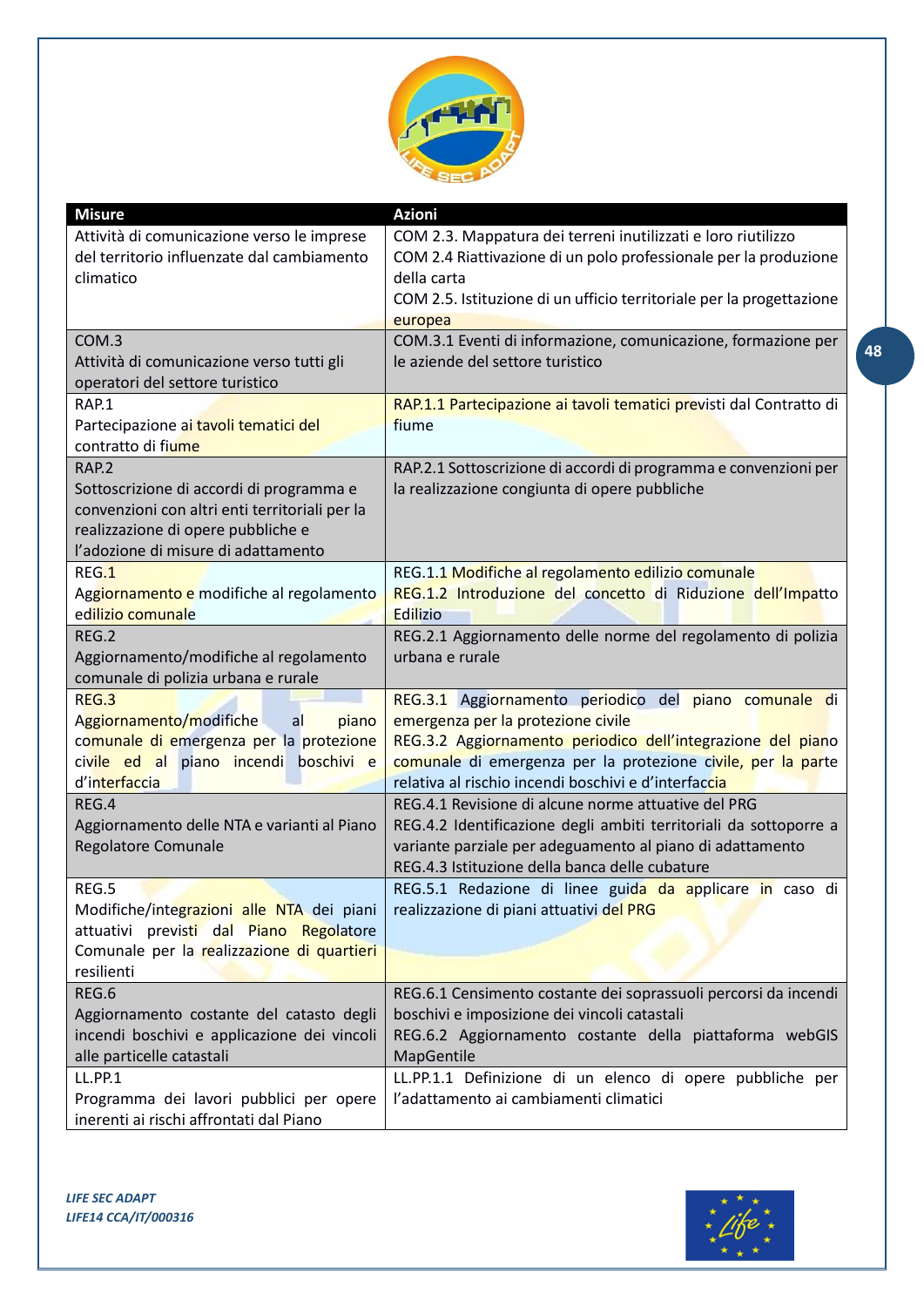

| Misure | Azioni                                                            |
|--------|-------------------------------------------------------------------|
|        | LL.PP.1.2 Progressiva realizzazione delle opere in funzione delle |
|        | risultanze dell'analisi costi-benefici e della loro conseguente   |
|        | prioritizzazione                                                  |

## <span id="page-48-0"></span>**5.1. Il criterio del rischio climatico**

Di seguito si propone un primo incrocio delle misure di piano con il livello di rischio associato ad alcuni impatti attesi sul territorio comunale: per ogni misura viene indicato il/i rischio/i cui essa mira a far fronte. Il valore del rischio è quello calcolato nella relazione C2 e riepilogato nel capitolo 2. Nell'ultima colonna viene indicato un valore totale che è frutto della somma dei valori di rischio dei singoli impatti mitigati da quell'azione.

| <b>Misure</b>    |                       |                             |                            | <b>Rischi</b>                      |                                     |                       |                |
|------------------|-----------------------|-----------------------------|----------------------------|------------------------------------|-------------------------------------|-----------------------|----------------|
|                  | Incendi<br>boschivi - | Siccità in<br>agricoltura - | <b>Erosione</b><br>suoli - | <b>Dissesti</b><br>idrogeologici - | <b>Riduzione</b><br>dispon.idrica - | Ondate di<br>calore - | <b>TOTALE</b>  |
|                  | <b>Rischio 4</b>      | <b>Rischio 4</b>            | <b>Rischio 4</b>           | <b>Rischio 3</b>                   | <b>Rischio 3</b>                    | <b>Rischio 3,5</b>    |                |
| COM.1            | $\mathsf{x}$          |                             |                            | X                                  | X                                   | $\times$              | 13,5           |
| COM.2            |                       | $\sf X$                     | X                          | $\mathsf{x}$                       | X                                   |                       | 14             |
| COM <sub>3</sub> | $\mathsf{X}$          |                             |                            |                                    |                                     |                       | 4              |
| RAP.1            |                       | X                           |                            | X                                  |                                     |                       | 7              |
| <b>RAP.2</b>     |                       | $\mathsf{X}$                |                            | X                                  |                                     |                       | 7              |
| REG.1            | X                     |                             |                            | X                                  | X                                   | $\mathsf{X}$          | 13,5           |
| REG.2            |                       | $\mathsf{X}$                | $\mathsf{x}$               | X                                  |                                     |                       | 11             |
| REG.3            | $\mathsf{X}$          |                             |                            | X                                  |                                     | $\mathsf{X}$          | 10,5           |
| REG.4            | $\mathsf{x}$          |                             | X                          | Χ                                  |                                     |                       | 11             |
| REG.5            |                       |                             |                            | Χ                                  | X                                   | X                     | 9,5            |
| REG.6            | $\mathsf{X}$          |                             |                            |                                    |                                     |                       | $\overline{4}$ |
| <b>LL.PP.1</b>   | $\sf X$               | Χ                           | X                          | X                                  |                                     |                       | 15             |

Questa tabella fornisce una prima gerarchizzazione delle misure del piano, basandosi quindi su due sotto-criteri:

- il livello di rischio degli impatti cui la misura mira a far fronte,
- il numero di impatti mitigabili con la stessa misura.

Utilizzando congiuntamente questi due sotto-criteri vengono evidenziate tutte le misure che hanno effetti su più impatti di diversa natura e che affrontano i rischi più elevati. Da un primo screening è possibile selezionare, come prioritarie, tutte le misure che presentano un punteggio finale superiore a 10: COM.1, COM.2, REG.1, REG.2, REG.3, REG.4, LL.PP.1.

## <span id="page-48-1"></span>**5.2. Gli altri criteri di prioritizzazione**

Per identificare le azioni prioritarie, all'interno delle misure selezionate nel paragrafo 5.1 e comporre quindi il Piano d'Azione, si è deciso di indagare l'efficacia delle singole azioni in relazione ad altri quattro aspetti:

- priorità dell'azione nel programma della Giunta comunale,
- efficacia dell'azione sia in relazione ai temi dell'adattamento che della mitigazione dei cambiamenti climatici (azione win-win),
- efficacia dell'azione indipendentemente dal verificarsi degli impatti attesi (azione no regret),

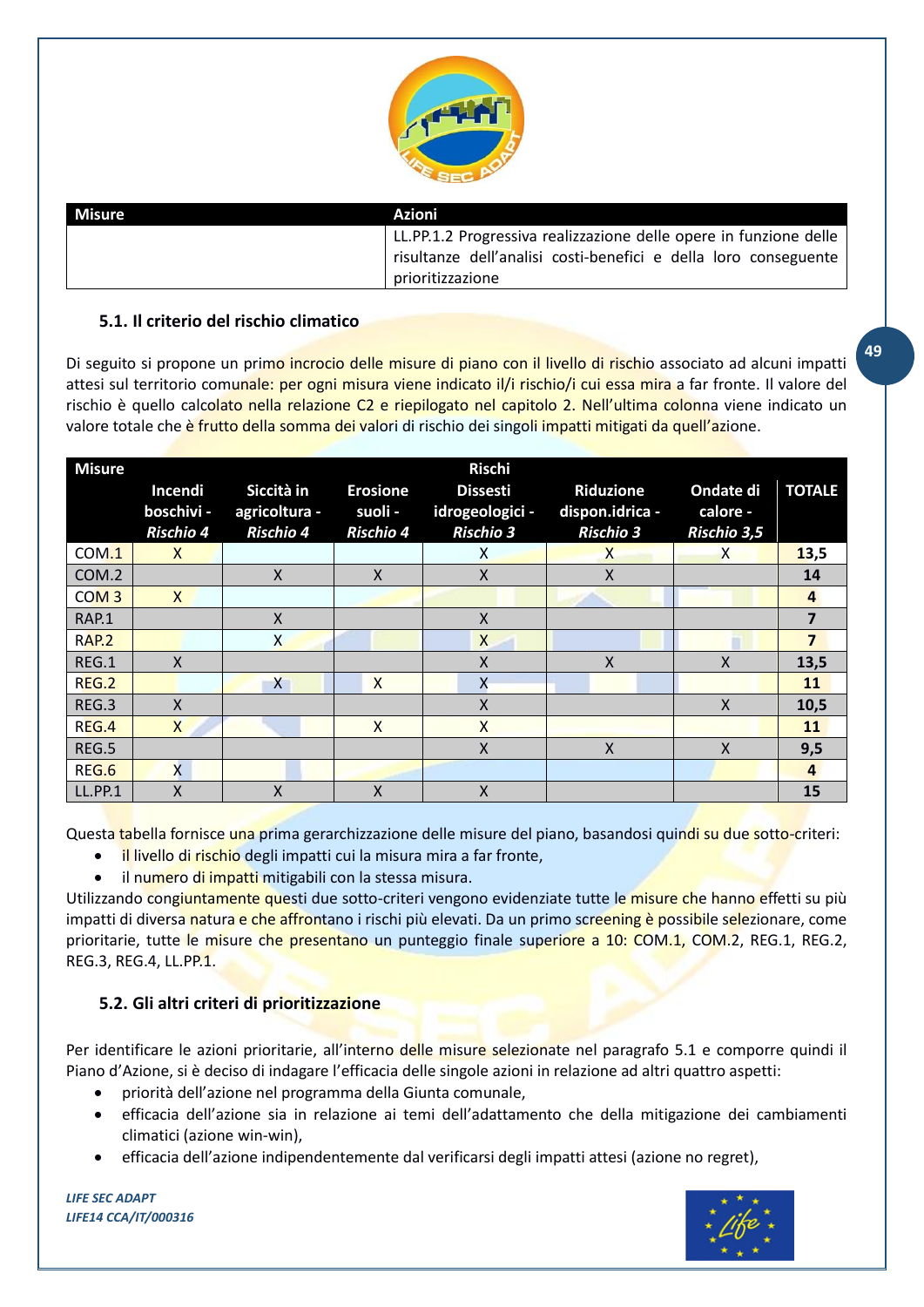

• tipologia dell'azione, differenziando tra azioni strutturali, che prevedono la realizzazione di interventi fisici sul territorio, dalle azioni non strutturali che si orientano principalmente all'informazione e formazione degli stakeholders, all'imposizione di nuove regole o all'incentivazione di specifici comportamenti. Le azioni non strutturali determinano, quindi, solo in modo indiretto degli interventi fisici sul territorio. Nella tabella seguente, ciascuna azione viene analizzata in relazione ai quattro criteri sopra descritti.

| <b>Misura</b>  | <b>Azioni</b>    | <b>Criteri</b>    |              |                         |                        |  |
|----------------|------------------|-------------------|--------------|-------------------------|------------------------|--|
|                |                  | Priorità nel      | Azione       | Azione                  | Tipologia azione       |  |
|                |                  | documento         | win-win      | no regret               |                        |  |
|                |                  | programmatico     |              |                         |                        |  |
|                | <b>COM.1.1</b>   |                   | X            | $\mathsf{X}$            | <b>NON STRUTTURALE</b> |  |
| COM.1          | <b>COM.1.2</b>   | <b>MOLTO ALTA</b> | X            | $\mathsf{x}$            | <b>NON STRUTTURALE</b> |  |
|                | <b>COM 1.3</b>   |                   |              |                         | <b>NON STRUTTURALE</b> |  |
|                | <b>COM.2.1</b>   |                   | X            | X                       | <b>NON STRUTTURALE</b> |  |
|                | <b>COM.2.2</b>   |                   |              | $\mathsf{x}$            | STRUTTURALE green      |  |
| COM.2          | COM.2.3          | <b>MEDIA</b>      |              | X                       | <b>NON STRUTTURALE</b> |  |
|                | <b>COM.2.4</b>   |                   |              | $\mathsf{X}$            | <b>NON STRUTTURALE</b> |  |
|                | COM.2.5          |                   | $\mathsf{X}$ | $\overline{X}$          | <b>NON STRUTTURALE</b> |  |
| REG.1          | <b>REG.1.1</b>   | <b>MOLTO ALTA</b> | X            | $\mathsf{X}$            | <b>NON STRUTTURALE</b> |  |
|                | <b>REG.1.2</b>   |                   |              | X                       | <b>NON STRUTTURALE</b> |  |
| <b>REG.2</b>   | <b>REG.2.1</b>   | <b>ALTA</b>       |              | $\overline{X}$          | <b>NON STRUTTURALE</b> |  |
| REG.3          | <b>REG.3.1</b>   | <b>ALTA</b>       |              | $\times$                | <b>NON STRUTTURALE</b> |  |
|                | <b>REG.3.2</b>   |                   |              |                         | <b>NON STRUTTURALE</b> |  |
|                | <b>REG.4.1</b>   |                   |              | $\mathsf{X}$            | <b>NON STRUTTURALE</b> |  |
| REG.4          | <b>REG.4.2</b>   | <b>MEDIO-ALTA</b> |              |                         | <b>NON STRUTTURALE</b> |  |
|                | <b>REG.4.3</b>   |                   |              | $\overline{\mathsf{x}}$ | <b>NON STRUTTURALE</b> |  |
| <b>LL.PP.1</b> | LL.PP.1.1        | <b>ALTA</b>       |              |                         | STRUTTURALE grey/green |  |
|                | <b>LL.PP.1.2</b> |                   | $X^3$        |                         | STRUTTURALE grey/green |  |

Le azioni prioritarie sono quelle che hanno centralità nel programma elettorale dell'amministrazione in carica, con un'efficacia sia in termini di mitigazione che di adattamento, indipendentemente dal verificarsi di uno o tutti gli impatti attesi e che non comportano investimenti significativi per il Comune, al netto di eventuali investimenti inderogabili, dati dall'urgenza di alcuni interventi correttivi. In relazione a quest'ultimo punto è bene sottolineare il principio per il quale le prime azioni da attuare in un territorio sono sempre quelle che presentano il miglior rapporto costi-benefici. Ciò non significa che le azioni strutturali non debbano essere implementate. Nel caso del Comune di Fabriano, non si rileva, al momento, la necessità di realizzare investimenti strutturali urgenti (salvo completare quelli già avviati); ciò significa che questi interventi dovranno essere adeguatamente analizzati, con specifici approfondimenti tematici, in relazione all'evolversi dei fenomeni climatici più critici.

Si è deciso di selezionare tra le azioni prioritarie che comporranno il Piano d'Azione:

• le azioni che risultano contemporaneamente win-win e no-regret,

<sup>&</sup>lt;sup>3</sup> Talune opere pubbliche potrebbero avere una valenza anche in relazione al piano di mitigazione; si pensi a titolo esemplificativo alla volontà di realizzare bacini idrici di stoccaggio, che potrebbero essere utilizzati anche per la produzione idroelettrica.



**50**

*LIFE SEC ADAPT LIFE14 CCA/IT/000316*

 $\overline{a}$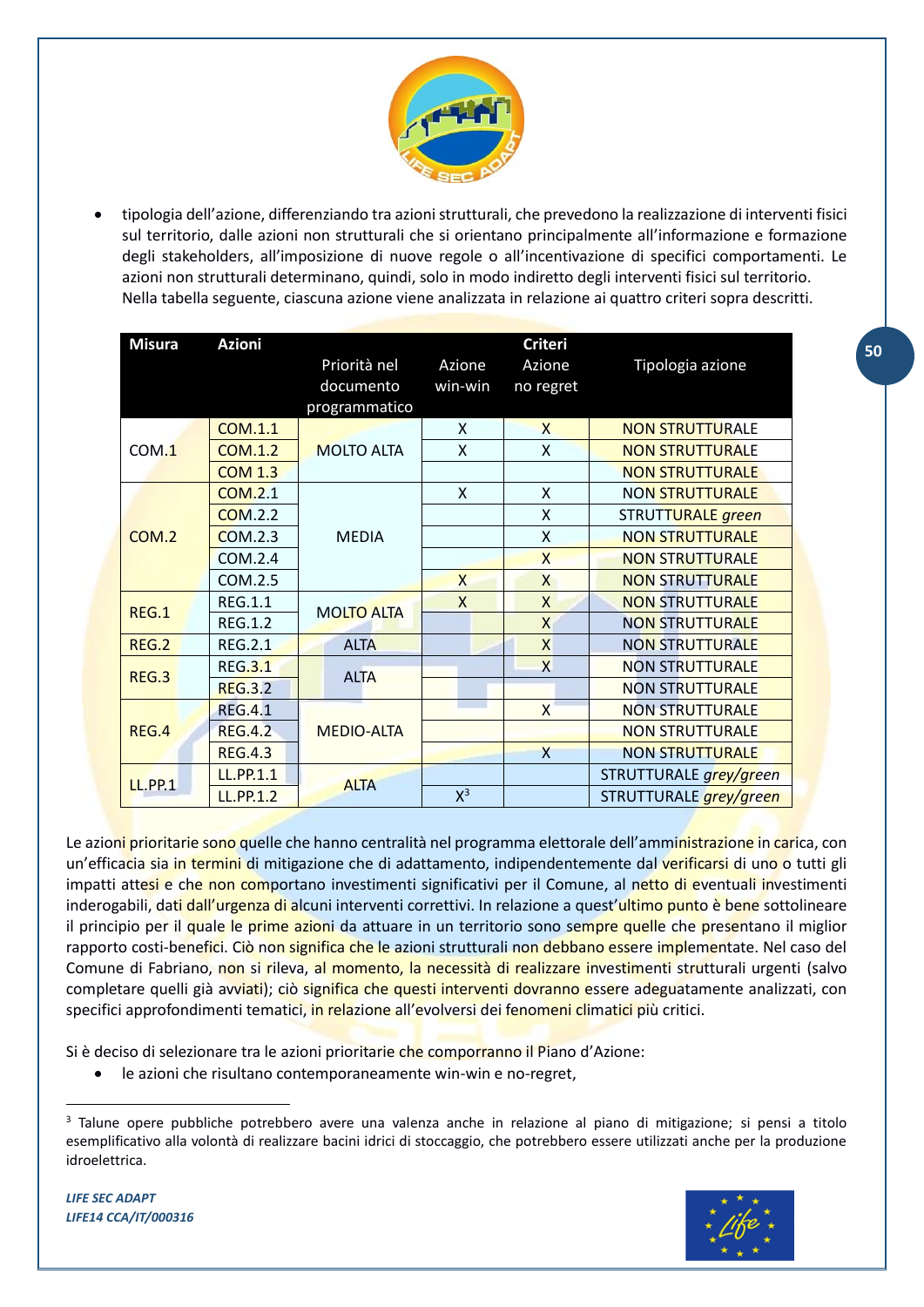

• le azioni che risultano contemporaneamente centrali nel programma dell'amministrazione in carica e noregret.

## <span id="page-50-0"></span>**5.3. La scelta delle azioni prioritarie e la redazione del Piano d'Azione**

Tenendo in considerazione i risultati descritti nei paragrafi 5.1 e 5.2, sono state identificate 8 azioni prioritarie.

- **[Azione COM1.1](#page-50-1)** Eventi di informazione, comunicazione, formazione per la cittadinanza
- **[Azione COM1.2](#page-51-0)** Costituzione di una consulta permanente con funzioni operative di programmazione e coordinamento
- **[Azione COM2.1](#page-52-0)** Eventi di informazione, comunicazione, formazione per le aziende locali
- **[Azione COM2.5](#page-52-1)** Istituzione di un ufficio territoriale per la progettazione europea
- **[Azione REG1.1](#page-53-0)** Introduzione di modifiche al regolamento edilizio comunale
- **[Azione REG1.2](#page-55-0)** Introduzione del concetto di Riduzione dell'Impatto Edilizio
- **[Azione REG2.1](#page-56-0)** Aggiornamento delle norme del regolamento di polizia urbana e rurale
- **[Azione REG3.1](#page-57-0)** Aggiornamento periodico del piano comunale di emergenza per la protezione civile

<span id="page-50-1"></span>

| <b>Azione</b>  | <b>Descrizione dell'azione</b>                                                                           |  |  |  |  |  |  |
|----------------|----------------------------------------------------------------------------------------------------------|--|--|--|--|--|--|
| <b>Azione</b>  | Titolo: eventi di informazione, comunicazione, formazione per la cittadinanza                            |  |  |  |  |  |  |
| <b>COM.1.1</b> | Impatti mitigati: incendi boschivi, dissesti idrogeologici, riduzione della disponibilità idrica, ondate |  |  |  |  |  |  |
|                | di calore                                                                                                |  |  |  |  |  |  |
|                | Efficacia anche sul piano di mitigazione: sì                                                             |  |  |  |  |  |  |
|                | Tipologia azione: comunicazione                                                                          |  |  |  |  |  |  |
|                | Descrizione: la scheda prevede l'organizzazione di eventi di informazione, comunicazione,                |  |  |  |  |  |  |
|                | formazione destinati alla cittadinanza. I cittadini sono infatti tra i principali soggetti a subire le   |  |  |  |  |  |  |
|                | conseguenze del cambiamento climatico in atto. L'organizzazione di tali eventi potrà avvenire            |  |  |  |  |  |  |
|                | attraverso:                                                                                              |  |  |  |  |  |  |
|                | · l'organizzazione di serate informative per la cittadinanza (proiezione film, organizzazione            |  |  |  |  |  |  |
|                | spettacoli teatrali a tema, coinvolgimento di divulgatori scientifici, etc.),                            |  |  |  |  |  |  |
|                | · l'organizzazione di conferenze, workshop sui temi in oggetto;                                          |  |  |  |  |  |  |
|                | · l'organizzazione di momenti di formazione e di coinvolgimento delle scuole (attività formative         |  |  |  |  |  |  |
|                | in aula, concorsi di buone idee, etc.);                                                                  |  |  |  |  |  |  |
|                | · la diffusione di materiale informativo (cartelloni, brochure, etc.);                                   |  |  |  |  |  |  |
|                | · la pubblicazione sul sito web del Comune di Fabriano di aggiornamenti sul piano e sul suo stato        |  |  |  |  |  |  |
|                | di attuazione;                                                                                           |  |  |  |  |  |  |
|                | · la creazione di un forum permanente di coordinamento ambientale, organo consultivo formato             |  |  |  |  |  |  |
|                | da alcuni macro-soggetti, tra i quali le associazioni ambientaliste attive nel territorio comunale,      |  |  |  |  |  |  |
|                | le istituzioni locali – quali le scuole, ASL, ARPA, - e una rappresentanza di cittadini;                 |  |  |  |  |  |  |
|                | · la creazione di uno sportello energetico-ambientale che possa fungere da interfaccia con la            |  |  |  |  |  |  |
|                | cittadinanza, in particolare in relazione alle norme vigenti (regolamento edilizio comunale, etc.)       |  |  |  |  |  |  |
|                | ed alle possibili forme di incentivazione esistenti a livello locale, regionale e nazionale.             |  |  |  |  |  |  |
|                | Cronoprogramma: attuazione continua                                                                      |  |  |  |  |  |  |
|                | 2025-2027<br>2019-2021<br>$\mathsf{X}$<br>2022-2024<br>X<br>2028-2030<br>$\boldsymbol{\mathsf{X}}$<br>X  |  |  |  |  |  |  |
|                | Indicatori di monitoraggio:                                                                              |  |  |  |  |  |  |
|                | numero di eventi/attività organizzate                                                                    |  |  |  |  |  |  |
|                | numero di persone coinvolte                                                                              |  |  |  |  |  |  |

*LIFE SEC ADAPT LIFE14 CCA/IT/000316*

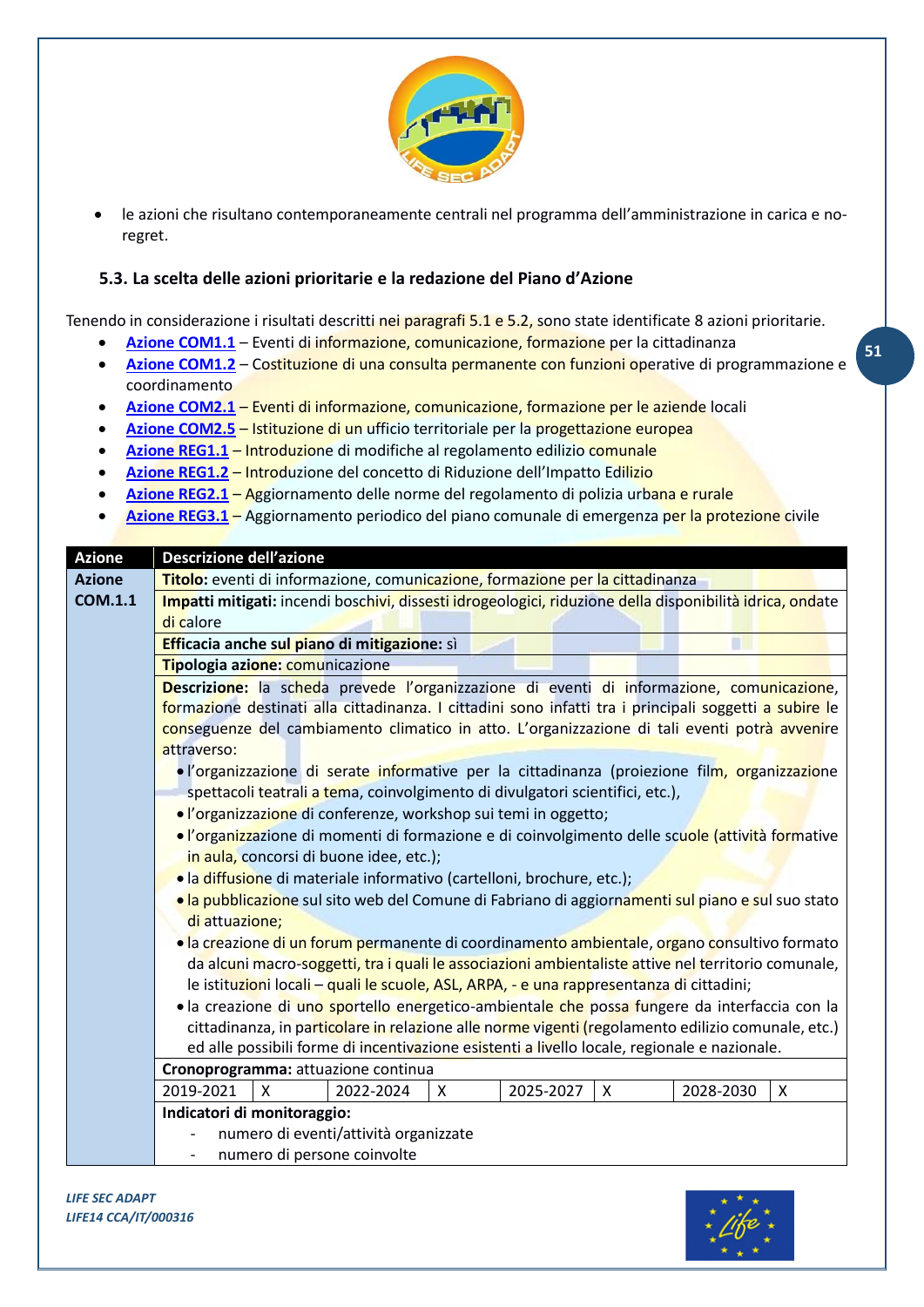

<span id="page-51-0"></span>

|                | spesa annua per attività di comunicazione/informazione                                                                                                                                                    |  |  |  |  |  |  |  |
|----------------|-----------------------------------------------------------------------------------------------------------------------------------------------------------------------------------------------------------|--|--|--|--|--|--|--|
|                | Fonti di finanziamento: risorse comunali, da quantificare di anno in anno in funzione degli eventi                                                                                                        |  |  |  |  |  |  |  |
|                | che verranno organizzati                                                                                                                                                                                  |  |  |  |  |  |  |  |
| <b>Azione</b>  | Titolo: costituzione di una consulta permanente con funzioni operative di programmazione e                                                                                                                |  |  |  |  |  |  |  |
| <b>COM.1.2</b> | coordinamento                                                                                                                                                                                             |  |  |  |  |  |  |  |
|                | Impatti mitigati: incendi boschivi, dissesti idrogeologici, riduzione della disponibilità idrica, ondate                                                                                                  |  |  |  |  |  |  |  |
|                | di calore                                                                                                                                                                                                 |  |  |  |  |  |  |  |
|                | Efficacia anche sul piano di mitigazione: sì                                                                                                                                                              |  |  |  |  |  |  |  |
|                | Tipologia azione: comunicazione/pianificazione                                                                                                                                                            |  |  |  |  |  |  |  |
|                | Descrizione: per coinvolgere le Frazioni e il territorio che le circonda sarà costituita una Consulta                                                                                                     |  |  |  |  |  |  |  |
|                | Permanente con funzioni operative di programmazione e di coordinamento degli interventi                                                                                                                   |  |  |  |  |  |  |  |
|                | necessari, coinvolgendo i residenti e supportando e dando impulso alle Comunanze agrarie, con                                                                                                             |  |  |  |  |  |  |  |
|                | l'impiego di strumenti di partecipazione. Questo legame così stretto deve essere la base sulla quale                                                                                                      |  |  |  |  |  |  |  |
|                | costruire un rapporto virtuoso tra l'amministrazione comunale e gli abitanti delle frazioni. Dove                                                                                                         |  |  |  |  |  |  |  |
|                | non esiste la comunanza deve essere favorita la formazione dei comitati di frazione che devono                                                                                                            |  |  |  |  |  |  |  |
|                | diventare il luogo di discussione e di progettazione e confronto con l'amministrazione, anche in                                                                                                          |  |  |  |  |  |  |  |
|                | relazione ai temi del piano di adattamento. La Giunta ha al suo interno il Sindaco con delega alle                                                                                                        |  |  |  |  |  |  |  |
|                | Frazioni in modo tale da dare un punto di riferimento unico e operativo. I Comitati di quartiere e di<br>frazione dovranno anche essere messi in grado di essere operativi e propositivi, mediante dei    |  |  |  |  |  |  |  |
|                | meccanismi che consentano loro di poter avanzare dei progetti che dovranno obbligatoriamente                                                                                                              |  |  |  |  |  |  |  |
|                |                                                                                                                                                                                                           |  |  |  |  |  |  |  |
|                | essere discussi dalle commissioni competenti e per i quali dovranno essere messe a disposizione<br>delle risorse adeguate. Tutta la struttura tecnica di progettazione sarà a disposizione per migliorare |  |  |  |  |  |  |  |
|                | le idee di progetto e per poterle realizzare, inserendole nel programma delle opere.                                                                                                                      |  |  |  |  |  |  |  |
|                |                                                                                                                                                                                                           |  |  |  |  |  |  |  |
|                | Tra le prime attività da svolgere mediante il coinvolgimento delle Comunanze Agrarie si prevede di                                                                                                        |  |  |  |  |  |  |  |
|                | realizzare una mappatura dei principali casi di erosione di suoli agricoli con sversamento di terreno                                                                                                     |  |  |  |  |  |  |  |
|                | su strada <sup>4</sup> . La mappatura verrà realizzata mediante segnalazione diretta dei casi occorsi da parte                                                                                            |  |  |  |  |  |  |  |
|                | dei proprietari agricoli detentori dei fondi interessati dal fenomeno (mappatura bottom-up) o con                                                                                                         |  |  |  |  |  |  |  |
|                | specifici sopralluoghi da parte di tecnici comunali (mappatura top-down). Il Comune, dopo aver                                                                                                            |  |  |  |  |  |  |  |
|                | raccolto e georiferito tutte le casistiche, dovrà realizzare un'analisi delle cause ricorrenti, delle aree                                                                                                |  |  |  |  |  |  |  |
|                | di principale criticità ed individuare di conseguenza le migliori soluzioni, sia di natura                                                                                                                |  |  |  |  |  |  |  |
|                | regolamentare (si veda nello specifico l'azione REG2.1), sia di natura tecnica/progettuale. Questa                                                                                                        |  |  |  |  |  |  |  |
|                | attività dovrebbe consentire di sanare nel tempo gli impatti delle precipitazioni intense sui terreni                                                                                                     |  |  |  |  |  |  |  |
|                | agricoli e ridurre le situazioni conflittuali tra l'amministrazione ed i proprietari dei terreni agricoli                                                                                                 |  |  |  |  |  |  |  |
|                | interessati dal fenomeno.                                                                                                                                                                                 |  |  |  |  |  |  |  |
|                | Cronoprogramma: costituzione e iniziale rodaggio della consulta permanente nel primo triennio e                                                                                                           |  |  |  |  |  |  |  |
|                | successiva implementazione delle funzioni operative di programmazione e coordinamento                                                                                                                     |  |  |  |  |  |  |  |
|                | 2025-2027<br>$\overline{X}$<br>2022-2024<br>$\mathsf{X}$<br>2019-2021<br>2028-2030                                                                                                                        |  |  |  |  |  |  |  |
|                | Indicatori di monitoraggio:                                                                                                                                                                               |  |  |  |  |  |  |  |
|                | numero di comitati di quartiere/di frazione/comunanze agrarie costituiti/attivi                                                                                                                           |  |  |  |  |  |  |  |
|                | numero di persone coinvolte                                                                                                                                                                               |  |  |  |  |  |  |  |
|                | numero di proposte/progetti avanzati e discussi in relazione al tema dell'adattamento                                                                                                                     |  |  |  |  |  |  |  |
|                | Fonti di finanziamento: nessun costo diretto per questa azione                                                                                                                                            |  |  |  |  |  |  |  |

<sup>4</sup> Si veda l'esempio del Comune di Corinaldo

*LIFE SEC ADAPT LIFE14 CCA/IT/000316*

 $\overline{a}$ 

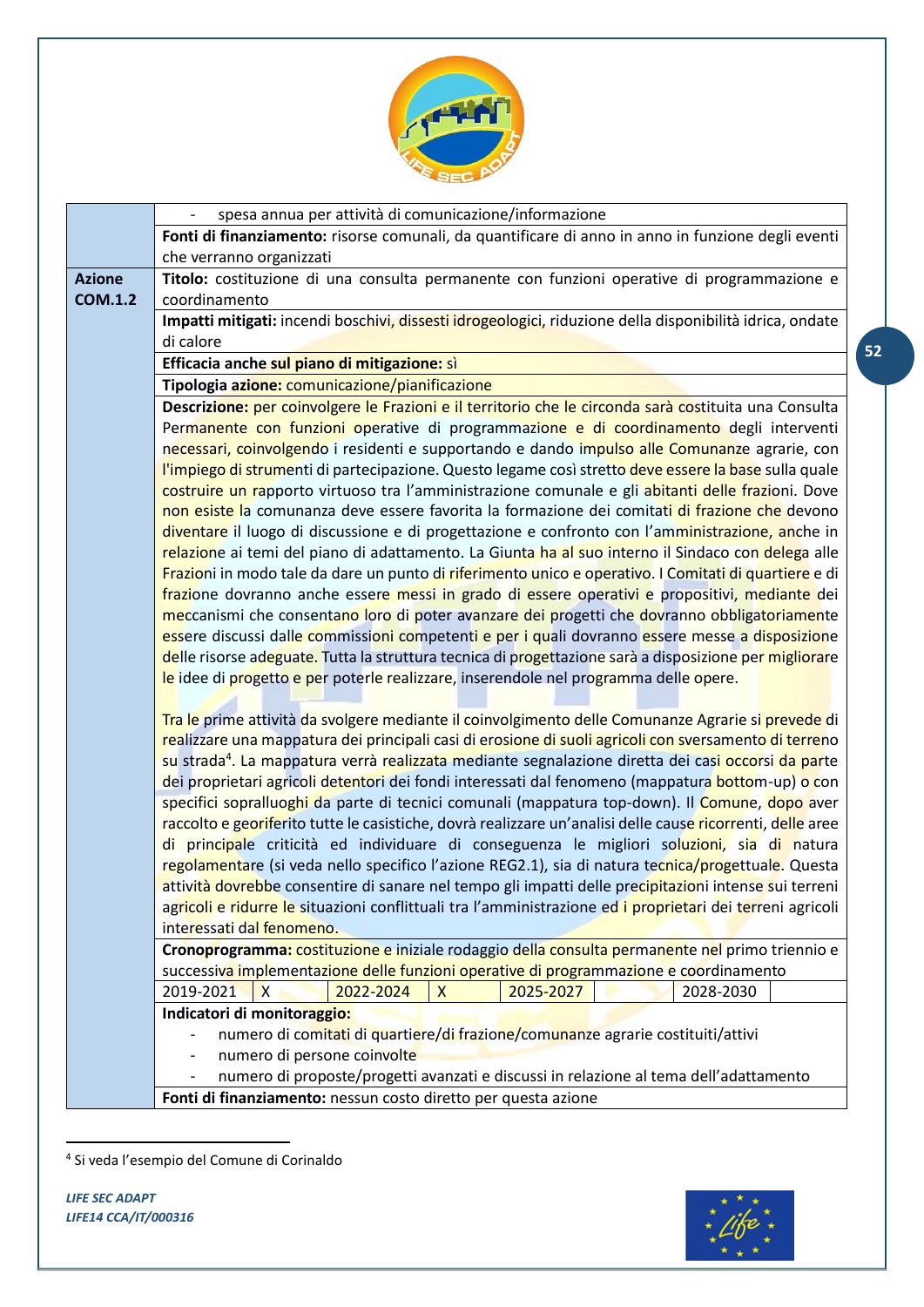

<span id="page-52-1"></span><span id="page-52-0"></span>

| <b>Azione</b>  | Titolo: eventi di informazione, comunicazione, formazione per le aziende locali                                                                                                                                                                                                                                                                                                                                                                                                                                        |  |  |  |  |  |  |  |
|----------------|------------------------------------------------------------------------------------------------------------------------------------------------------------------------------------------------------------------------------------------------------------------------------------------------------------------------------------------------------------------------------------------------------------------------------------------------------------------------------------------------------------------------|--|--|--|--|--|--|--|
| <b>COM.2.1</b> | Impatti mitigati: siccità in agricoltura, erosione dei suoli agricoli, dissesti idrogeologici, riduzione                                                                                                                                                                                                                                                                                                                                                                                                               |  |  |  |  |  |  |  |
|                | della disponibilità idrica                                                                                                                                                                                                                                                                                                                                                                                                                                                                                             |  |  |  |  |  |  |  |
|                | Efficacia anche sul piano di mitigazione: sì                                                                                                                                                                                                                                                                                                                                                                                                                                                                           |  |  |  |  |  |  |  |
|                | Tipologia azione: comunicazione                                                                                                                                                                                                                                                                                                                                                                                                                                                                                        |  |  |  |  |  |  |  |
|                | Descrizione: la scheda prevede l'organizzazione di eventi di formazione, informazione,<br>comunicazione rivolti alle imprese del territorio e relative associazioni di categoria, che subiscono<br>maggiormente gli impatti legati al cambiamento climatico. Nello specifico la scheda si rivolge (I)<br>alle aziende agricole localizzate nel territorio comunale di Fabriano, (II) alle associazioni di categoria<br>del settore agricolo (Copagri - confederazione produttori agricoli, associazione dei produttori |  |  |  |  |  |  |  |
|                |                                                                                                                                                                                                                                                                                                                                                                                                                                                                                                                        |  |  |  |  |  |  |  |
|                |                                                                                                                                                                                                                                                                                                                                                                                                                                                                                                                        |  |  |  |  |  |  |  |
|                |                                                                                                                                                                                                                                                                                                                                                                                                                                                                                                                        |  |  |  |  |  |  |  |
|                |                                                                                                                                                                                                                                                                                                                                                                                                                                                                                                                        |  |  |  |  |  |  |  |
|                | agricoli Alta Valle dell'Esino, Confagricoltura Ancona, Coldiretti, ect), (III) alle aziende del settore                                                                                                                                                                                                                                                                                                                                                                                                               |  |  |  |  |  |  |  |
|                | industriale a più alto consumo idrico giornaliero per addetto, (IV) alle associazioni di categoria del                                                                                                                                                                                                                                                                                                                                                                                                                 |  |  |  |  |  |  |  |
|                | settore industriale (Confindustria, Confartigianato, ect). L'organizzazione di eventi di formazione                                                                                                                                                                                                                                                                                                                                                                                                                    |  |  |  |  |  |  |  |
|                | ed informazione potrà avvenire attraverso:                                                                                                                                                                                                                                                                                                                                                                                                                                                                             |  |  |  |  |  |  |  |
|                | · l'organizzazione di tavole rotonde, focus groups, workshops,                                                                                                                                                                                                                                                                                                                                                                                                                                                         |  |  |  |  |  |  |  |
|                | ·l'attivazione di percorsi di accompagnamento per l'ottenimento di certificazioni green,                                                                                                                                                                                                                                                                                                                                                                                                                               |  |  |  |  |  |  |  |
|                | mediante potenziamento del SUAP,<br>·l'attivazione di percorsi di accompagnamento per l'ottenimento di finanziamenti europei,                                                                                                                                                                                                                                                                                                                                                                                          |  |  |  |  |  |  |  |
|                | nazionali e regionali (es. misure del PSR per il risparmio idrico in agricoltura, ect).                                                                                                                                                                                                                                                                                                                                                                                                                                |  |  |  |  |  |  |  |
|                | Cronoprogramma: attuazione continua                                                                                                                                                                                                                                                                                                                                                                                                                                                                                    |  |  |  |  |  |  |  |
|                | 2019-2021<br>2022-2024<br>2025-2027<br>2028-2030<br>$\mathsf{X}$<br>$\boldsymbol{\mathsf{X}}$<br>$\boldsymbol{X}$<br>$\mathsf{X}$                                                                                                                                                                                                                                                                                                                                                                                      |  |  |  |  |  |  |  |
|                | Indicatori di monitoraggio:                                                                                                                                                                                                                                                                                                                                                                                                                                                                                            |  |  |  |  |  |  |  |
|                | numero di eventi/attività organizzate                                                                                                                                                                                                                                                                                                                                                                                                                                                                                  |  |  |  |  |  |  |  |
|                | numero di soggetti coinvolti                                                                                                                                                                                                                                                                                                                                                                                                                                                                                           |  |  |  |  |  |  |  |
|                | spesa annua per attività di comunicazione/informazione                                                                                                                                                                                                                                                                                                                                                                                                                                                                 |  |  |  |  |  |  |  |
|                | numero di nuove certificazioni verdi                                                                                                                                                                                                                                                                                                                                                                                                                                                                                   |  |  |  |  |  |  |  |
|                | finanziamenti regionali, nazionali, europei ottenuti da aziende del territorio                                                                                                                                                                                                                                                                                                                                                                                                                                         |  |  |  |  |  |  |  |
|                | Fonti di finanziamento: risorse comunali, da quantificare di anno in anno in funzione degli eventi                                                                                                                                                                                                                                                                                                                                                                                                                     |  |  |  |  |  |  |  |
|                | che verranno organizzati, finalizzate al reperimento di extra risorse regionali, nazionali, europee                                                                                                                                                                                                                                                                                                                                                                                                                    |  |  |  |  |  |  |  |
|                | (specifiche misure POR-FESR, specifiche misure PSR, specifiche misure dei GAL)                                                                                                                                                                                                                                                                                                                                                                                                                                         |  |  |  |  |  |  |  |
| <b>Azione</b>  | Titolo: istituzione di un ufficio territoriale per la progettazione europea                                                                                                                                                                                                                                                                                                                                                                                                                                            |  |  |  |  |  |  |  |
| <b>COM.2.5</b> | Impatti mitigati: siccità in agricoltura, erosione dei suoli agricoli, dissesti idrogeologici, riduzione                                                                                                                                                                                                                                                                                                                                                                                                               |  |  |  |  |  |  |  |
|                | della disponibilità idrica                                                                                                                                                                                                                                                                                                                                                                                                                                                                                             |  |  |  |  |  |  |  |
|                | Efficacia anche sul piano di mitigazione: sì                                                                                                                                                                                                                                                                                                                                                                                                                                                                           |  |  |  |  |  |  |  |
|                | Tipologia azione: comunicazione                                                                                                                                                                                                                                                                                                                                                                                                                                                                                        |  |  |  |  |  |  |  |
|                | Descrizione: l'Amministrazione intende inaugurare un nuovo modo di finanziare lo sviluppo                                                                                                                                                                                                                                                                                                                                                                                                                              |  |  |  |  |  |  |  |
|                | territoriale, coniugando la messa in sicurezza del territorio e la sua valorizzazione: prima si                                                                                                                                                                                                                                                                                                                                                                                                                        |  |  |  |  |  |  |  |
|                | costruiscono i progetti, poi si cercano i bandi e le forme di finanziamento per sostenere quei                                                                                                                                                                                                                                                                                                                                                                                                                         |  |  |  |  |  |  |  |
|                | progetti. I progetti così realizzati non saranno di "proprietà" del Comune ma saranno a disposizione<br>di chi avrà le capacità o l'opportunità di intercettare le risorse necessarie per realizzarlo. Funzionale                                                                                                                                                                                                                                                                                                      |  |  |  |  |  |  |  |
|                | a questo obiettivo è l'istituzione di un Ufficio Territoriale per la progettazione europea:                                                                                                                                                                                                                                                                                                                                                                                                                            |  |  |  |  |  |  |  |
|                | l'Amministrazione, di concerto con i professionisti del territorio, intende istituire un servizio per                                                                                                                                                                                                                                                                                                                                                                                                                  |  |  |  |  |  |  |  |
|                | sostenere, informare e promuovere l'accesso ai finanziamenti diretti gestiti dalla Commissione                                                                                                                                                                                                                                                                                                                                                                                                                         |  |  |  |  |  |  |  |
|                | Europea o finanziamento indiretti gestiti dalle Autorità di Gestione o dagli stati membri e dalle                                                                                                                                                                                                                                                                                                                                                                                                                      |  |  |  |  |  |  |  |
|                | regioni, anche, ad esempio, tramite l'individuazione di partner stranieri o l'inserimento in cordate                                                                                                                                                                                                                                                                                                                                                                                                                   |  |  |  |  |  |  |  |

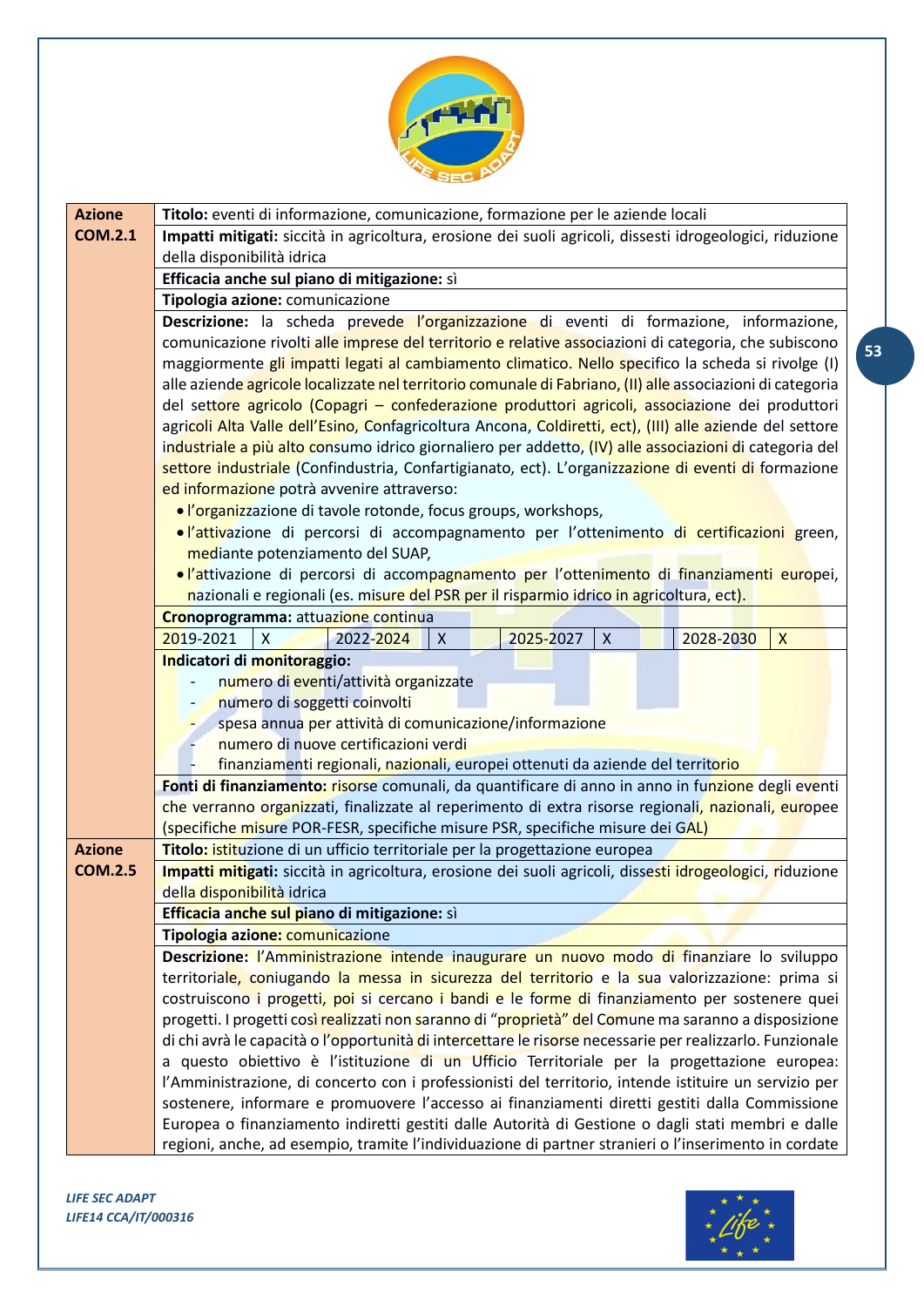

internazionali già costituite. L'Ufficio dovrà occuparsi anche di collaborare con gli attori del territorio per accedere ai finanziamenti a gestione Regionale nonché ad altri bandi pubblici o di enti privati.

Uno dei progetti che l'amministrazione intende incentivare è la coltivazione della canapa. Si tratta di un comparto in forte crescita e che sta prepotentemente ritornando alla ribalta. Questo tema tocca almeno due settori: quello agricolo e quello industriale. La canapa è una coltivazione semplice, ha una crescita rapida e proficua con un basso consumo di acqua e rari attacchi di parassiti. Una volta lavorata, la canapa è ottima per sostituire legno, vetro e inerti per la composizione di diversi materiali, in quanto refrattaria a muffe e insetti. Grazie al suo impiego, si risparmia il 90% dell'acqua utilizzata per il cemento ed è utile anche come materiale antisismico, tanto che l'ENEA ha in progetto un kit antisismico composto da pannelli in fibra di canapa. Da un miscuglio industriale di acqua e canapa, nascono mattoni, intonaci, massetti, cappotti e isolanti per edifici vecchi e di nuova costruzione. A differenza dei mattoni tradizionali, i mattoni in canapa si posano a secco e vengono smaltiti con maggiore facilità. Solo dieci anni fa, l'Unione Europea ha attivato finanziamenti destinati alla reintroduzione della canapa da fibra e alla costruzione di filiere di prodotti derivati. Il Comune di Fabriano ha evidenziato come vi sia già un progetto in essere di riconversione dell'ex zuccherificio SADAM di Jesi, all'interno del quale potrebbe trovare spazio la realizzazione di un polo per il trattamento della canapa e la costruzione di una filiera ad essa collegata.

**Cronoprogramma:** è prevista l'istituzione dell'ufficio territoriale per la progettazione europea nel primo triennio

<span id="page-53-0"></span>

|                | ,,,,,,,,,,,,,,,,,,                                                                                       |                              |                                                                                                   |  |           |  |           |  |  |  |
|----------------|----------------------------------------------------------------------------------------------------------|------------------------------|---------------------------------------------------------------------------------------------------|--|-----------|--|-----------|--|--|--|
|                | 2019-2021                                                                                                | X                            | 2022-2024                                                                                         |  | 2025-2027 |  | 2028-2030 |  |  |  |
|                | Indicatori di monitoraggio:                                                                              |                              |                                                                                                   |  |           |  |           |  |  |  |
|                |                                                                                                          |                              | determina d'istituzione dell'ufficio territoriale per la progettazione europea                    |  |           |  |           |  |  |  |
|                |                                                                                                          | attività svolte dall'ufficio |                                                                                                   |  |           |  |           |  |  |  |
|                | progetti attivati                                                                                        |                              |                                                                                                   |  |           |  |           |  |  |  |
|                | Fonti di finanziamento: nessun costo per l'istituzione dell'ufficio territoriale per la progettazione    |                              |                                                                                                   |  |           |  |           |  |  |  |
|                |                                                                                                          |                              | europea poiché si prevede una riorganizzazione delle competenze già a disposizione                |  |           |  |           |  |  |  |
|                |                                                                                                          |                              | dell'amministrazione comunale. Questo ufficio dovrebbe garantire il reperimento di extra risorse  |  |           |  |           |  |  |  |
|                |                                                                                                          |                              | da progetti europei (programma LIFE, Horizon2020, Nono programma quadro europeo per la            |  |           |  |           |  |  |  |
|                | ricerca e l'innovazione - FP9, etc.)                                                                     |                              |                                                                                                   |  |           |  |           |  |  |  |
| <b>Azione</b>  |                                                                                                          |                              | Titolo: introduzione di modifiche al regolamento edilizio comunale                                |  |           |  |           |  |  |  |
| <b>REG.1.1</b> | Impatti mitigati: incendi boschivi, dissesti idrogeologici, riduzione della disponibilità idrica, ondate |                              |                                                                                                   |  |           |  |           |  |  |  |
|                | di calore                                                                                                |                              |                                                                                                   |  |           |  |           |  |  |  |
|                | Efficacia anche sul piano di mitigazione: sì                                                             |                              |                                                                                                   |  |           |  |           |  |  |  |
|                | Tipologia azione: regolamentazione                                                                       |                              |                                                                                                   |  |           |  |           |  |  |  |
|                |                                                                                                          |                              | Descrizione: la scheda prevede l'aggiornamento delle norme del regolamento edilizio comunale,     |  |           |  |           |  |  |  |
|                |                                                                                                          |                              | approvato con DCC n.94 del 30/05/1989 e modificato con DCC n.143 del 10/11/2005. Il               |  |           |  |           |  |  |  |
|                |                                                                                                          |                              | regolamento deve far fronte al tema del cambiamento climatico in atto ed innanzitutto a tutti gli |  |           |  |           |  |  |  |
|                |                                                                                                          |                              | aspetti legati alle ondate di calore estive, che colpiscono in particolare le fasce deboli della  |  |           |  |           |  |  |  |
|                |                                                                                                          |                              | popolazione (bambini, anziani). Il regolamento dovrà prevedere specifiche norme in relazione ai   |  |           |  |           |  |  |  |

• requisiti prestazionali degli edifici (componenti opache verticali e orizzontali e componenti trasparenti),



**54**

seguenti aspetti:

*LIFE SEC ADAPT*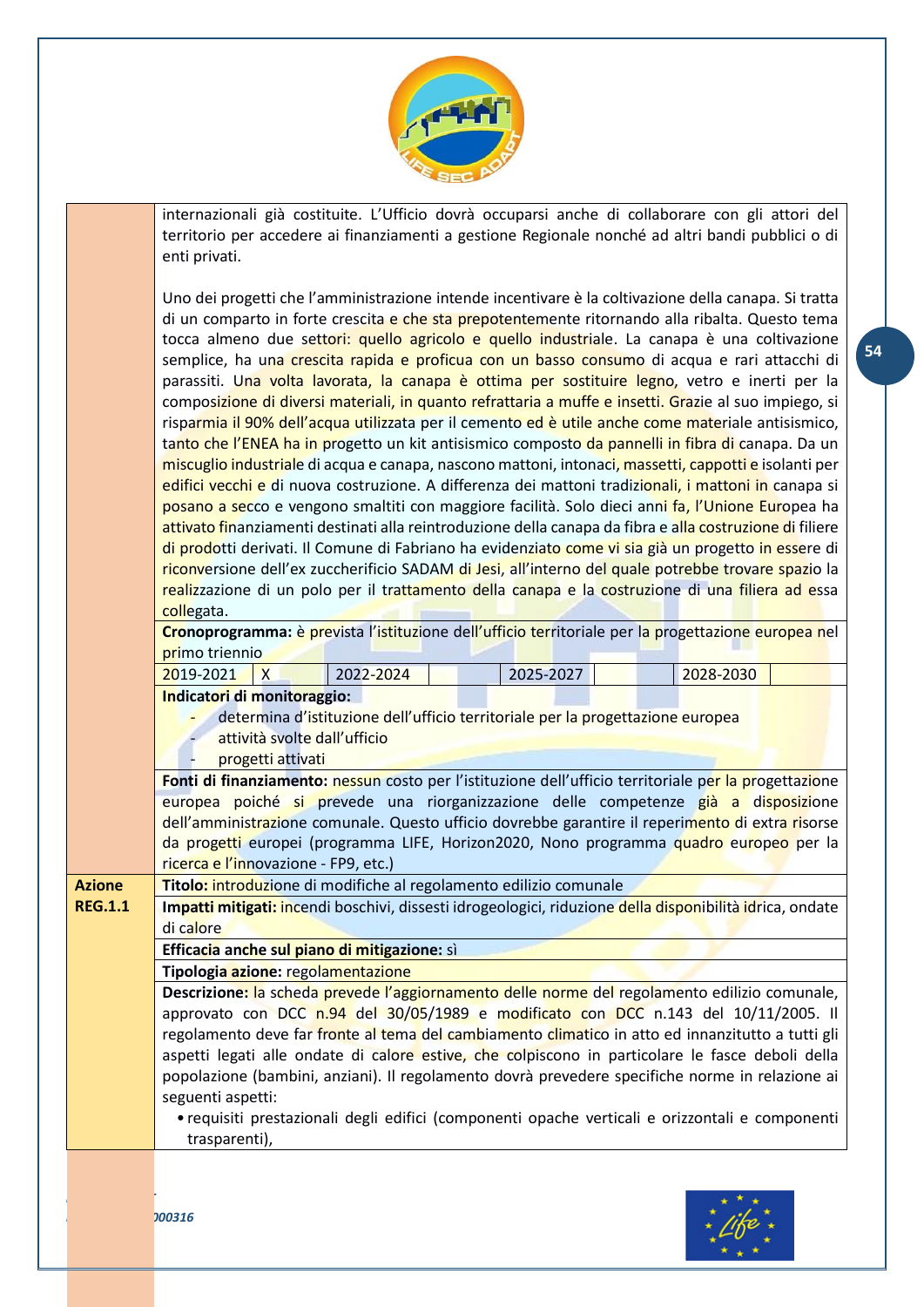

- realizzazione di tetti verdi,
- orientamento dei nuovi edifici,
- sistemi di schermatura dalla radiazione solare estiva,
- piano del colore,
- •materiali da costruzione,
- fonti rinnovabili per soddisfare la domanda energetica degli edifici,
- sistemi di ventilazione meccanica,
- uso del verde negli spazi pubblici,
- uso dei materiali negli spazi pubblici.

Il regolamento dovrà recepire la normativa nazionale e regionale vigente prevedendo altresì norme cogenti più restrittive per specifici interventi edilizi (es. nuovi edifici, ristrutturazione rilevante, riqualificazione energetica, manutenzione straordinaria, ect) e/o eventualmente specifiche forme di premialità al fine di incentivare il raggiungimento di prestazioni più elevate. In particolare, si prevede di affiancare, agli incentivi statali, una politica di tassazione comunale agevolata per coloro che ristrutturano le abitazioni sia dal punto di vista energetico che dal punto di vista della sicurezza sismica. L'amministrazione intende richiedere la certificazione ITACA Marche per tutti gli edifici di nuova costruzione, in aggiunta alla certificazione energetica dell'immobile.

L'Assessorato competente, con l'assistenza degli Ordini Professionali e con un diretto coinvolgimento dei professionisti della Città, pubblicherà inoltre delle Linee Guida Operative Comunali per perseguire la tutela e il miglioramento delle prestazioni energetiche e sismiche delle proprietà immobiliari sia civili che industriali, delle abitazioni singole e degli aggregati strutturali del centro storico.

Il regolamento dovrà far fronte anche al tema della riduzione della disponibilità idrica e del rischio d'innesco di incendi d'interfaccia. Il regolamento dovrà quindi prevedere specifiche norme in relazione ai seguenti aspetti:

- recupero delle acque meteoriche,
- recupero delle acque grigie,
- risparmio idrico negli edifici.

Il tema del recupero delle acque meteoriche e delle acque grigie diventa essenziale nei lotti edificabili e negli edifici che si trovano in fasce d'interfaccia con le aree boschive a maggior rischio di incendio. Queste parti del territorio sono state adeguatamente mappate nel Piano Comunale di Protezione Civile in relazione agli incendi boschivi e d'interfaccia. In questi contesti è necessario integrare gli obblighi previsti dai regolamenti edilizi, prevedendo misure cogenti di dotazione di bacini di raccolta d'acqua piovana o di recupero (es. acque grigie) per utilizzi anche legati allo spegnimento di eventuali inizi d'incendio. Le aree d'interfaccia sono infatti particolarmente critiche poiché alcune attività umane possono essere fonte d'innesco d'incendio.

Il regolamento deve far fronte infine agli aspetti legati ai dissesti idrogeologici (frane ed esondazioni). Questi temi devono essere affrontati principalmente ad un livello sovra-comunale (per esempio a livello di bacino imbrifero); tuttavia, l'imposizione o l'incentivazione di misure che mitighino il rischio di fenomeni di dissesto idrogeologico, può essere gestita direttamente dal Comune attraverso il proprio regolamento edilizio. Il regolamento dovrà quindi prevedere specifiche norme in relazione ai seguenti aspetti:

- realizzazione di tetti verdi,
- permeabilità dei suoli dei lotti edificabili,

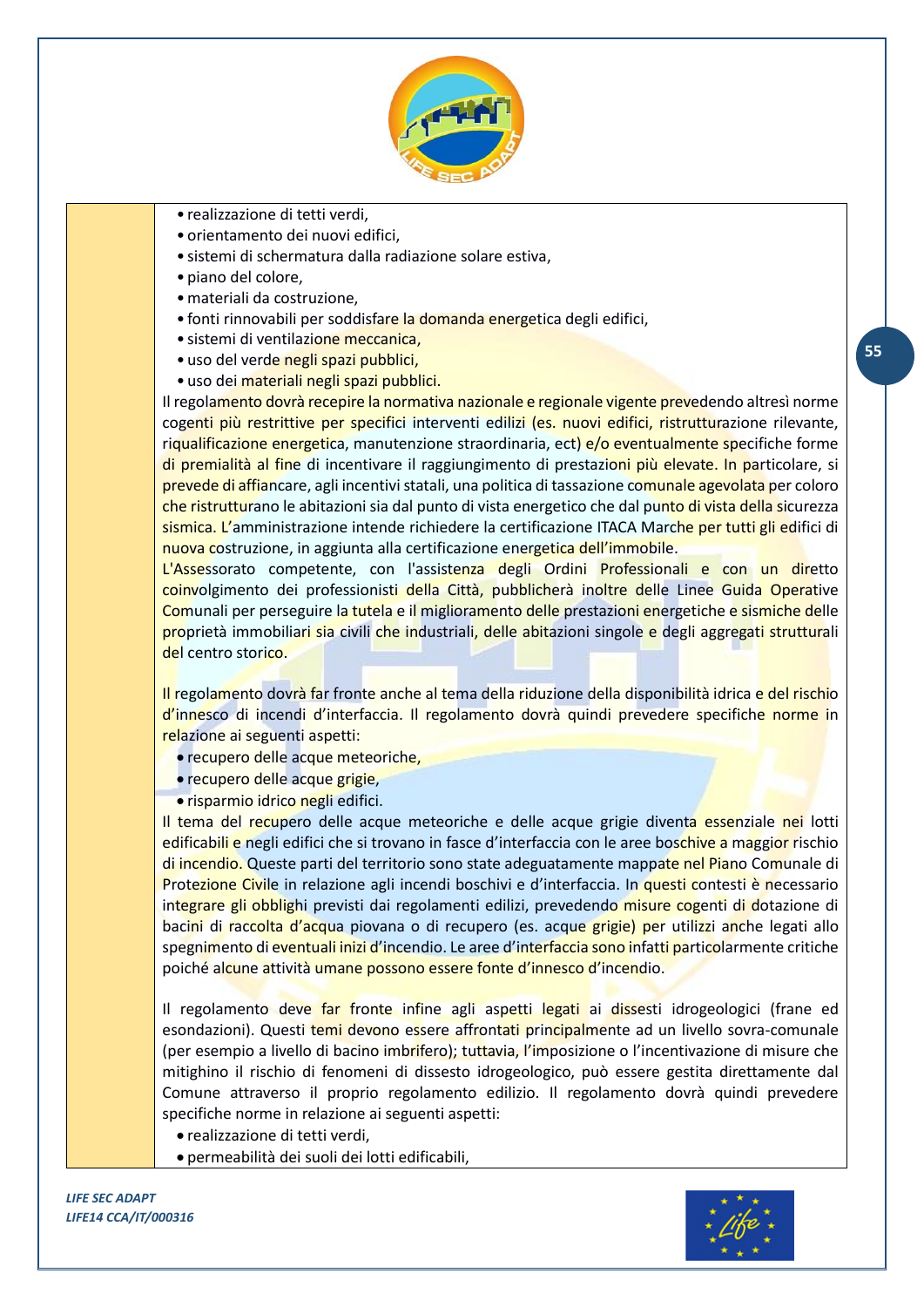

<span id="page-55-0"></span>

|                | • recupero delle acque meteoriche,                                                                           |  |  |  |  |  |  |  |  |
|----------------|--------------------------------------------------------------------------------------------------------------|--|--|--|--|--|--|--|--|
|                | • scelta dei materiali per gli ambienti esterni (es. pavimentazioni, etc.),                                  |  |  |  |  |  |  |  |  |
|                | · progettazione del verde urbano,                                                                            |  |  |  |  |  |  |  |  |
|                | • corretta progettazione dei canali di gronda e dei pluviali.                                                |  |  |  |  |  |  |  |  |
|                | Obiettivo principale di queste misure è la riduzione del deflusso superficiale delle acque                   |  |  |  |  |  |  |  |  |
|                | meteoriche e dell'attenuazione dell'onda di piena. Ciò avrà delle ricadute, seppur inferiori rispetto        |  |  |  |  |  |  |  |  |
|                | ad altri interventi quali le casse d'espansione, per limitare il rischio d'esondazioni. Benefici             |  |  |  |  |  |  |  |  |
|                | significativi verranno anche riscontrati nella riduzione del rischio di frane.                               |  |  |  |  |  |  |  |  |
|                | Cronoprogramma: è previsto l'aggiornamento del regolamento edilizio nel primo triennio                       |  |  |  |  |  |  |  |  |
|                | 2019-2021<br>$\mathsf{X}$<br>2022-2024<br>2025-2027<br>2028-2030                                             |  |  |  |  |  |  |  |  |
|                | Indicatori di monitoraggio:                                                                                  |  |  |  |  |  |  |  |  |
|                | descrizione delle modifiche introdotte nel regolamento edilizio                                              |  |  |  |  |  |  |  |  |
|                | numero di pratiche edilizie rispondenti alle norme introdotte                                                |  |  |  |  |  |  |  |  |
|                | numero di edifici con interventi di adattamento e/o mitigazione                                              |  |  |  |  |  |  |  |  |
|                | Fonti di finanziamento: risorse comunali per l'aggiornamento del regolamento edilizio in funzione            |  |  |  |  |  |  |  |  |
|                | dell'eventuale ricorso a consulenze esterne (solo costo personale in caso di redazione da parte degli        |  |  |  |  |  |  |  |  |
|                | uffici). Ulteriori risorse necessarie per sostenere il mancato introito derivante dall'eventuale             |  |  |  |  |  |  |  |  |
|                | applicazione di sconti sulla tassazione comunale e/o sugli oneri urbanistici.                                |  |  |  |  |  |  |  |  |
| <b>Azione</b>  | Titolo: introduzione del concetto di Riduzione dell'Impatto Edilizio                                         |  |  |  |  |  |  |  |  |
| <b>REG.1.2</b> | Impatti mitigati: erosione dei suoli agricoli, dissesti idrogeologici, ondate di calore                      |  |  |  |  |  |  |  |  |
|                | <b>Efficacia anche sul piano di mitigazione:</b> sì                                                          |  |  |  |  |  |  |  |  |
|                | Tipologia azione: regolamentazione                                                                           |  |  |  |  |  |  |  |  |
|                | Descrizione: l'amministrazione introdurrà il concetto di Riduzione Impatto Edilizio (R.I.E.) su zone         |  |  |  |  |  |  |  |  |
|                | esistenti (fondi e/o edifici), in caso di interventi di ristrutturazione edilizia e di nuova edificazione    |  |  |  |  |  |  |  |  |
|                | che incidano sulle superfici esterne esposte alle acque meteoriche (coperture, terrazze, cortili,            |  |  |  |  |  |  |  |  |
|                | aree verdi, aree pavimentate, etc). Il R.I.E., da integrare nel regolamento edilizio, è un indice            |  |  |  |  |  |  |  |  |
|                | numerico di qualità ambientale che serve a certificare la qualità dell'intervento edilizio rispetto alla     |  |  |  |  |  |  |  |  |
|                | permeabilità del suolo e del verde. Il R.I.E. consentirà, attraverso il controllo stringente della           |  |  |  |  |  |  |  |  |
|                | permeabilità dei suoli, di ridurre il deflusso superficiale non incanalato ed una maggiore                   |  |  |  |  |  |  |  |  |
|                | integrazione del verde in tutte le aree urbanizzate. Costituiscono elemento essenziale nella                 |  |  |  |  |  |  |  |  |
|                | determinazione del valore R.I.E. la tipologia ed i materiali di finitura delle superfici esterne esposte     |  |  |  |  |  |  |  |  |
|                | alle acque meteoriche, la gestione e l'eventuale recupero/riuso delle acque meteoriche, la                   |  |  |  |  |  |  |  |  |
|                | piantumazione e l'inverdimento pensile. Fondamento generale di questa procedura è l'obiettivo                |  |  |  |  |  |  |  |  |
|                | di garantire l'indice di progetto migliore possibile, in relazione allo stato di fatto ed agli indici R.I.E. |  |  |  |  |  |  |  |  |
|                | di zona predefiniti e differenziati per destinazione urbanistica. Per ogni progetto di trasformazione        |  |  |  |  |  |  |  |  |
|                | edilizia e/o urbanistica sarà previsto il rilascio di un certificato R.I.E.                                  |  |  |  |  |  |  |  |  |
|                |                                                                                                              |  |  |  |  |  |  |  |  |
|                | Oltre ad imporre il raggiungimento di determinati valori di R.I.E., l'amministrazione intende                |  |  |  |  |  |  |  |  |
|                | incentivare la dismissione di edifici industriali esistenti mediante demolizione integrale e ri-             |  |  |  |  |  |  |  |  |
|                | naturalizzazione delle aree impermeabili di pertinenza annesse. Ogni intervento sugli immobili in            |  |  |  |  |  |  |  |  |
|                | area extraurbana non potrà prevedere un cambio di destinazione d'uso per una volumetria                      |  |  |  |  |  |  |  |  |
|                | superiore ad una certa soglia (ad esempio 1000 mc), anche per immobili di volumetria superiore               |  |  |  |  |  |  |  |  |
|                | (resta ferma la possibilità di eliminare la volumetria reale per utilizzarla o cederla a terzi in altre      |  |  |  |  |  |  |  |  |
|                | aree del territorio comunale, oppure tradurla, previa eliminazione, in cubatura virtuale da                  |  |  |  |  |  |  |  |  |
|                | immettere sul mercato comunale della banca delle cubature). Negli immobili extraurbani demoliti              |  |  |  |  |  |  |  |  |

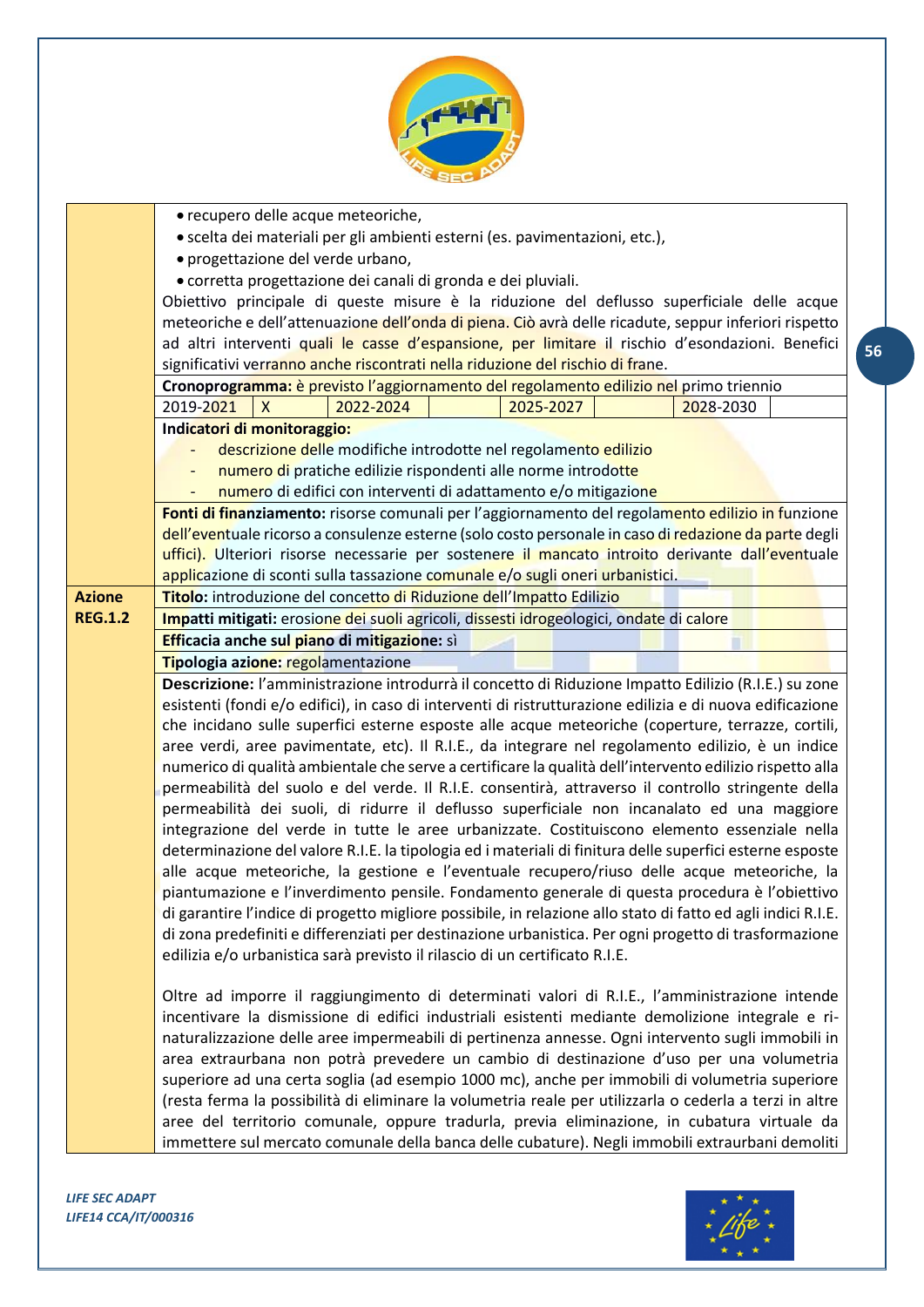

<span id="page-56-0"></span>

|                | e riedificati, con cambio di destinazione d'uso e tipologia differente dalla tipica marchigiana con        |
|----------------|------------------------------------------------------------------------------------------------------------|
|                | cubature non superiori ad una certa soglia (ad es. 1000 mc), dovrà essere possibile realizzare             |
|                | coperture "verdi" e prospetti in materiali naturali, integrati all'ambiente e al paesaggio.                |
|                | Cronoprogramma: è previsto l'aggiornamento del regolamento edilizio nel primo triennio                     |
|                | 2019-2021<br>2025-2027<br>$\boldsymbol{\mathsf{X}}$<br>2022-2024<br>2028-2030                              |
|                | Indicatori di monitoraggio:                                                                                |
|                | valutazione della variazione del R.I.E. tra la situazione ex-ante ed ex-post                               |
|                | estensione delle superfici interessate da un miglioramento del R.I.E.                                      |
|                | estensione delle superfici de-impermeabilizzate                                                            |
|                | Fonti di finanziamento: azione da implementarsi in modo complementare alla REG.1.1                         |
| <b>Azione</b>  | Titolo: aggiornamento delle norme del regolamento di polizia urbana e rurale                               |
| <b>REG.2.1</b> | Impatti mitigati: siccità in agricoltura, erosione dei suoli agricoli, dissesti idrogeologici              |
|                | Efficacia anche sul piano di mitigazione: no                                                               |
|                | Tipologia azione: regolamentazione                                                                         |
|                | Descrizione: la scheda prevede l'aggiornamento del regolamento comunale di polizia urbana e                |
|                | rurale approvato con DCC n.106 del 12/06/2014. In particolar modo questo regolamento dovrà                 |
|                | essere integrato nel titolo quarto, relativamente alle norme di polizia rurale. Questo regolamento         |
|                | può infatti diventare uno degli strumenti a disposizione dell'amministrazione comunale per poter           |
|                | ridurre il rischio di erosione dei suoli agricoli e di perdita di suolo fertile. L'erosione dei suoli sarà |
|                | fortemente influenzata dall'incremento dell'intensità delle piogge; tuttavia, essa viene esacerbata        |
|                | dalla presenza di rotture di pendenza (es. presenza di strade) o dalla mancanza di un reticolo             |
|                | idrografico minore in grado di canalizzare adeguatamente il deflusso idrico superficiale.                  |
|                | Attualmente gli articoli 34 e 36 del regolamento prevedono già specifiche indicazioni e norme per          |
|                | la pulizia dei fossi e la regimazione delle acque meteoriche e per la corretta aratura dei terreni         |
|                | adiacenti alle strade pubbliche. Queste norme dovranno essere ulteriormente definite inserendo             |
|                | ulteriori specificazioni in relazione a:                                                                   |
|                | · manutenzione delle strade interpoderali,                                                                 |
|                | · deflusso delle acque,                                                                                    |
|                | · pulizia e spurgo di fossi e canali,                                                                      |
|                | · tombinatura di fossi e canali,                                                                           |
|                | · realizzazione di bacini di raccolta dell'acqua piovana.                                                  |
|                | Quest'ultimo punto è particolarmente rilevante in relazione al tema della riduzione della                  |
|                | disponibilità idrica in agricoltura e andrà adeguatamente favorito, soprattutto in relazione a talune      |
|                | specifiche coltivazioni.                                                                                   |
|                | La modifica del regolamento comunale di polizia rurale dovrà essere contestualmente integrata              |
|                | dalla previsione di specifiche norme da applicare alla realizzazione di nuove strade in contesti rurali.   |
|                | L'amministrazione si impegna a redigere insieme a tutti i portatori di interesse (imprenditori             |
|                | agricoli, comunanze agrarie, singoli coltivatori diretti, ecc.) un "Regolamento di Pratiche Rurali". La    |
|                | corretta conduzione delle pratiche agricole ha lo scopo di massimizzare la mitigazione del rischio         |
|                | idrogeologico. Alla redazione del regolamento condiviso parteciperà anche la struttura comunale            |
|                | di Protezione Civile. In ambito urbano e nelle frazioni per gli interventi periodici di pulizia e          |
|                | manutenzione della rete fognaria e di raccolta e drenaggio delle acque meteoriche, si possono              |
|                | coinvolgere le comunanze agrarie (per le frazioni) e i comitati di quartiere anche spontanei (in           |
|                | ambito urbano).                                                                                            |
|                |                                                                                                            |